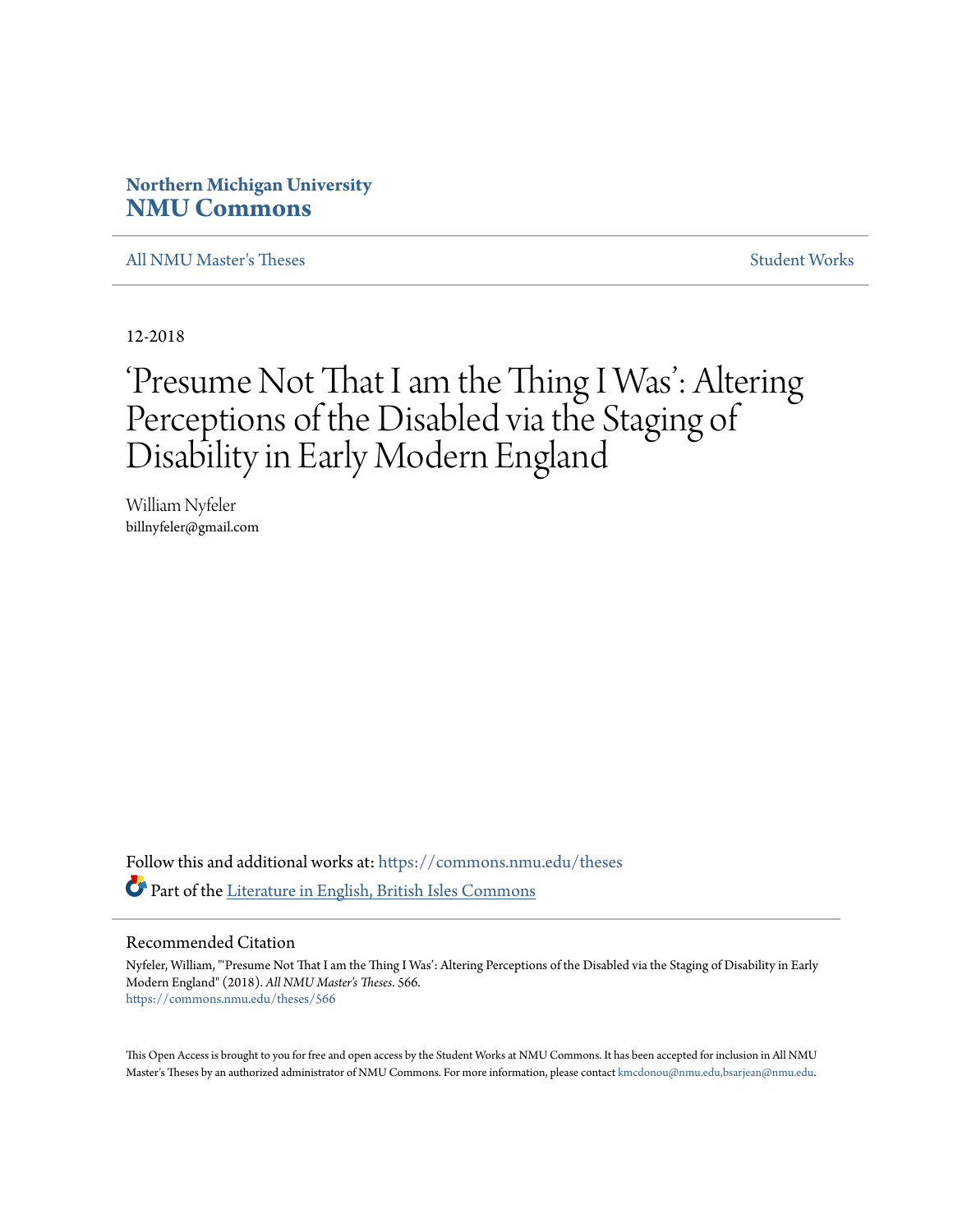# 'PRESUME NOT THAT I AM THE THING I WAS': ALTERING PERCEPTIONS OF THE DISABLED VIA THE STAGING OF DISABILITY IN EARLY MODERN ENGLAND

By

William C. Nyfeler

# **THESIS**

Submitted to Northern Michigan University In partial fulfillment of the requirements For the degree of

# MASTER OF ARTS

Office of Graduate Education and Research

November 2018

© 2018 William C. Nyfeler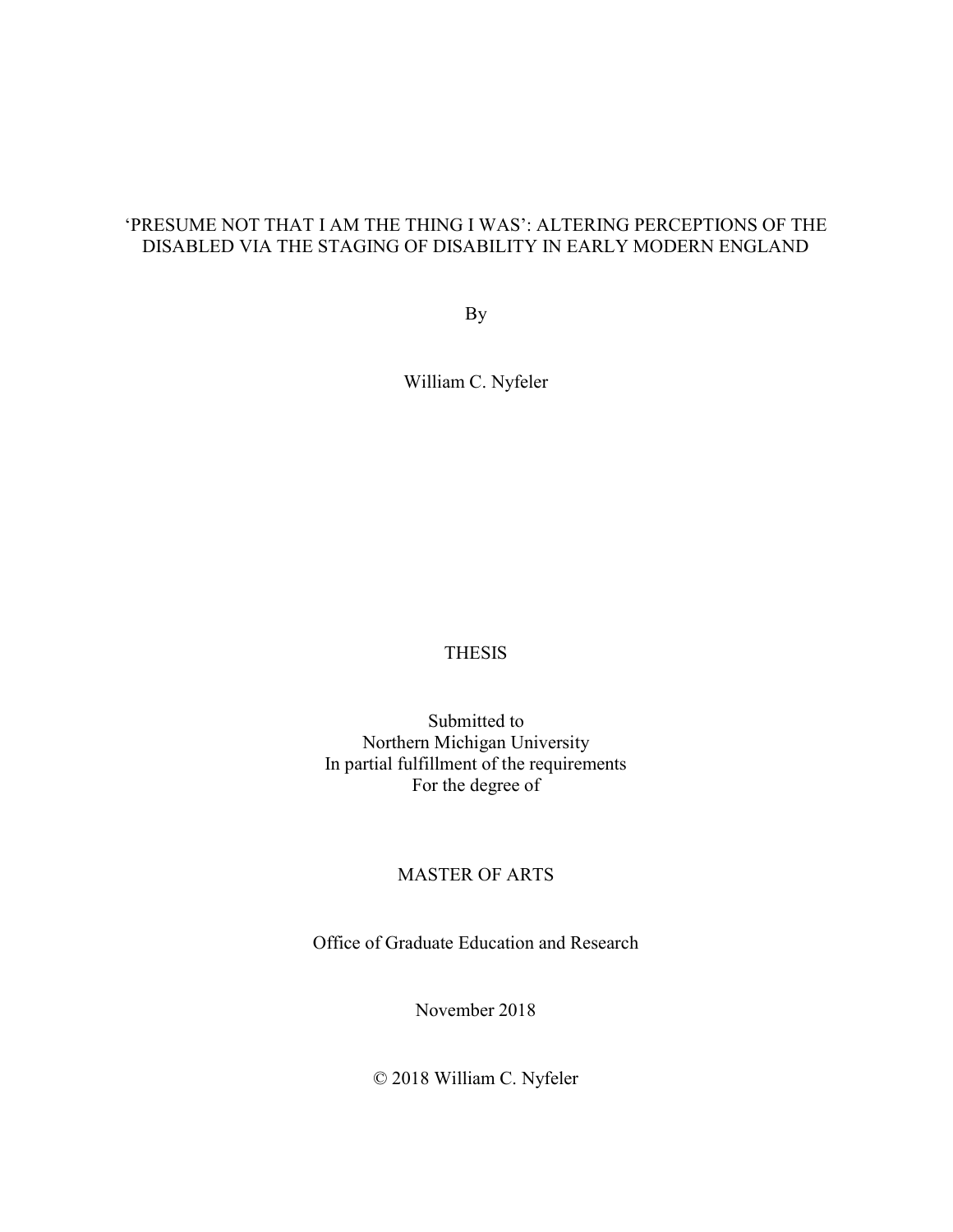# SIGNATURE APPROVAL FORM

'Presume Not That I am the Thing I Was': Altering Perceptions of the Disabled via the Staging of Disability in Early Modern England

This thesis by William Nyfeler is recommended for approval by the student's Thesis Committee and Department Head in the Department of English and by the Interim Dean of Graduate Education and Research.

Thesis Chair: Dr. David Wood Date

First Reader: Dr. Caroline Krzakowski Date

Department Head: Dr. Lynn Domina Date

Dr. Lisa S. Eckert Date Interim Dean of Graduate Education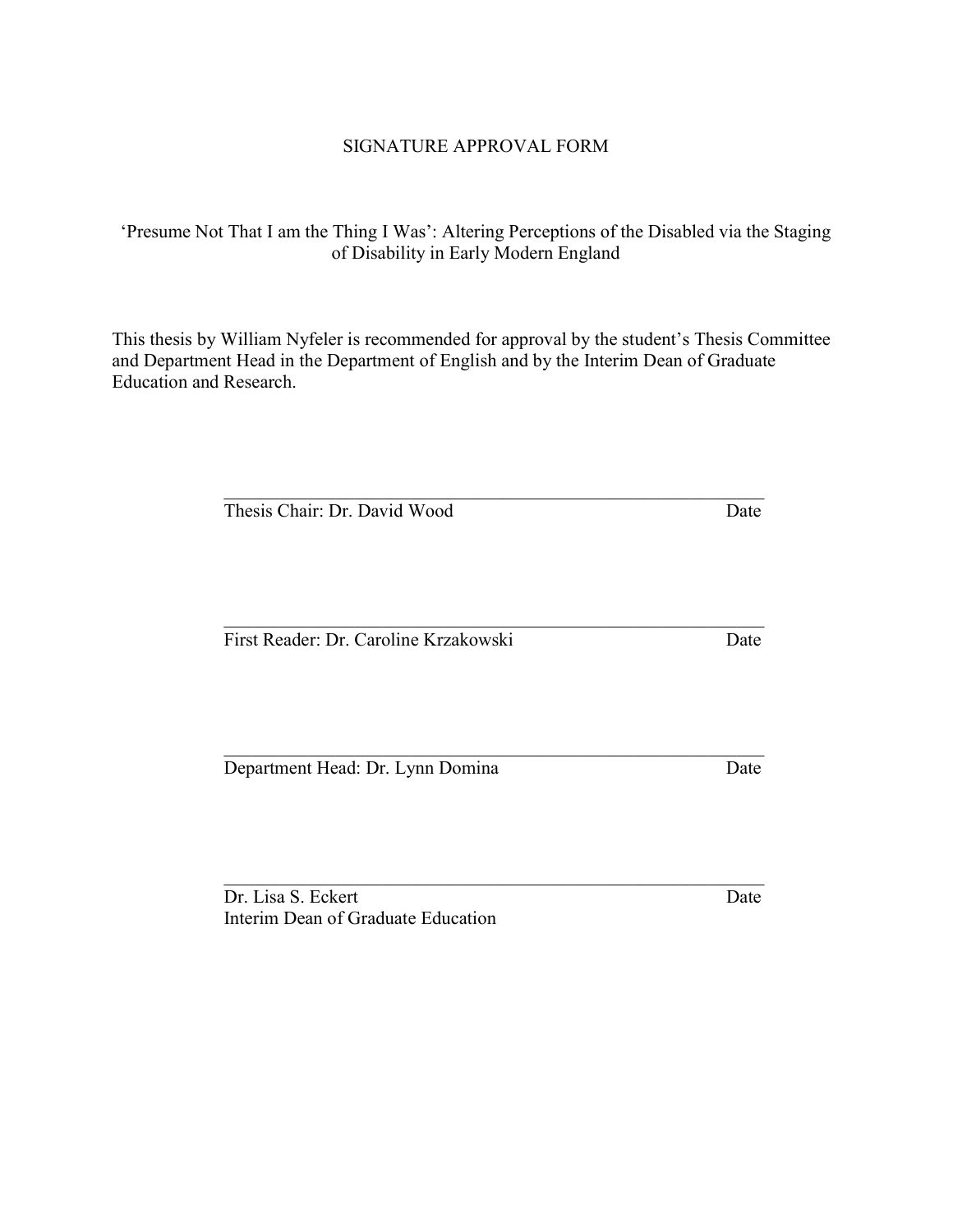### ABSTRACT

# 'PRESUME NOT THAT I AM THE THING I WAS': ALTERING PERCEPTIONS OF THE DISABLED VIA THE STAGING OF DISABILITY IN EARLY MODERN ENGLAND

By

### William C. Nyfeler

 Attitudes toward people with physical or mental disabilities have varied throughout history. Each society collectively defines what is considered normal and abnormal, and those values change over time. Many cultural factors impact how much these views change, including the dominant social philosophies and religions of an era. In Early Modern England, the rise of large public theaters and an increasingly permissive society contributed to the development of plays becoming a powerful tool for swaying public opinion.

 Using this new pulpit, Shakespeare and his contemporaries staged plays that often depicted disability and deformity in negative ways, including the implications that a character's outward physical differences, like Richard III's deformities, signaled an inner monstrosity. By touching the emotions of the audience with passionate and sometimes despicable characters, these playwrights were able to transform the generally positive views of the disabled, held by many playgoers of the era, into disgust and intolerance. Because these plays, primarily by Shakespeare, continue to be staged, the animus against the disabled, presented via the stage, continues to this day.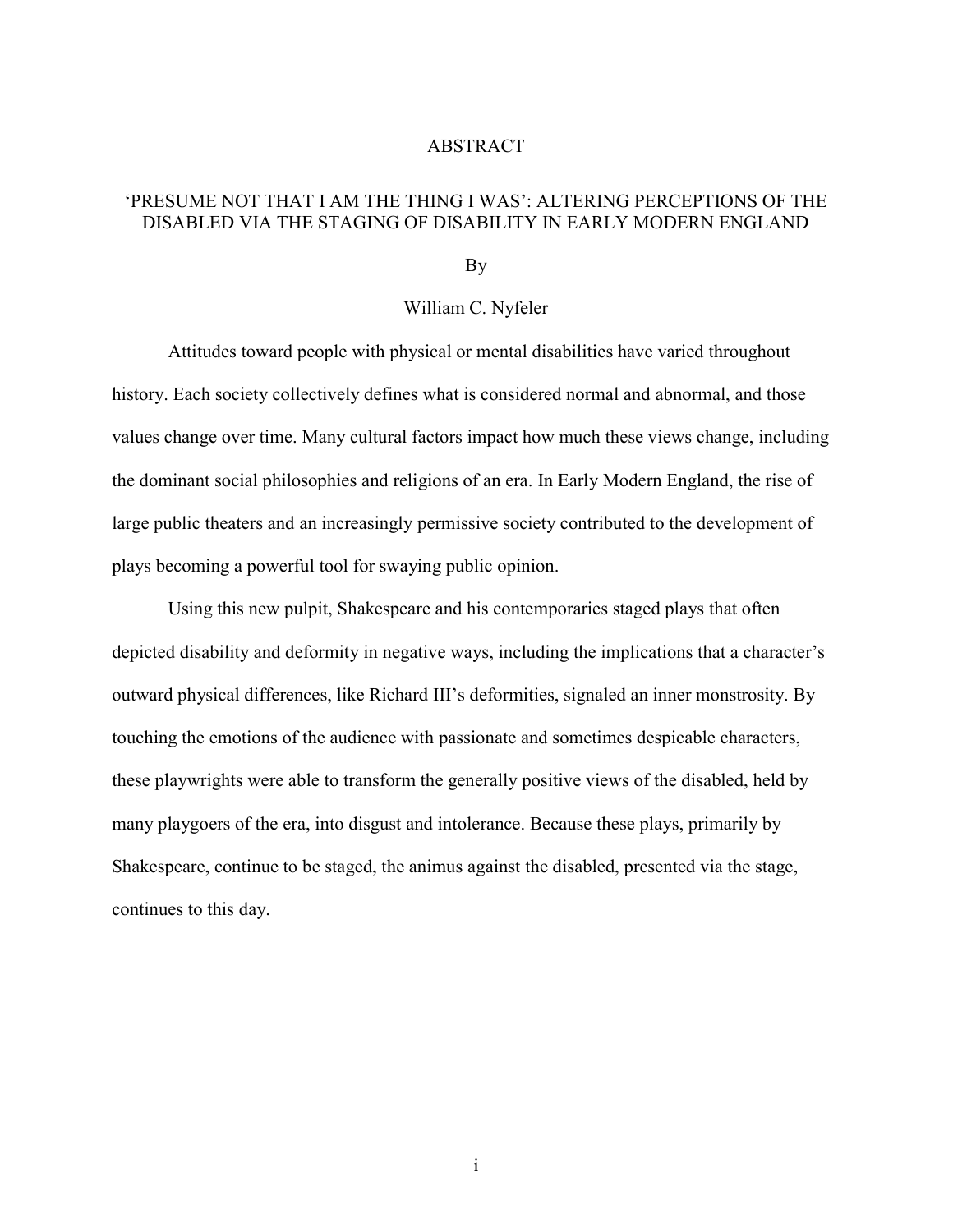# DEDICATION

This thesis is dedicated to my amazing companion and wife, Suzette Nyfeler, whose unending support and encouragement is the foundation of all my success and enables everything I accomplish.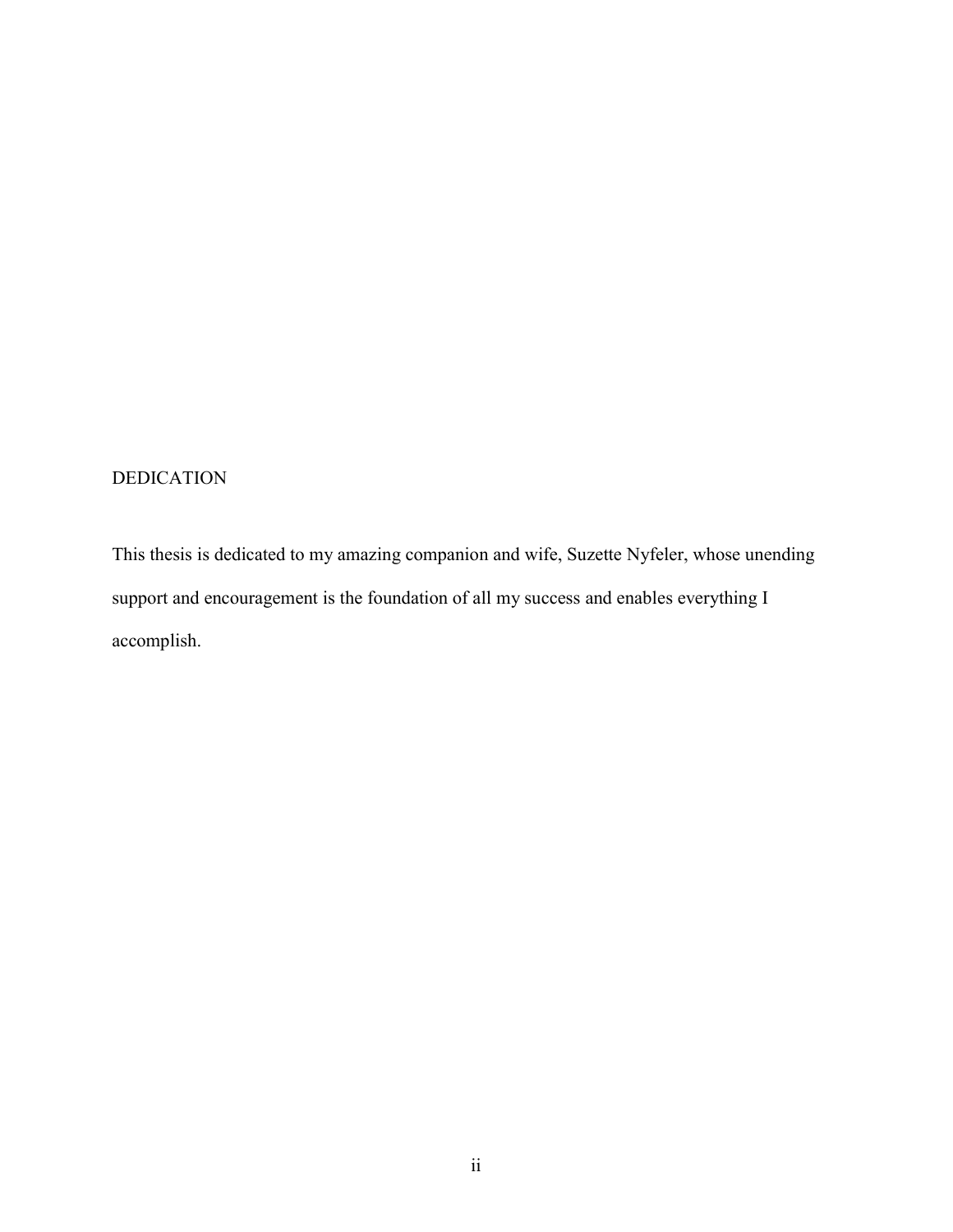### ACKNOWLEDGMENTS

An accurate acknowledgment page for such a large undertaking would exceed the margins in every way, so I am only able to mention a few select individuals. I apologize for leaving out many others who have taught me so much during this project.

First, I must note the exceeding debt I owe Dr. David Houston Wood, my instructor, thesis advisor, and greatest academic supporter. He introduced me to the field of Disability Studies, illuminated for me its connection to Renaissance literature, and convinced me that I might have something meaningful to say about it. It is a daunting task to undertake a project like this in a field where one's advisor is an accomplished author, but David's inspiration and tireless efforts to help me understand the field, its language, and ways to interact with its major voices provided me with the confidence and ability to complete this ambitious project.

I am also grateful to Dr. Caroline Zoe Krzakowski, who taught my first graduate course and introduced me to critical literary theory. From the beginning, she has been an exemplary model of intellectual rigor in writing as well as an essential academic mentor. She has had a transformational impact on my understanding of scholarly writing, and her assistance in this project has been tremendously valuable in aiding my growth as a writer. As my thesis reader, she provided vital suggestions and encouragement that helped me see past authorial blind spots and improve the essay's clarity and impact.

This thesis follows the format prescribed by the MLA Style Manual and the Department of English.

iii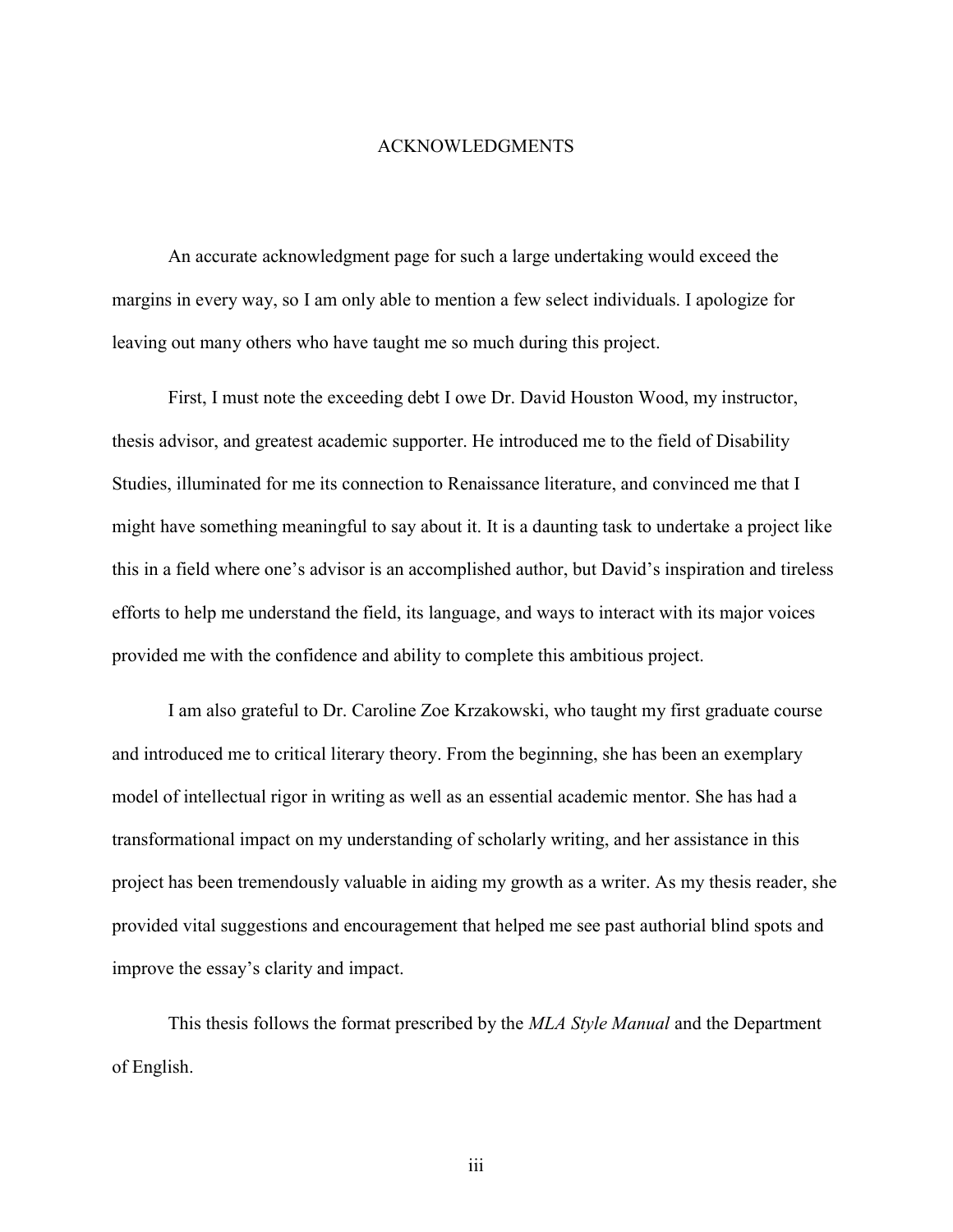# **TABLE OF CONTENTS**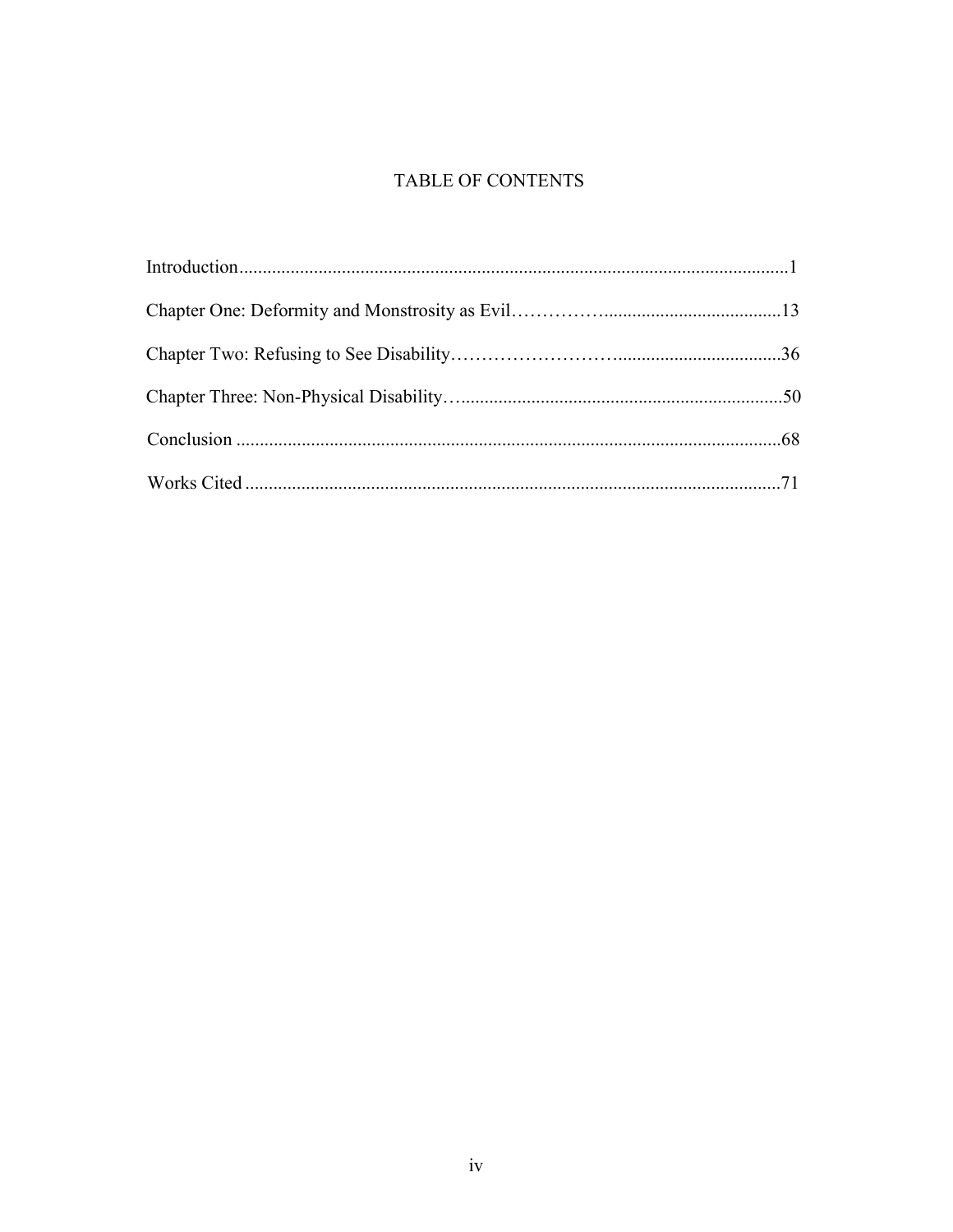### INTRODUCTION

 Tell them that God bids us do good for evil; And thus I clothe my naked villainy With old odd ends, stol'n forth of Holy Writ, And seem a saint when most I play the devil. Richard III 1.3.333-36

### NORMAL VS ABNORMAL

Societies make their own rules defining what is normal. Anyone who has spent sufficient time in a country other than their own recognizes differences in acceptable conduct in the new culture. This absence of any universally acceptable comportment or conduct creates a need for each culture to define standards of behavior. Each society chooses, or has chosen for them, the definitions of what is appropriate or normal for that culture. Anything outside these norms becomes, by definition, abnormal. However, these norms are culturally variable. In her essay "Stigma: An Enigma Demystified," Lerita Coleman writes, "Because stigmas mirror culture and society, they are in constant flux" and are "a view of life; a set of personal and social constructs; a form of social reality" (141). The marginalization of any group in a particular culture is often a reaction to a potential or perceived risk of losing power by those in the favored class as it is a reaction to mythological taboos. Societies and individuals, especially those in power, fear those who threaten the power structure and the status quo, and they take active steps to protect themselves. One of the easiest forms of power for common audiences to understand is that of a monarchy, and one of the chief activities of kings has always been to maintain that power. In Hamlet, King Claudius' sycophantic courtier, Polonius, counsels him regarding Prince Hamlet's apparent mental instability: "…confine him where / Your wisdom best shall think," to which the King, fearful of losing his power, confirms: "It shall be so. Madness in great ones must not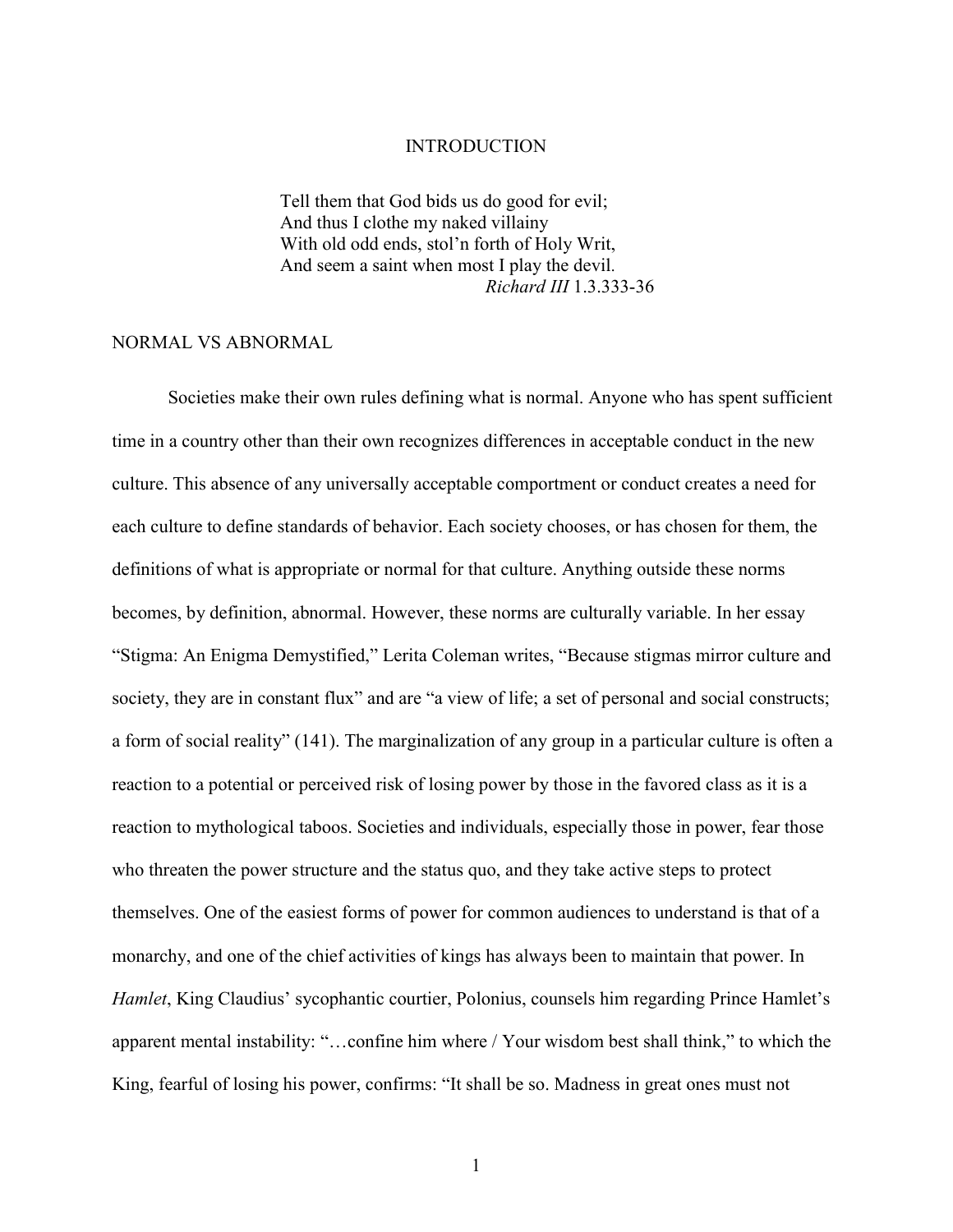unwatched go" (3.1.186-88). Unaware Hamlet knows of his murderous ascent to the throne, the King considers him a threat simply because he is behaving strangely. Anyone acting outside of socially acceptable behavioral norms creates discomfort in a society, and most cultures spend much of their time attempting to resolve such dissonance through segregation and othering. By establishing the criteria of what is normal, societies divide their people into two groups – normal and abnormal. To be clear—I am not debating the legitimacy of a basic framework of laws a society adopts in order to protect its citizens (although these have the potential for significant abuse).<sup>1</sup> This thesis investigates the sources of the cultural othering and discrimination that is enforced against the natural deviations from societal norms, with a focus on English Renaissance drama.

 Until quite recently, the commonly accepted view in the field of Disability Studies held that the social and medical division between so-called normal and abnormal is a relatively recent distinction. Michel Foucault, Lennard Davis, and Rosemarie Garland-Thomson all identify the nineteenth century as the earliest point where socially defined norms are established. Davis claims in Enforcing Normalcy that the "word 'norm' has only been in use since 1855, and 'normality' and 'normalcy' appeared in 1849 and 1857, respectively" (24). He proceeds to observe that "…people seem to have an inherent desire to compare themselves to others" (24).<sup>2</sup> While I agree with Davis that disability is viewed differently today than it was in antiquity, the "inherent desire," which he insightfully recognizes exists in most of us, appears to be the foundation upon which the othering of disabled people has been based for thousands of years. Henri Jacques Stiker, for example, observes in his book, A History of Disability, that in the Old Testament, "disability was an everyday reality" (24). Indeed, a review of Leviticus reveals several occasions where people were divided between 'clean' and 'unclean', where social and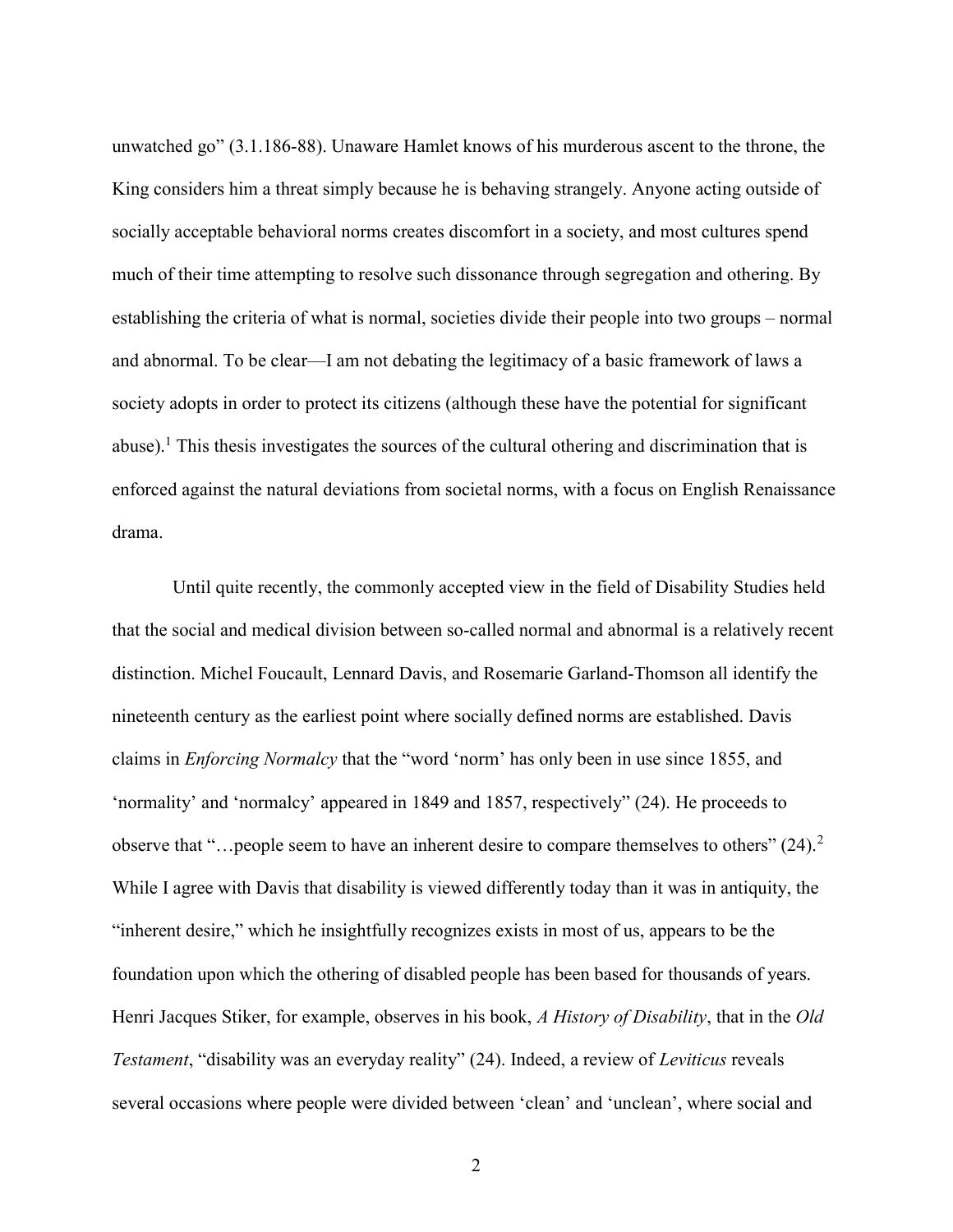religious exclusions applied to those othered as 'unclean' (Authorized King James Version  $12:16-24$ .<sup>3</sup>

While the Enlightenment Science of the 18th Century seems to offer a dividing line for Disability Studies, with its new focus on normalcy and deviancy, the Early Modern period offers similar concepts, but with different vocabulary. In "Before Normal There was Natural," Elizabeth Bearden notes that during the Classical Period, the Greeks and Romans divided physical difference into the simpler categories of "natural" and "unnatural." My thesis will show that this recent scholarly push to examine the conceptual representations of various forms of bodily and psychological difference on the English Renaissance stage helps clarify our understanding of the original conditions in which these plays were staged, and how they continue to color our views on disability today.

### **STIGMA**

Societies have been marginalizing people, including the disabled, for millennia. However, scholarly analysis of this phenomenon is much more recent. Many readers will instinctively assume Michel Foucault to be the first major standard bearer in this field, due to his distinguished work on the use and misuse of power, and the field of Disability Studies can certainly trace some of its views on the disempowerment that results from othering back to Foucault. However, his offers a more general view on disability. According to Shelley Tremain, in Foucault and the Government of Disability:

> In the long run, Foucault's work will provide few resources that could improve the lives of disabled people. Furthermore, any important insights that Foucault might offer disability studies could be arrived at without him…. Foucault's assumptions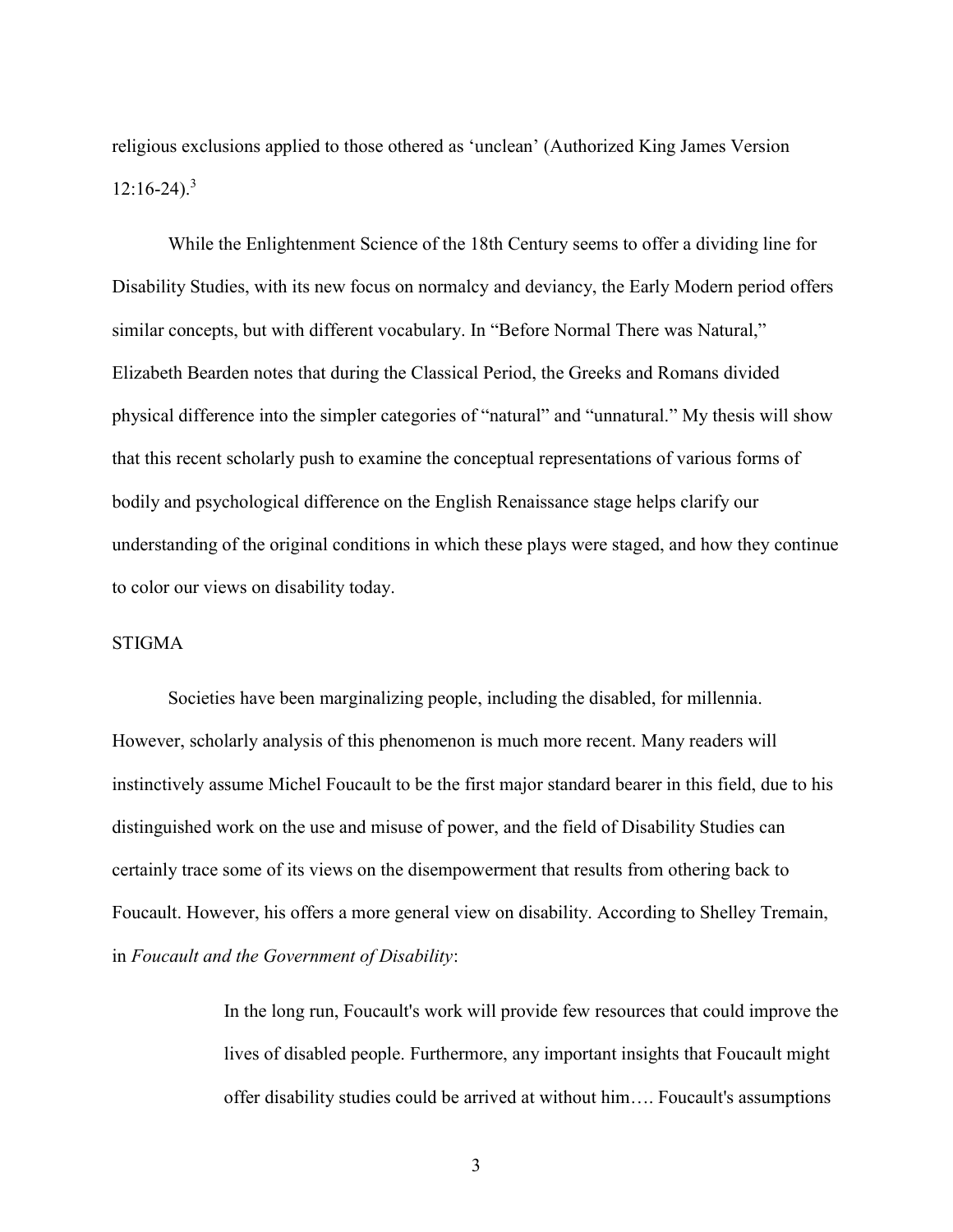are actually counterproductive for disability theorists. In particular…are the shortcomings of Foucault's notions of agency and the body. (15)

For all the assistance Foucault provides, Disability Studies interrogates a broader view of people's bodies and their self-determination regarding classification and medicalization. A better source to begin with is Erving Goffman and his landmark 1963 book, Stigma: Notes on the Management of Spoiled Identity, which laid the modern foundation for Disability Studies from which practically all scholarly work in the field springs. The language of disability criticism begins with the concept of stigma, which is predicated on anticipations: "Society establishes the means of categorizing persons and the complement of attributes felt to be ordinary and natural" (2). He goes on to note, "The routines of social intercourse in established settings allow us to deal with anticipated others without special attention or thought" (2). Before meeting someone for the first time, we have already developed preconceived notions about them, based on appearance, which are either confirmed or refuted when we interact. If confirmed as "normal," they meet our anticipations; if not, their identity creates a discomfort, an ill-fitting status. This condition places them outside the established category of normal, a stigma they bear in our minds. As a member of the society, we are largely unaware of this automatic othering that occurs. Goffman continues: "We lean on these anticipations that we have, transforming them into normative expectations, into righteously presented demands" (2). We demand normative compliance from each other, and the price paid for failure to meet these expectations is to be stigmatized by society.

Our anticipation of certain social traits in others drives our individual and collective categorization. Those in possession of discrediting attributes (or the absence of critical ones) are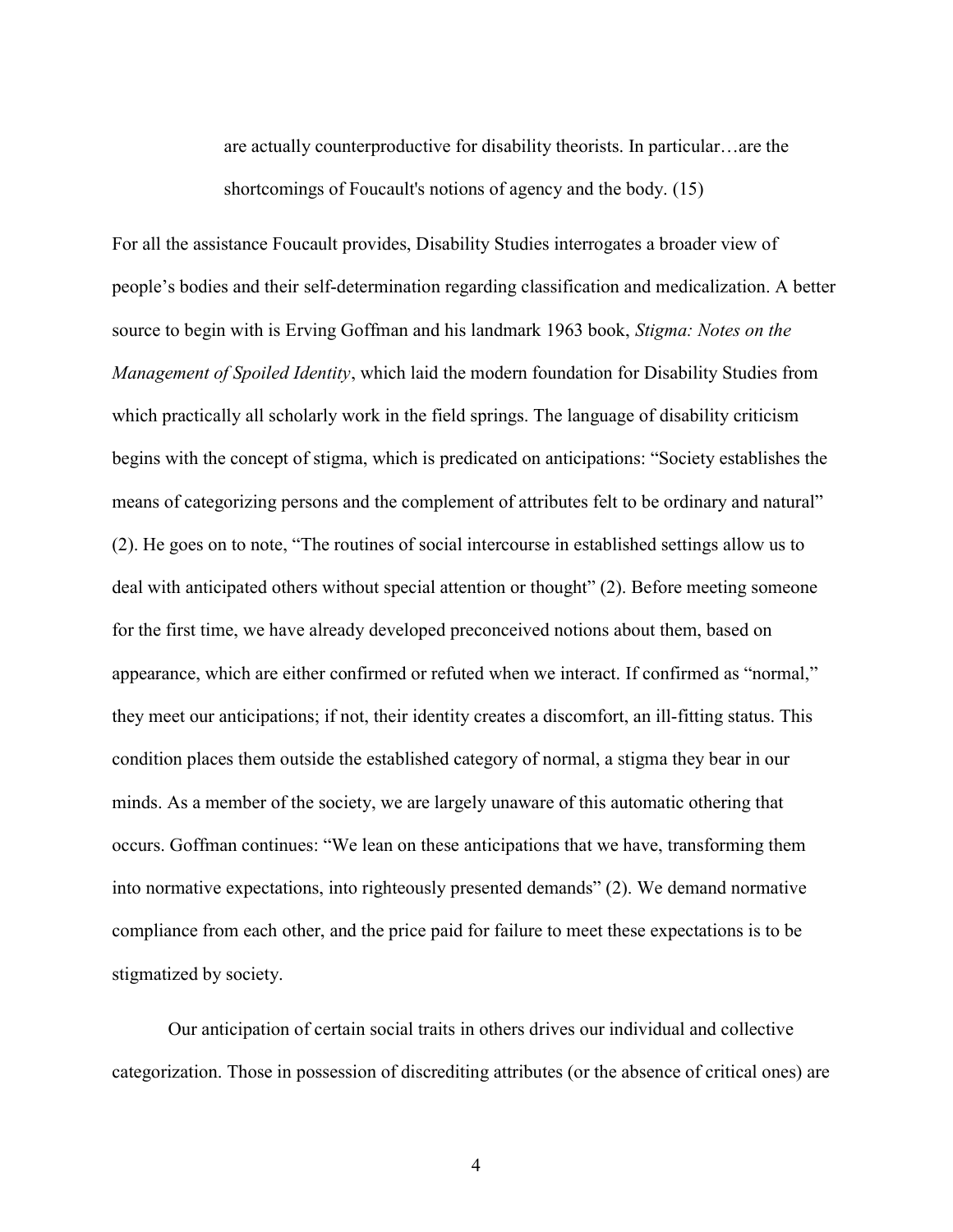marginalized. Some characteristics, such as missing limbs or blindness, are unambiguous and instantly stigmatizing. Others are not immediately visually identifiable, allowing the individual possessing these traits to pass, at least temporarily, as normal within the society's definition. Goffman categorizes the stigma into three major types:

> First there are the abandonment of the body – the various physical deformities.<sup>4</sup> Next there are blemishes of individual character, perceived as weak will…unnatural passions…mental disorder, imprisonment, addiction, alcoholism....<sup>5</sup> Finally there are the tribal signs of race, nation, and religion, these being stigma that can be transmitted through lineages and equally contaminate all members of a family.<sup>6</sup> (4)

Goffman's division of stigma types illuminates the many different ways people can be (and have been) stigmatized by societies. He further reveals that among all the variety of differences inherent in humanity, any of them are potentially stigmatizable.

Responding to Goffman's arguments, Lerita Coleman expands on his assertions about stigma. Initially, Goffman asserts, "stigma is equivalent to an undesired differentness… a relationship between attribute and stereotype" (2, 5). Coleman expands this definition, and given our innate differences, she insists "any 'nonstigmatized' person can easily become 'stigmatized'. Nearly everyone at some point in life will experience stigma either temporarily or permanently" (142). Tobin Siebers takes Coleman's ideas a step further in Disability Theory: "Able-bodiedness is a temporary identity at best, while being human guarantees that all other identities will eventually come into contact with some form of disability identity" (5). This concept is perhaps most concisely described by Sujata Iyengar in Disability, Health, and Happiness in the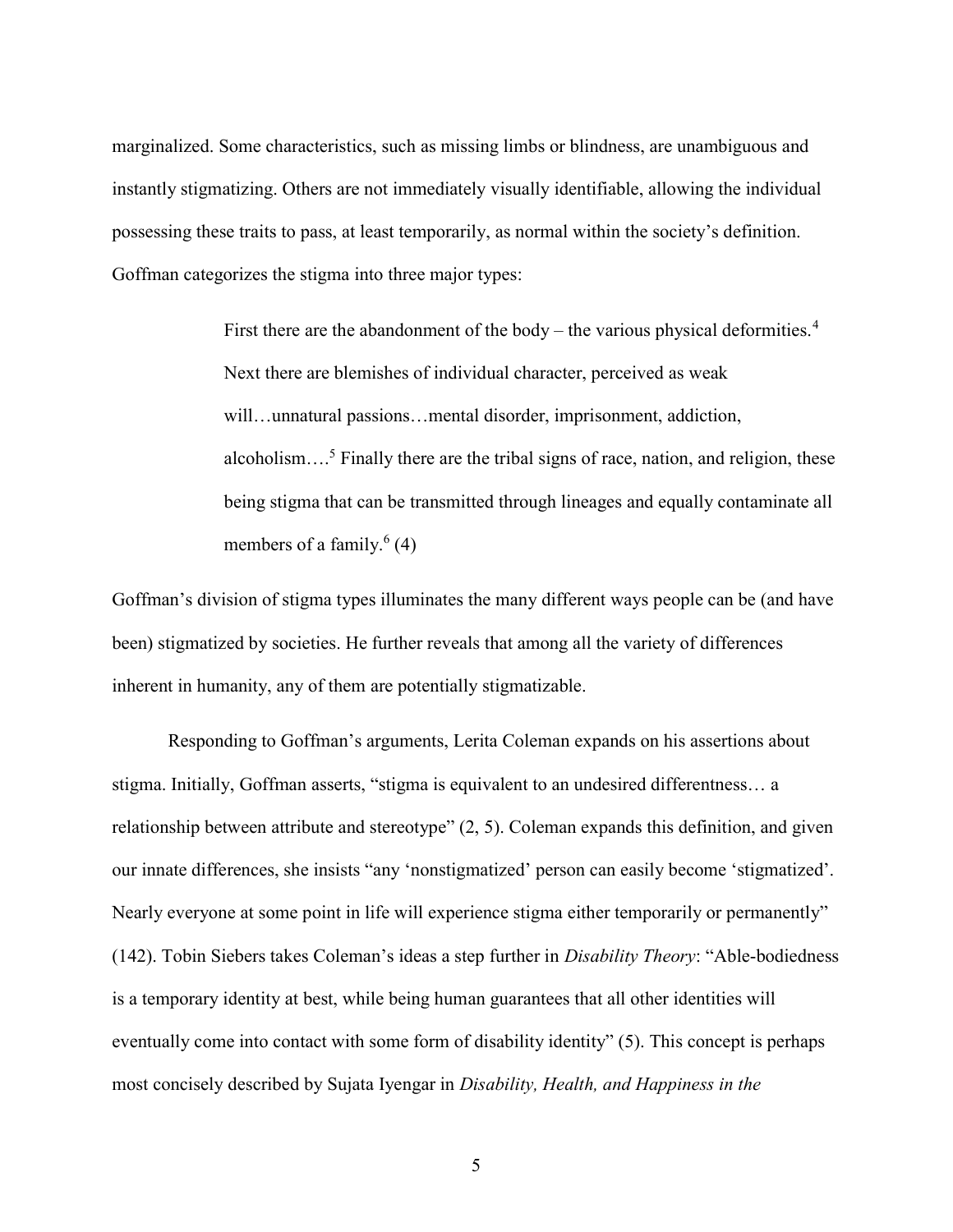Shakespearean Body in a way many of us probably do not wish to acknowledge: "The so-called able-bodied teeter only one injury, one illness away from disability; moreover, at the beginnings and the ends of our lives, every single one of us lacks physical autonomy….Most of us are the not-yet-sick, one job loss, one collapsed hedge-fund away from having our abilities constrained, our lives controlled by medical conditions rather than by ourselves" (5). In these statements, Goffman, Coleman, Siebers, and Iyengar reveal the core of what guides this cultural othering of those with disabilities – the rejection by people who consider themselves normal. It is this ongoing (yet always temporary) illusion of any lack of physical or mental difference which allows people who fit into society's 'normal' category to fantasize they are not disabled and never will be. Siebers goes on to redefine the parameters of what it means to be disabled. He does so in a way that challenges able-bodied conventions and exposes their folly: "Disability is not a physical or mental defect but a cultural and minority identity. To call disability an identity is to recognize that it is not a biological or natural property but an elastic social category" (*Disability Theory* 4). The stubborn refusal to accept this truth is the arrogant impetus behind stigmatization.

As the othering of any group centers upon a perceived risk of loss by people in the socially determined majority group, that potential risk is based in the idea of social or physical deviation. The easier this deviation is to see, and the greater the deviation from the norm, the more likely a society will organize the difference into a stigma. "The fully and visibly stigmatized, in turn, must suffer the special indignity of knowing that they wear their situation on their sleeve, that almost anyone will be able to see into the heart of their predicament" (Goffman 127). This statement, read today, produces few surprises. However, Goffman continues, revealing an even uglier nature of social deviations: "The question of social norms is certainly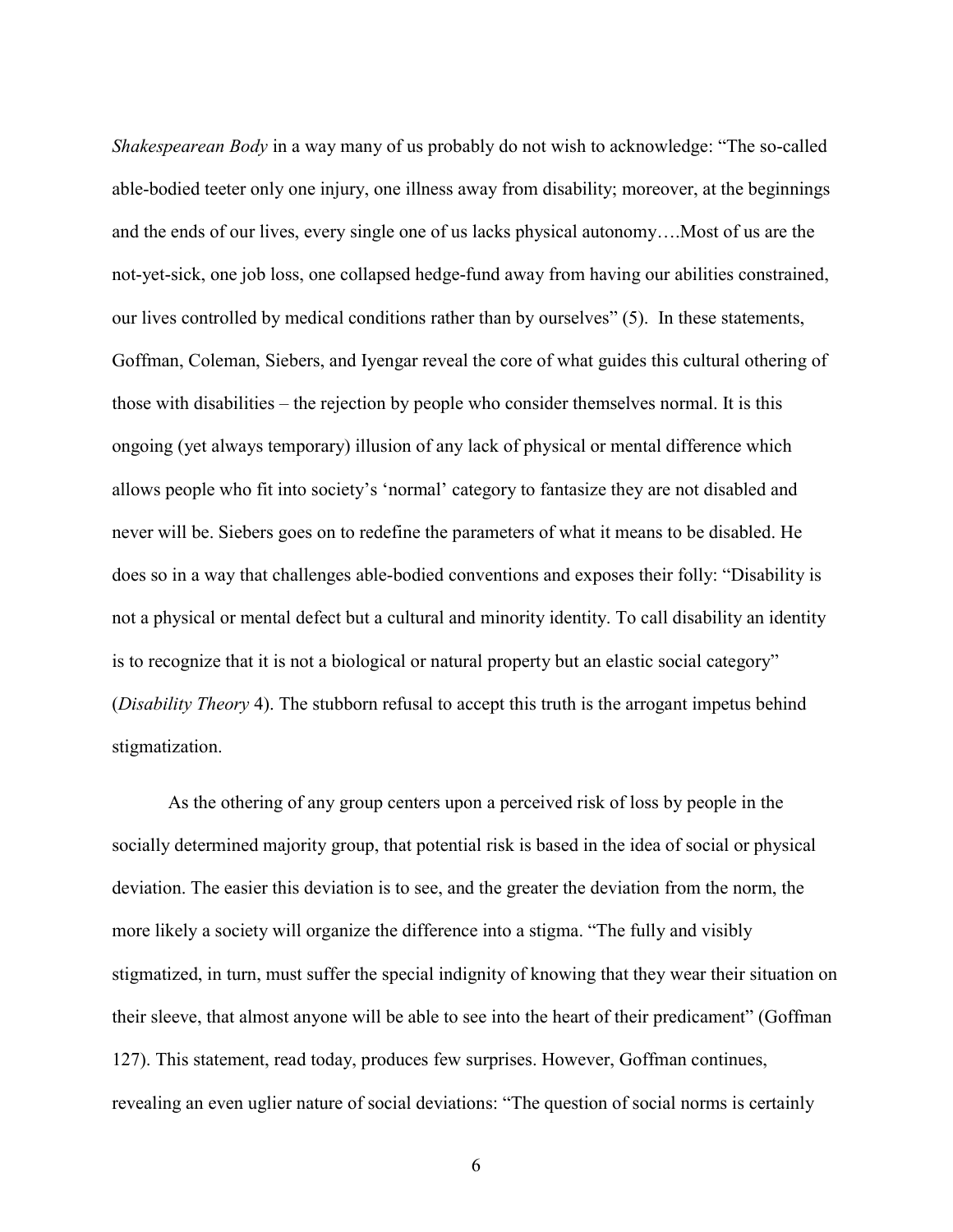central, but the concern might be less for uncommon deviations from the ordinary than for ordinary deviations from the common" (127). People reside for years in the 'normal' category, only to be suddenly categorized 'abnormal' and stigmatized. The subsequent ostracization by former friends of the newly stigmatized is the gas that ignites the fear and drives the system of social identity. To varying degrees, we all live in fear of being 'discovered' to be abnormal, because every human is abnormal in certain ways, any of which can be used to stigmatize them.

### IDENTITY NORMS

Thus far, we see social identity controlling stigmatization. In *Claiming Disability*, Simi Linton describes how the separation occurs: "It is in the formal and informal, the explicit and the tacit, the overt and covert that society works to divide up the human community and oppress some of its members" (34). The division between cultural constructs of normality vs abnormality is a moving target. In his book, Aesthetic Nervousness, Ato Quayson maintains "The central reason for this instability is that though different kinds of disability can be shown to have historically followed different rhythms and patters of institutional evolution...disability has always been the object of a negative comparison to what is typically construed as corporeal normality" (4). Cultural identities are defined by being forced into a social category that can be othered by those who cling to their classification of normal. Several models have developed in Disability Studies to address some of these divisions.

#### MEDICAL MODEL VS SOCIAL MODEL

Although there are a number of different "models" used in disability theory, two of the most discussed are the medical and the social models. Each intersects with the culture in different ways. The medical model of disability views non-normative bodies as flawed,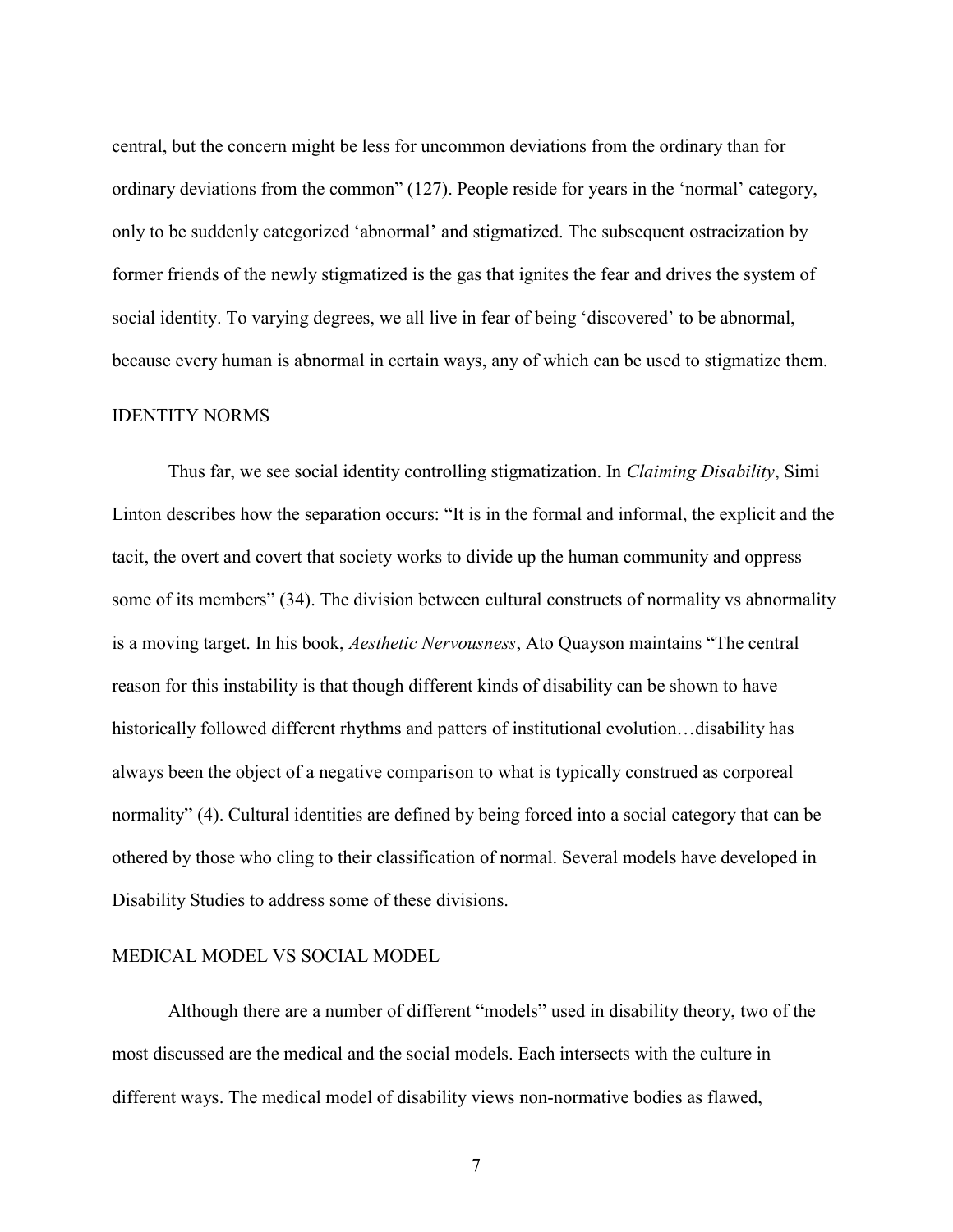incomplete, in need of repair. "The medical model emphasizes the ways in which people with disabilities are dependent and divided, rather than empowered and united…and seeks to [medically] correct a biological error" (Stanford Encyclopedia of Philosophy). The downsides to this perspective include the risk of viewing the person and the corporeal body as one; if the body is broken, so must the person also be incomplete. This view naturally springs from the medical community, from whom many of us seek treatment – to be fixed.<sup>7</sup> This is a perspective many disabled people abhor. According to Simi Linton:

> The present examination of disability has no need for the medical language of symptoms and diagnostic categories. Disability studies looks to different kinds of signifiers and the identification of different kinds of syndromes for its material….The medical meaning-making was negotiated among interested parties who packaged their version of disability in ways that increased the ideas' potency and marketability. The disability community has attempted to wrest control of that language from the previous owners, and reassign meaning to the terminology used to describe disability and disabled people. (8-9)

This wholesale rejection of the medical model is a common view in the field of disability studies because it reduces people down to a set of symptoms, completely ignoring their agency and individual desires, further focusing in physical difference to separated normal from abnormal.

Beyond the medical model is the social model, one of stigmatization based on comparative difference, that has existed for as long as there have been bodies with differences, which is to say forever, or at least as long as humanity has been keeping reliable written records. It is a methodological approach to othering that is embraced by cultures and taught to their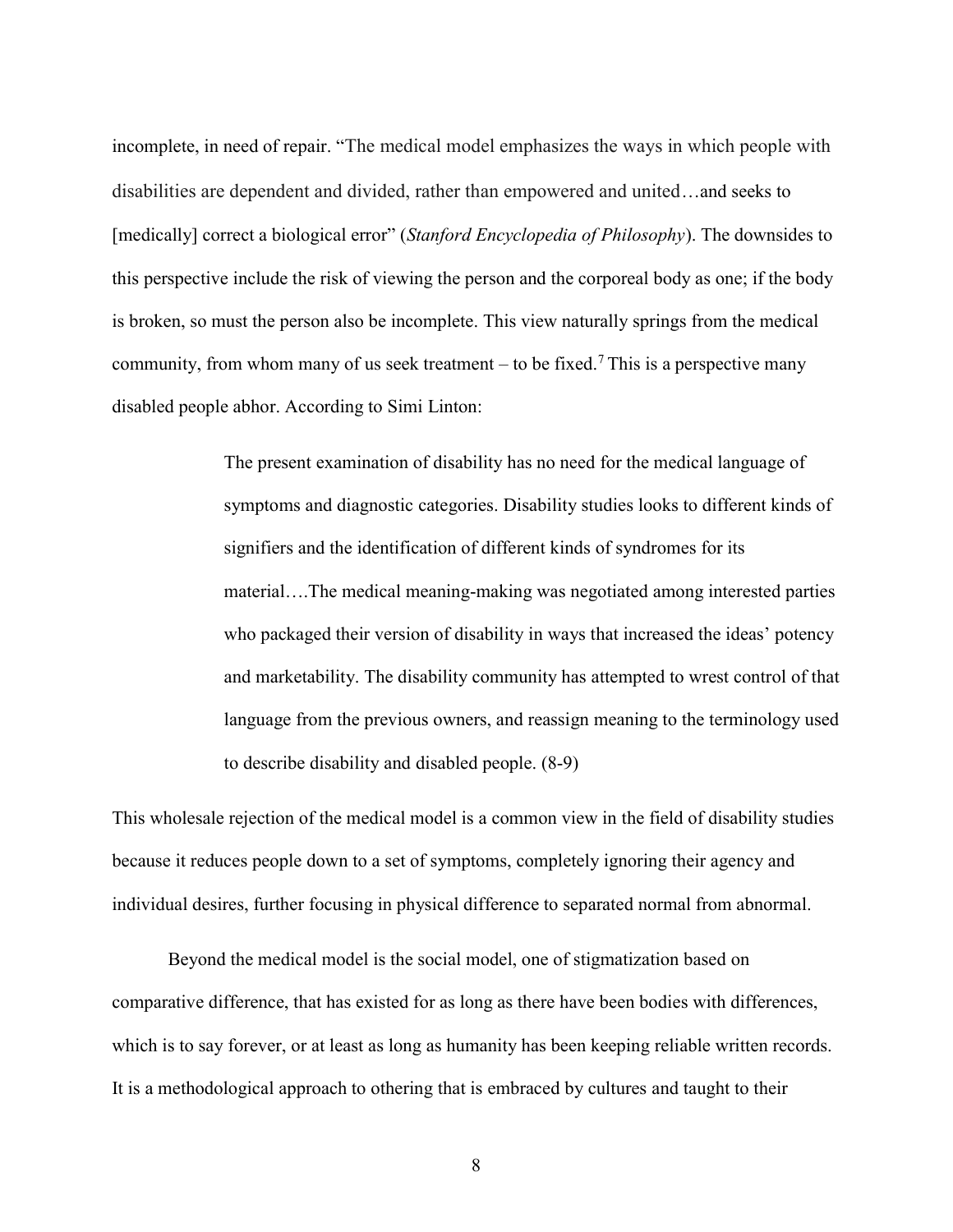descendants. It often has more to do with the society than it does about the actual difference in corporeality. Tom Shakespeare describes this in his essay, "The Social Model of Disability." In it, he asserts:

> The social model so strongly disowns individual and medical approaches, that it risks implying that impairment is not a problem. Whereas other socio-political accounts of disability have developed the important insight that people with impairments are disabled by society as well as by their bodies, the social model suggests that people are disabled by society not by their bodies.

This model has shifted more than any other due to the nature of its controlling force – social attitudes. Cultural views regarding the disabled ebb and flow along with the changes in the dominant philosophical views of societies. Looking back to Classical Antiquity, Aristotle is famously quoted as saying, "Let there be a law that no deformed child should live" (Politics). There are other important voices in this ancient historical discussion, and they will be discussed in more detail in Chapter 1 of this thesis.

#### WHY EARLY MODERN ENGLAND?

As Christianity began to spread through Britain as the official state religion, Jesus' teachings gradually became more canonical. According to Quayson, prior to the Renaissance, Christian policy on the disabled had already become official Church doctrine:

> By the later Middle Ages, disability is defined by interlocking subsystems of social attitudes and treatment. On the one hand, charity is the dominant response to disability. Disability is seen as a sign of the variety of God's creation, the specific impairments being read off as challenges to man's sense of pride and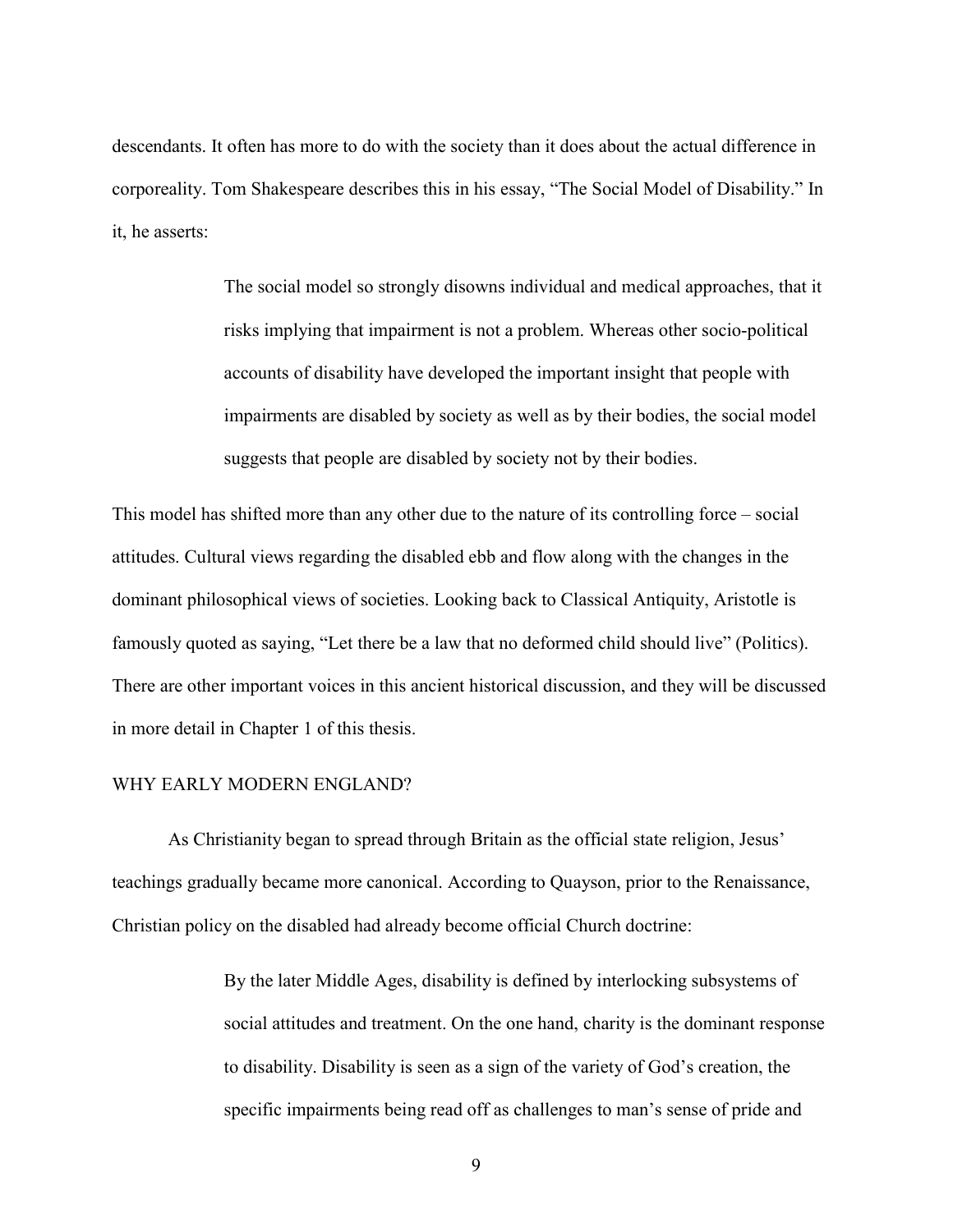self-sufficiency. Thus the non-disabled were encouraged by the church to respond with charity toward people with disabilities. (7)

However, Lindsey Row-Heyveld argues in "'The Lying'st Knave in Christendom': The Development of Disability in the False Miracle of St. Alban's" that attitudes toward disability at this time were more in flux. She cites the varied reaction to the false miracle, claiming: "This incident reflects shifting beliefs and fears about the non-normative body. Examining the evolution of this incident throughout the English Reformation demonstrates how the turbulent religious climate of this period transformed early modern understandings of disability" (Disability Studies Quarterly). Playwrights of the era played a large role in the transformation described by Row-Heyveld.

It is against this varying disability backdrop that the Renaissance playwrights find themselves. Many of them make use of disabled or deformed characters as merely a visual or visceral tool of storytelling – a device that disability theorists Sharon Snyder and David Mitchell call a Narrative Prosthesis. For example, Shakespeare's version of Richard III has a hunched back and withered arm. In such a dramatization, the non-normative body cannot merely exist as an independent corporality – the body is part of the narrative, one whose outward features imply or overtly declare inner character flaws. In other examples like Sir John Falstaff or Othello's Michael Cassio, individuals are written with socially unacceptable (i.e. outside the culturally defined norm – thus abnormal) physical or mental differences like gluttony/obesity and alcoholism, respectively, which are designed to elicit disgust or condescending laughter from the audience. The power of this manipulation of playgoer's emotions may not seem significant until one realizes that in Shakespeare's day, between 10-20% of the London population attended a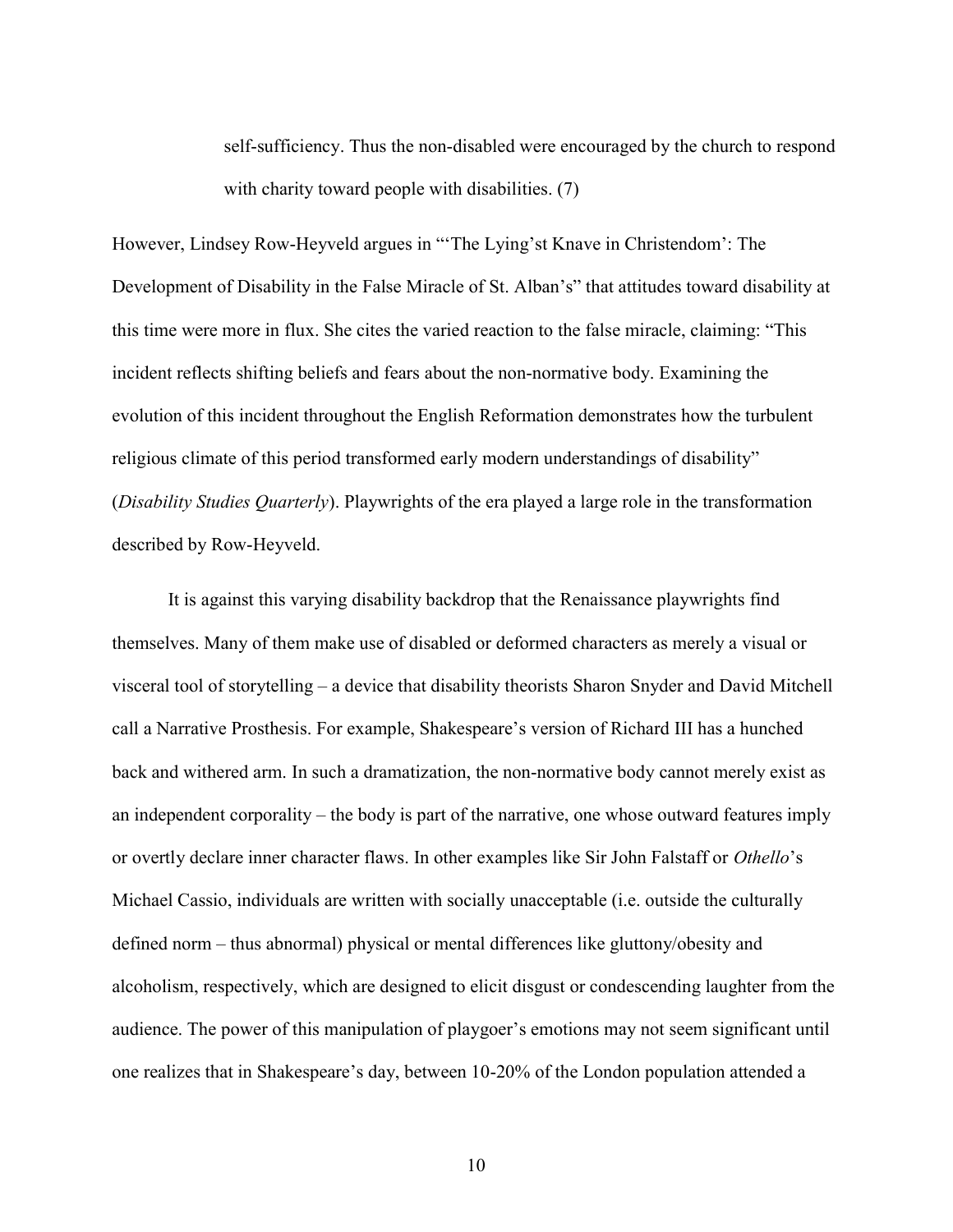play each week (Shakespeare's Playhouse). The immersive experience of Renaissance playgoing meant that audiences were susceptible to the suggestions made in these plays, just as modern audiences are likely to be swayed by information learned on social media platforms. Playwrights played the role of unofficial arbiter of acceptable morality, which is why the puritanical English Protestants shut down London's public theaters in 1642.

It is precisely because of this ability to sway audience opinions that playwrights of the era wielded such tremendous social power. The plays created a bond between playwright and playgoer. I agree with Allison Hobgood, who writes in Passionate Playgoing, that these plays presume, "A dangerously vibrant affective interplay between theatergoer and the English Renaissance stage" (2). I consider her assertion not just possible, but likely. Affectations were done for both good and evil –the latter being the increased othering of the disabled in the minds of the London theatergoer. I also agree with Hobgood's claim that, "Playgoers were altered by encounters with 'catchable' dramatic affect" (2). By interacting with the passionate emotions of the characters on stage, audience members' views were more susceptible to manipulation.

It should be noted that the essential power of the theater to ignite passions and change the minds of audiences has been recognized for centuries. In 1604, Thomas Wright wrote The Passions of the Minde in Generall, which described the plays' abilities to "Stir our minds...[to] alter the humours of our bodies," leading to, "corrupting the judgment and seducing the will" (8- 9). Through their passionate presentation of negative imagery, Renaissance plays gave the audience permission (and practically instructed them) to laugh at, ridicule, and ultimately other the deformed and disabled. Their current views on disability and the disabled were challenged via conflicting displays of physical and mental difference on the stage – often presented in a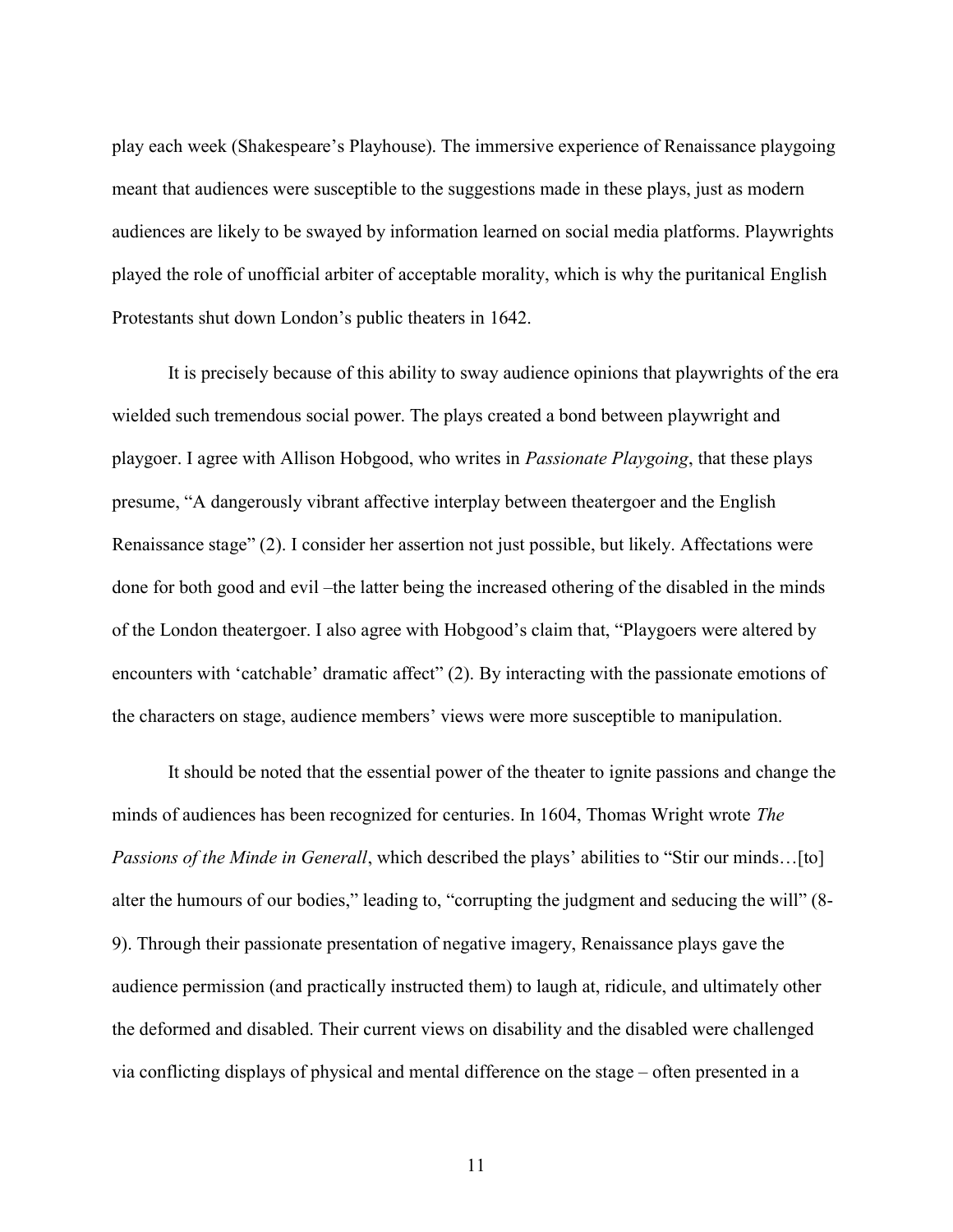humorous way. This collective socializing experience in the theater allowed people to feel justified in casting aside previous morality. To this end, I assert the Renaissance Stage is the birthplace of widespread socially acceptable prejudice against the disabled. Plays of the time granted audience members moral permission to stigmatize and to other those the playwright desired to show as different or abnormal. The repeated staging of many of these plays maintains and spreads a prejudice that continues today.

My thesis aims to draw on Renaissance concepts of otherness, stigma, social identity, and disability, read through a methodology constructed through contemporary disability theory, in order to show the work that Renaissance plays are doing to create a negative view of the disabled for the audience. I will engage this topic through three sections. Chapter 1 will analyze the most commonly recognized Shakespearean character identified with disability studies—Richard III – with his congenital hunchback, limp, and withered arm. In addition, I will analyze the character of Deflores from Thomas Middleton and William Rowley's play, The Changeling, a man born into aristocracy, but whose physical disfigurement reduced him to servitude. This entire section will review the staging of Renaissance disability as described in Erving Goffman's first and third categories as described earlier in this introduction. Chapter 2 will focus on Katherine Minola, the protagonist of *The Taming of the Shrew*, including the highly negative reception a recent production received when portraying Kate's textually defined limp on stage. Chapter 3 will be dedicated to analyzing the subtler othering and ridiculing of mental/emotional disabilities including addiction, gluttony, and madness via the Shakespearean characters of Michael Cassio, Falstaff (from the Henry IV plays), and Prince Hamlet. This final section will show the demonization and disabling of these non-physical differences. I will employ theorists already named in this introduction, as well as newer voices in the field of disability studies to show that.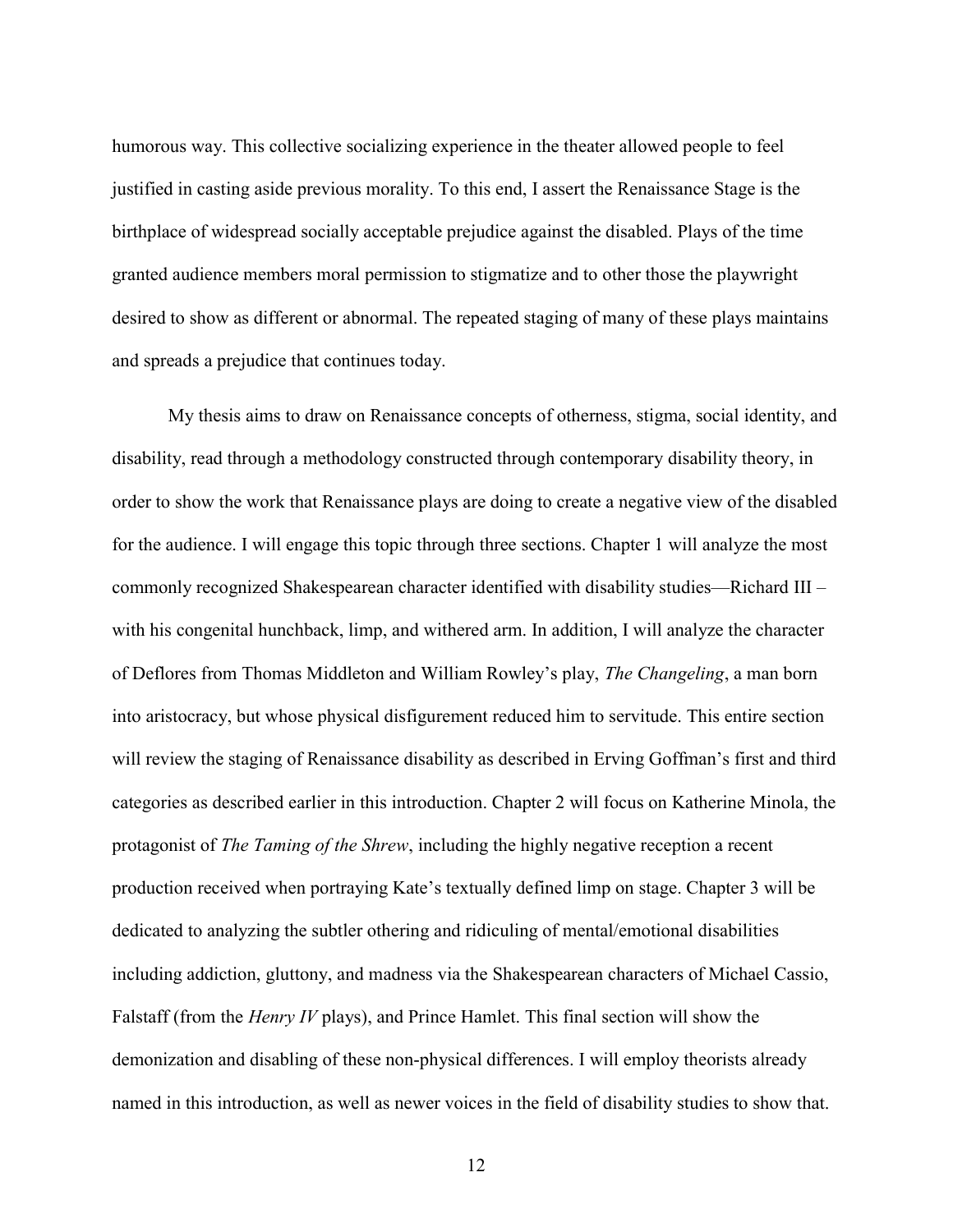The resulting comparisons of the external, corporeal disabilities staged in The Changeling and Richard III in Chapter 1, the inability of the critical audience to accept a beloved character's disability in Chapter 2's The Taming of the Shrew, along with the subtler othering of Hamlet, Cassio, and Falstaff in Chapter 3, will shed light on the damaging aspects of various types of stigmatization, not only when the plays were originally performed, but also as they continue to be employed today. I will also investigate why audience members continue to flock to plays that stage disability in these ways (*Richard III* continues to be the most frequently staged of all Shakespearean plays).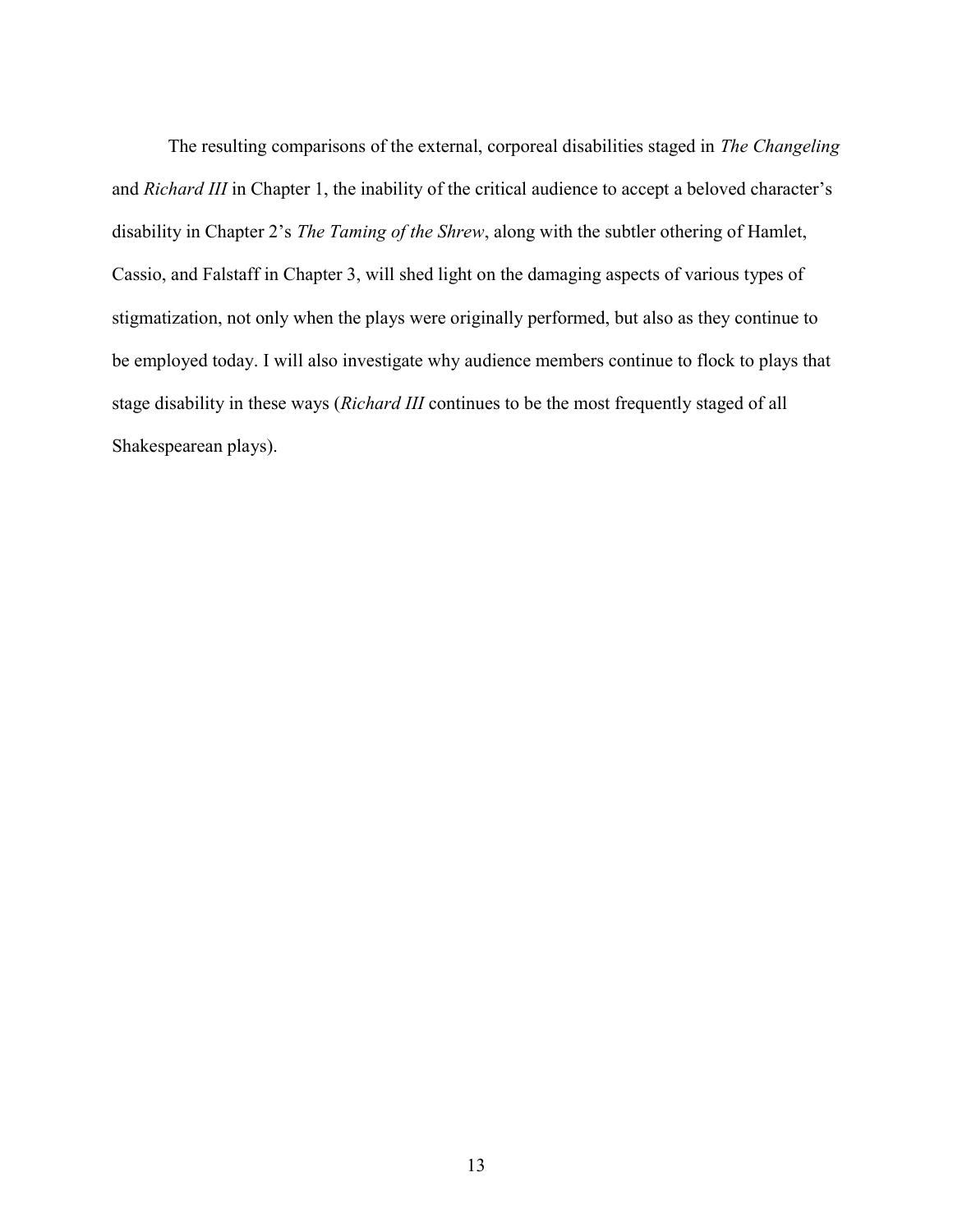# CHAPTER ONE: DEFORMITY AND MONSTROSITY AS EVIL

### A BRIEF HISTORY OF DISABILITY

Like most analyses of past cultural norms, the history of disability is not a straight line of progress or destruction. As tempting as it is to believe that views on disability from Antiquity to the Middle Ages to the Renaissance were monolithic, the reality is that the meanings associated with disability were specific to various times, places, and cultures. Indeed, opinions pertaining even to what exactly constitutes a disability vary across times and cultures. For example, the Greeks often conflated morality with disability, believing physical differences were "designed to expose something unusual and bad about the moral status" of a person (Goffman 1). They also had no specific words for either deformity or disability in their language. According to Nicole Kelley's essay, "Deformity and Disability in Greece and Rome," the Greeks did have words for specific conditions they recognized as unnatural, such as clubfoot, weakness, or ugliness, the latter two falling outside what modern readers might consider disabilities, but would be obvious to the Greeks who valued physical beauty and symmetry quite highly (33). Elizabeth Bearden reflects a similar idea in her essay analyzing the Classical period, "Before Normal, There was Natural." Writers in Antiquity did not have the vocabulary to describe the various disabilities and deformities that are recognized in the Modern period, including Early Modern (33-34). The idea of deformities being natural would be even more anticipated the further back in history we travel, as medical knowledge was more rudimentary and life at times more violent and dangerous. In such circumstances, people would likely encounter those with physical difference on a more regular basis. It is our modern world, with medical advances (including knowledge of how to avoid problems of gestational development through nutrition and avoidance of drugs and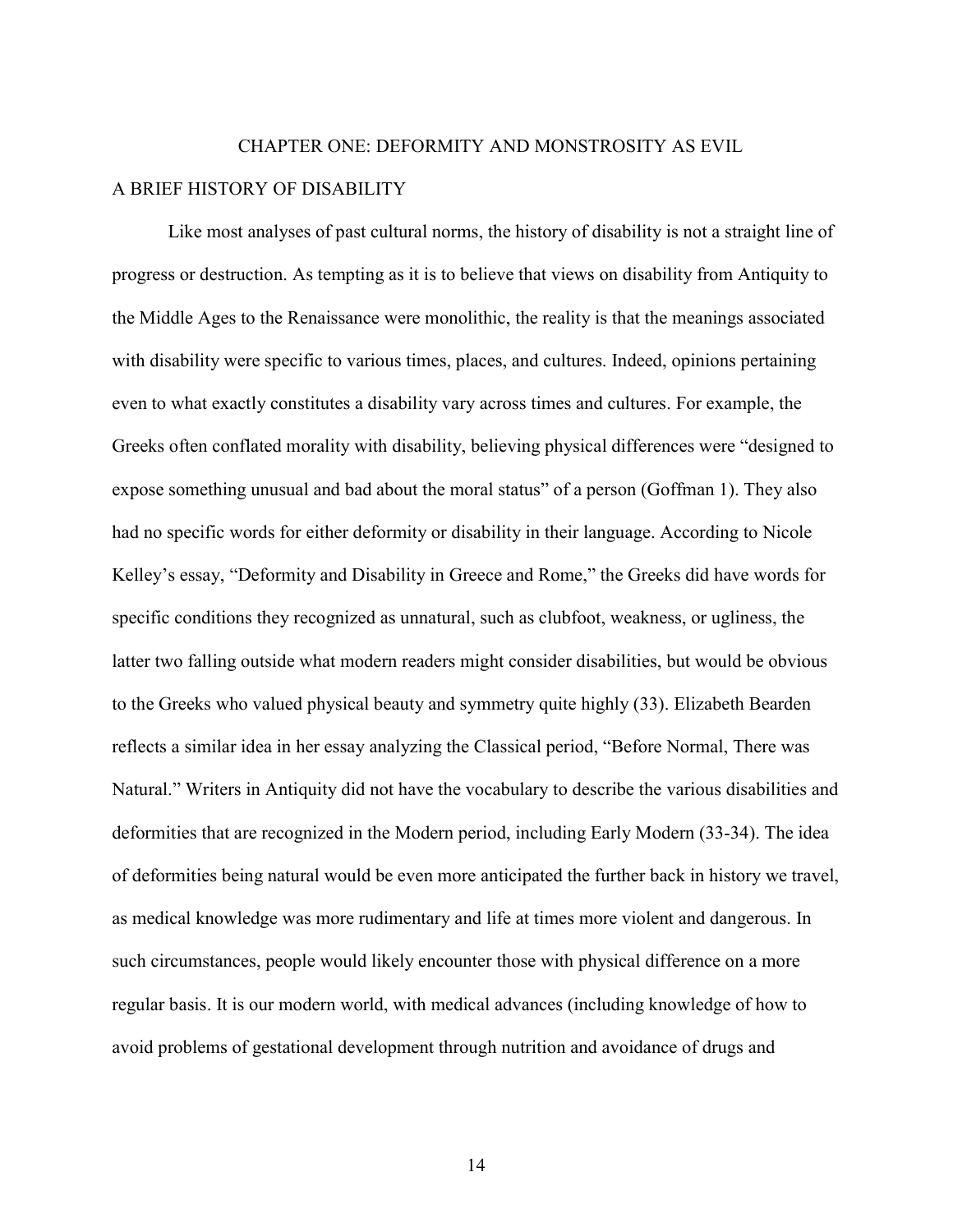alcohol) reducing dramatically the number of deformed members of our societies, which present us with far fewer opportunities to encounter the disabled.

Western television and movie casting have historically skewed the images seen by the masses toward only those possessing culturally defined beauty, which has, until very recently, excluded virtually all deformity or disability. As western individuals become more isolated, and their interaction with society in general declines, the tendency to see the disabled as outliers and Others increases. However, there are some significant beliefs that appear to have been fairly widely held within cultures, even though none were universal at any time. It is the results of these slow changes in cultural norms that are of most interest, and my thesis focuses on the rather sharp change in popular opinion regarding the disabled that occurred in the English Renaissance, due primarily to the mass cultural media of the time – playgoing. Those will be discussed in detail, but it is valuable to review how Renaissance culture inherits its views of the disabled.

Although many of our ancient historical references nod to Rome or Greece, human history does not begin there, and neither do attitudes about disability and deformity. However, since so much of the culture that forms Renaissance playwrights' views originate from Classical Antiquity, this seems to be a sensible place to begin our discussion. In his comprehensive investigation of the subject, A History of Disability, Henri Stiker says, "Greek thought saw in disease a sign of the ill will of the gods" (42). From this assertion, we can trace the changing views of western society. The Romans, never bashful at absorbing the beliefs of groups they conquered, appear to have embraced this same view, expanding on it by establishing laws detailing the proper disposition of children born with deformities. But even this is not as clear as it might seem. Cultural views regarding the disabled ebb and flow along with the changes in the dominant philosophical views of societies. In pre-Christian, Jewish Talmudic culture, people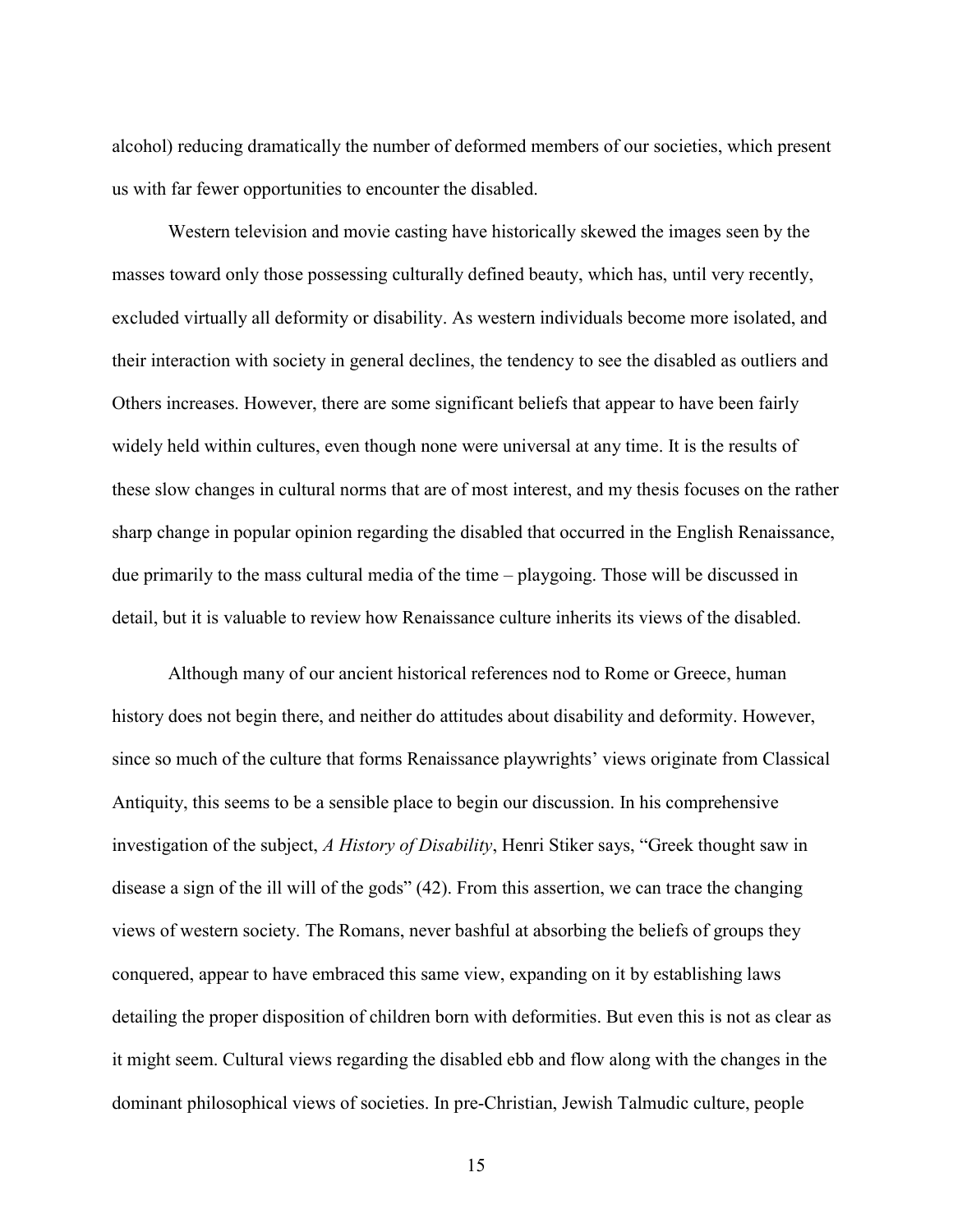were segregated depending on their status as clean or unclean. "Sin and defect deny the disabled a religious role" (Stiker 27). This was the norm in Hebrew societies for centuries, and Christ reverses this attitude for those Jews who follow his philosophy. In the Book of Luke, Jesus commands, "when thou makest a feast, call the poor, the maimed, the lame, the blind" (12:13). He teaches the disabled should be included and integrated into society. His example usurps the existing norm, but widespread adoption of this policy, even among Christians, was likely delayed. Ato Quayson asserts, "The Greeks…saw disability and disease as punishment from the gods" (5). Mary Beard agrees, and she argues in SPQR that Romans typically killed children born with deformities (315). Lois Bragg disagrees in *Oedipus Borealis*, suggesting that, instead of infanticide, Roman parents simply abandoned their unwanted, disabled or deformed children, "in some safe, public place, making them available for rearing in other families as supposititious children, or, as would have been more common, as slaves" (45). Living in a pluralistic society with such conflicting views, any change in perspective toward the disabled likely took centuries and moved unevenly as varying socio-cultural groups stigmatized physical aberration in different ways.

Stiker emphasizes humanity's powerful attraction toward sameness. Our various needs to imitate "are just so many secular, archaic barriers to accepting what appears as monstrosity" (9- 10). Stiker also discusses the development of the concept of disability as a social creation: "There is no disability, no disabled, outside precise social and cultural constructions; there is no attitude toward disability outside a series of societal references and constructs" (14). To a pre-Christian Jew, the disabled or unclean were situated socially and morally beneath the ablebodied.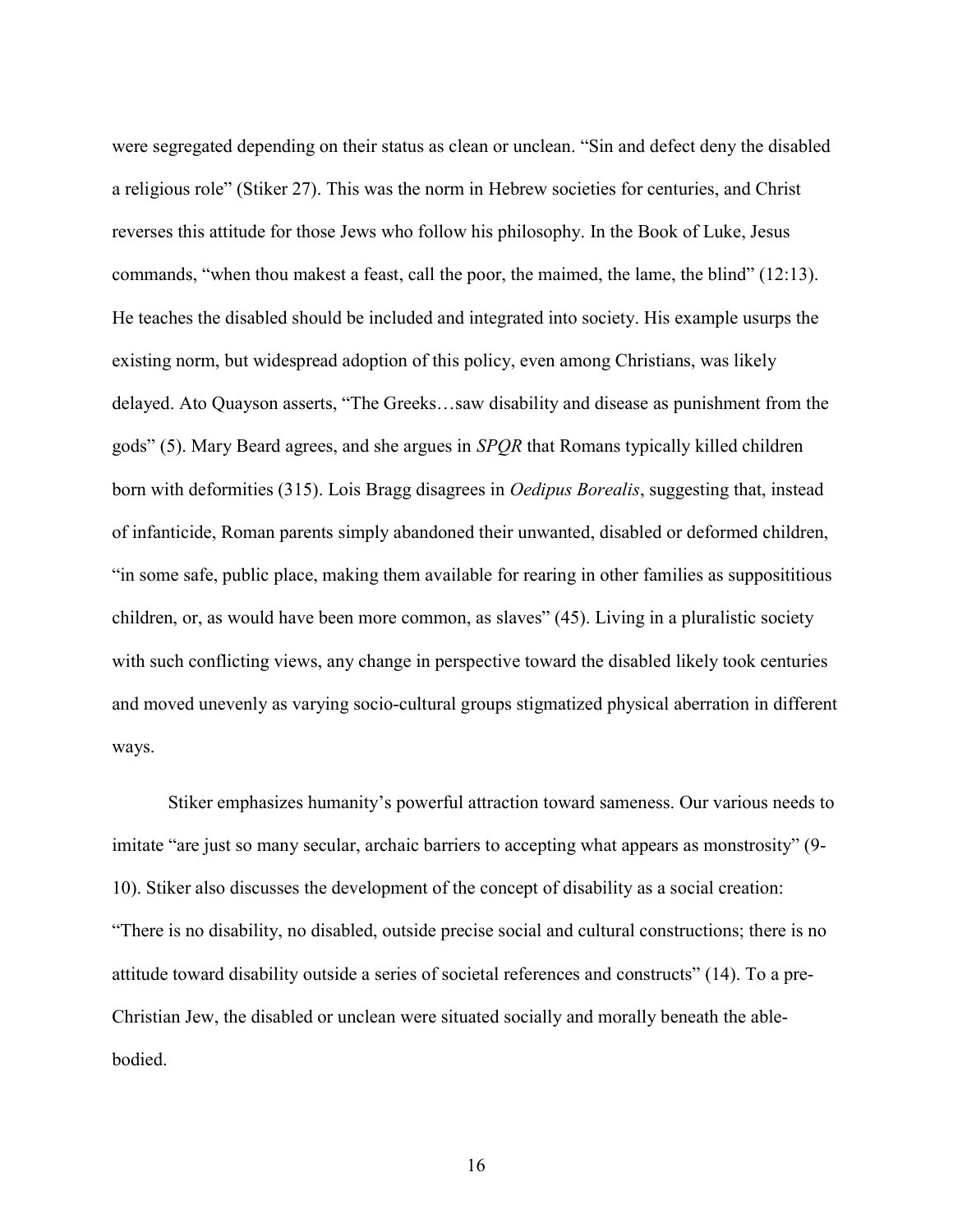Under the Old Covenant impurity afflicted the disabled, and, as a consequence, requirements and restrictions were generated. Under the New Covenant all responsibility devolved on mankind. In other words, ethics became primary…. There is no distinction of sacred and profane….With the Gospels, a completely different system begins for the disabled. Their dignity, their right to partake fully of religious and social life, are recognized. (34-35)

Christ's teachings empower the disabled, especially with his mortal focus on healing the physically afflicted. His example and the written record that remains instruct faithful followers to embrace each other, regardless of difference, as part of the same larger human family. While his healing of the disabled does seem superficially to approach the Medical Model, his acceptance of all individuals, regardless of their social, economic, or physical status, belies that model's inherent othering of the individual. Eventually, Christ's ideas received a wider acceptance in Christendom, but it was a slow, uneven process, complicated initially by the Protestant break from the Catholic Church and then more significantly with the Church of England becoming the official state religion. While these served to further interrupt attitudes toward the disabled, the first few centuries CE were challenging a more specific philosophical attitude in a long-standing Jewish tradition. As the initial core of Christians were primarily converted Jews, it is not surprising these attitudes did not change universally or immediately. When we consider that the Jews were living under Roman occupation at the time of Christ, as well as the prevailing Roman social attitudes, we can appreciate the myriad social forces at play in forming and changing cultural norms toward the disabled.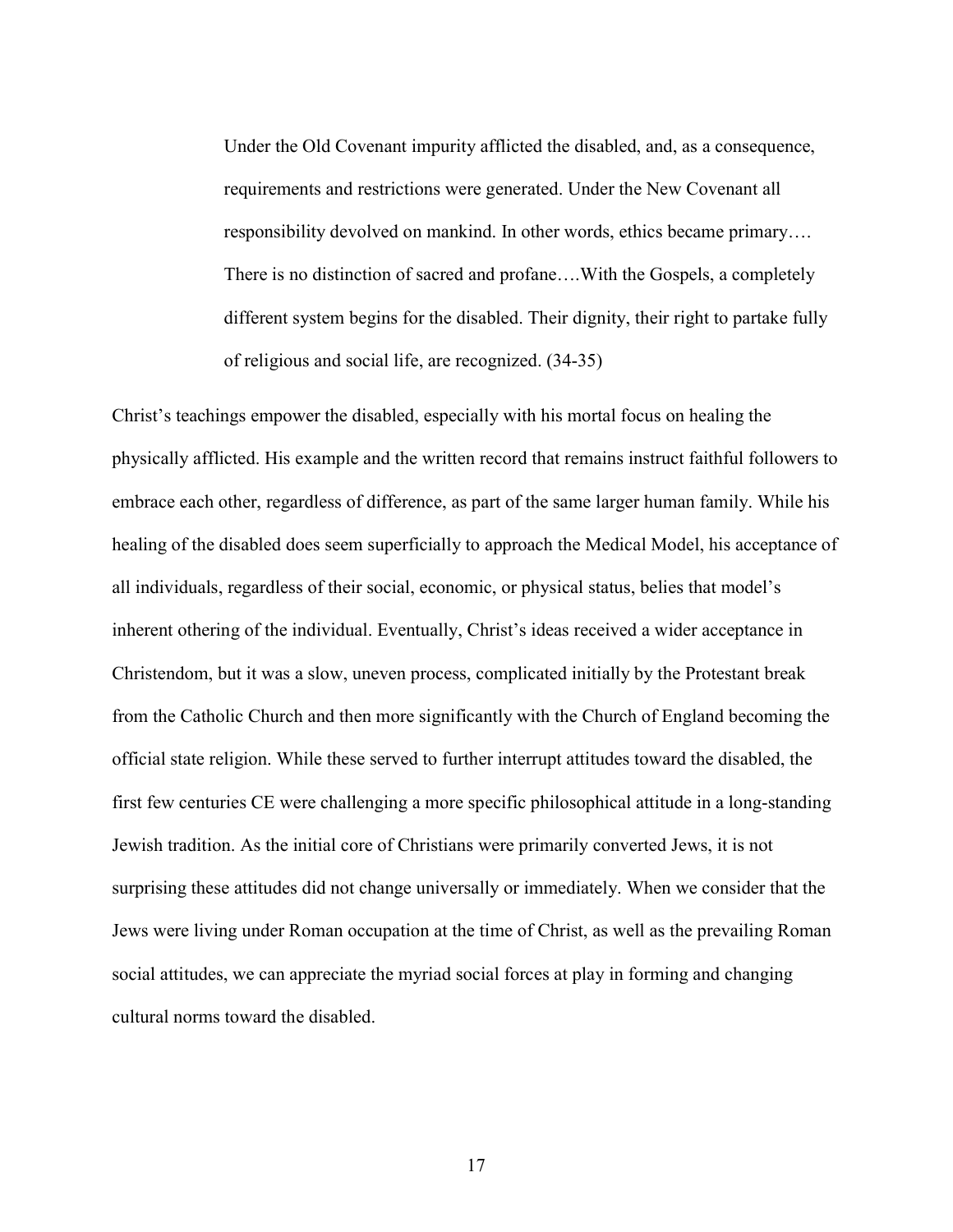### THE RELIGIOUS (OR CHARITY) MODEL OF DISABILITY

As Rome entered the 4th Century CE, the Christian faith spread so quickly that Emperor Constantine famously converted to the new religion. Not long thereafter, Christianity becomes the dominant religion in the Empire, and it is named Rome's official religion in 380 CE. Politics and religion are always an interesting mix, and the degree to which Constantine is actually converted is debatable, as he prefers to refer to himself as "the Emperor of the Christians," according to Peter Brown's *The Rise of Christendom* (61). This also would explain his hesitance to accept the new Christian philosophy regarding the disabled, preferring instead to allow the policy of throwing lepers into the sea to continue (Stiker 74). The shift in official Roman policy occurred only after the defiance of Roman citizen Zotikos, who transgressed Roman law and cared for lepers instead of removing them from society (74). Even though Constantine converted to Christianity, he was firmly established in the social traditions of Antiquity, of allowing deformed children to die of exposure, etc. Zotikos, and his martyrdom, is the turning point politically and socially for the official view of the disabled and deformed. Constantine's successor, Constans, had a daughter with leprosy, and he founded a leprosarium/hospice for her and others with physical difference, embracing the Christian tenets Zotikos had championed (74). I do not suggest that the entire Western world turned on this same fulcrum, but this act ushered in the biggest shift in attitudes toward the disabled since Christ's ministry. It also allowed the actions of Saint Augustine to have the impact they did. Augustine, born 354 CE, moved the Religious Model forward, advancing the plight of the disabled as he worked to eliminate the fear associated with the physically different. Dissimilarity, to him, was "neither a chance event nor a punishment but the sign of the inscrutable grandeur of the Creator" (Stiker 76). One of the ways he accomplished this was by "decisively integrating anomaly into the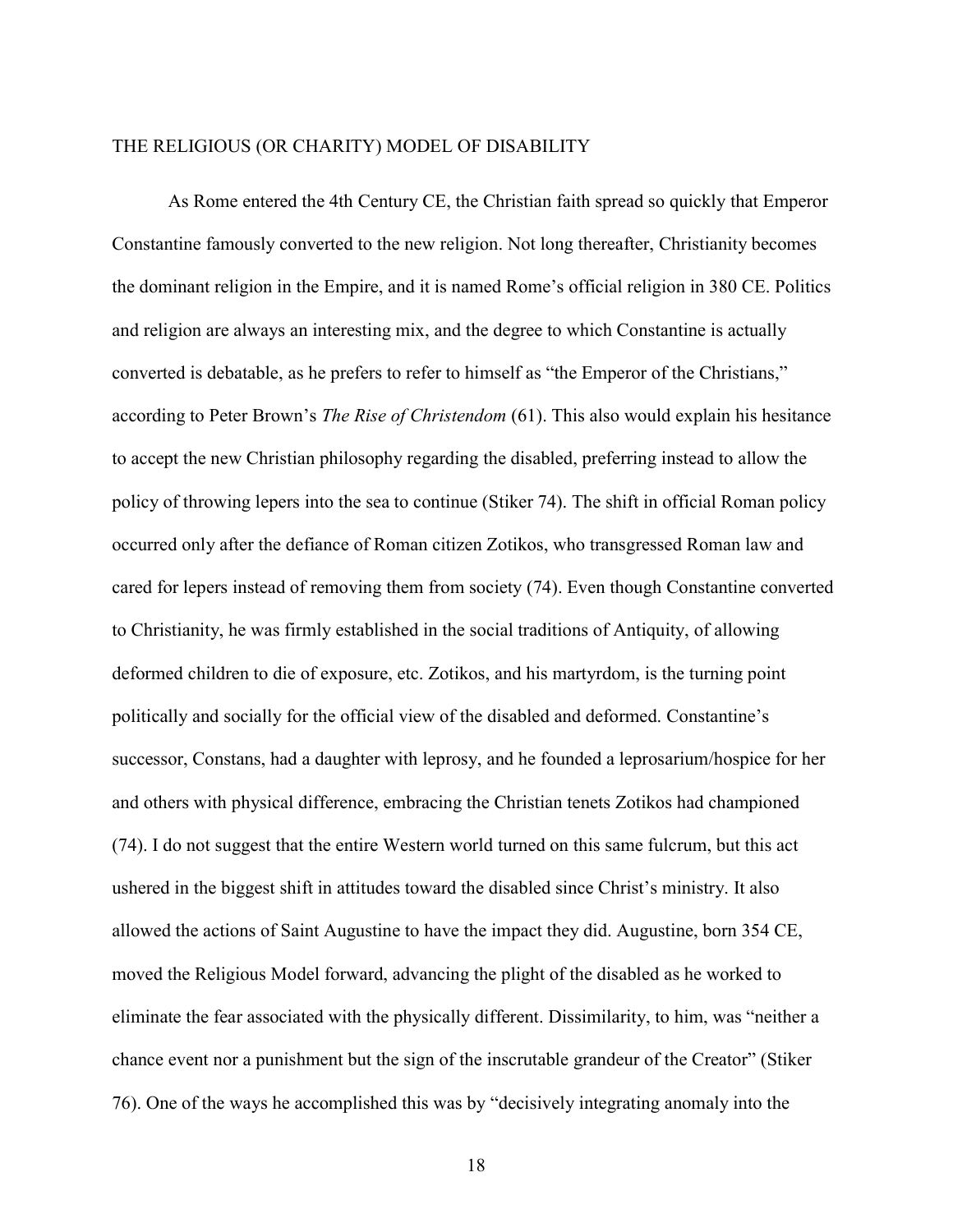normal, and difference into the order of things," which pointed to Augustine's embodiment of the early Christian philosophy of viewing one another as members of a larger human family and embraced the responsibility to care for one another (76). His teachings and influence, especially in the area of views toward the disabled, maintained a long influence during the late Classical period.

As we move into the Middle Ages, we can see change in the social attitudes toward normal/abnormal and on disability Stiker says, "Normality was a hodge-podge, and no one was concerned with segregation, for it was only natural that there should be malformations" (65). Saint Augustine confirms this with his assessment that the existence of human deformity "was a simply occasion to do good and to praise God for the infinite diversity of his creation and the mysterious harmony of his design" (66). Tory Vandeventer Pearman summarizes the newly developing medieval social system in *Women and Disability in Medieval Literature*: "The Middle Ages was a time in which the body was an important site of spiritual, scientific, philosophical, and epistemological questioning" (1). However, Stiker notes a merging certain othering: "A history of the disabled is mixed in with and partly obscured by a history of the poor" (Stiker 66). Bodily difference was a primary focal point of charity and perceived salvation by the church faithful. But due to a mix of a fear of the unknown and the general othering that occurs as most cultures decide what is normal, we see many people had grown anxious of the disabled as the Medieval period draws to a close. "The phenomenon of fear, fundamental to the end of the Middle Ages and the Renaissance, encompassed the disabled and ended in their sequestration in the almshouse" (Stiker 67). Yet these fears were not universal. Other communities in continental Europe saw the deformed in a similar light with other social groups in need. In Les Miserables dans l'Occident Medieval, Jean-Louis Goglin states, "The sick and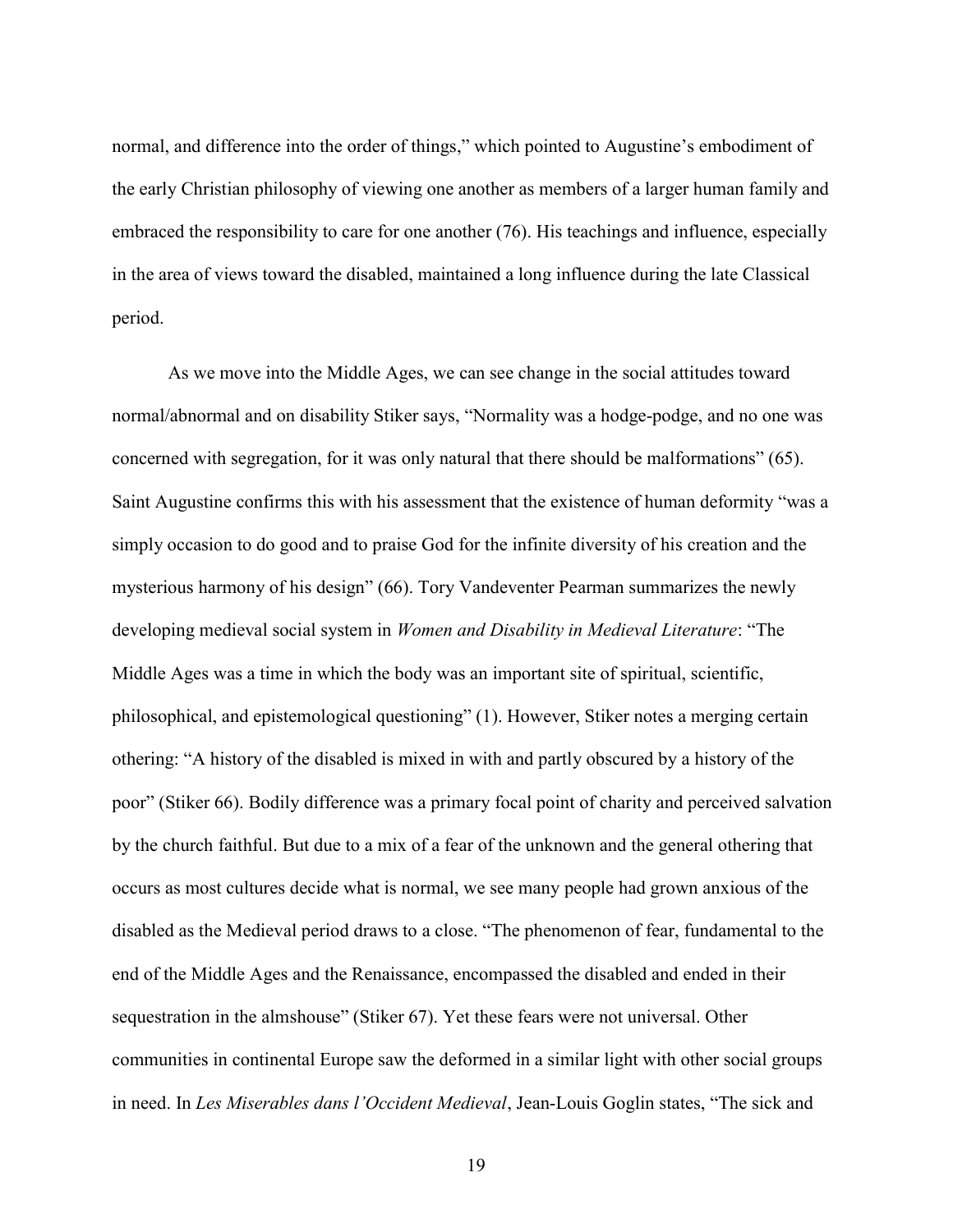the disabled are caught in the infernal machinery of pauperization" (149). This perspective is complicated in part by Goglin's competing historical view regarding hospices in the  $14<sup>th</sup>$ -15<sup>th</sup> Centuries: "All kinds of the sick are taken in there, with the exception of lepers, the lame, onearmed, and blind, who by virtue of their incurable disabilities cannot be considered truly sick. On the other hand, pregnant women without means are given shelter, because three categories of persons are admitted to the hospices: the poor, pilgrims, and especially the sick" (158). We see that institutions can shift views on the disabled much faster, when wanted, than groups of people. My thesis examines, in part, the clash of these, and how they were resolved on the Early Modern British stage with virtually all social pretense removed.

Even allowing for the variety of specific opinions and anecdotal conditions, Stiker concludes that the disabled were as indistinguishable from the economically indigent at the end of the Middle Ages as they were at the beginning (67). Attitudes toward each marginalized group improved from Antiquity, but they both moved upwardly at relatively the same way and in each other's company. Aside from religious moral codes instructing societies to honor those with physical difference, Stiker claims fear is at the heart of prejudice against disability. It is not a fear of the disabled, but a fear of becoming disabled and what that fear would convey socially to others. Stiker observes:

> People have never felt comfortable with what appears deformed, spoiled, broken. Is it because they never knew whose fault it was? Yet there is no lack of explanations for misfortune and suffering! But all the philosophers and theologians in the world have never exorcised this special treatment except by underlining it with their very explanations. If it is consequence of sin, then I am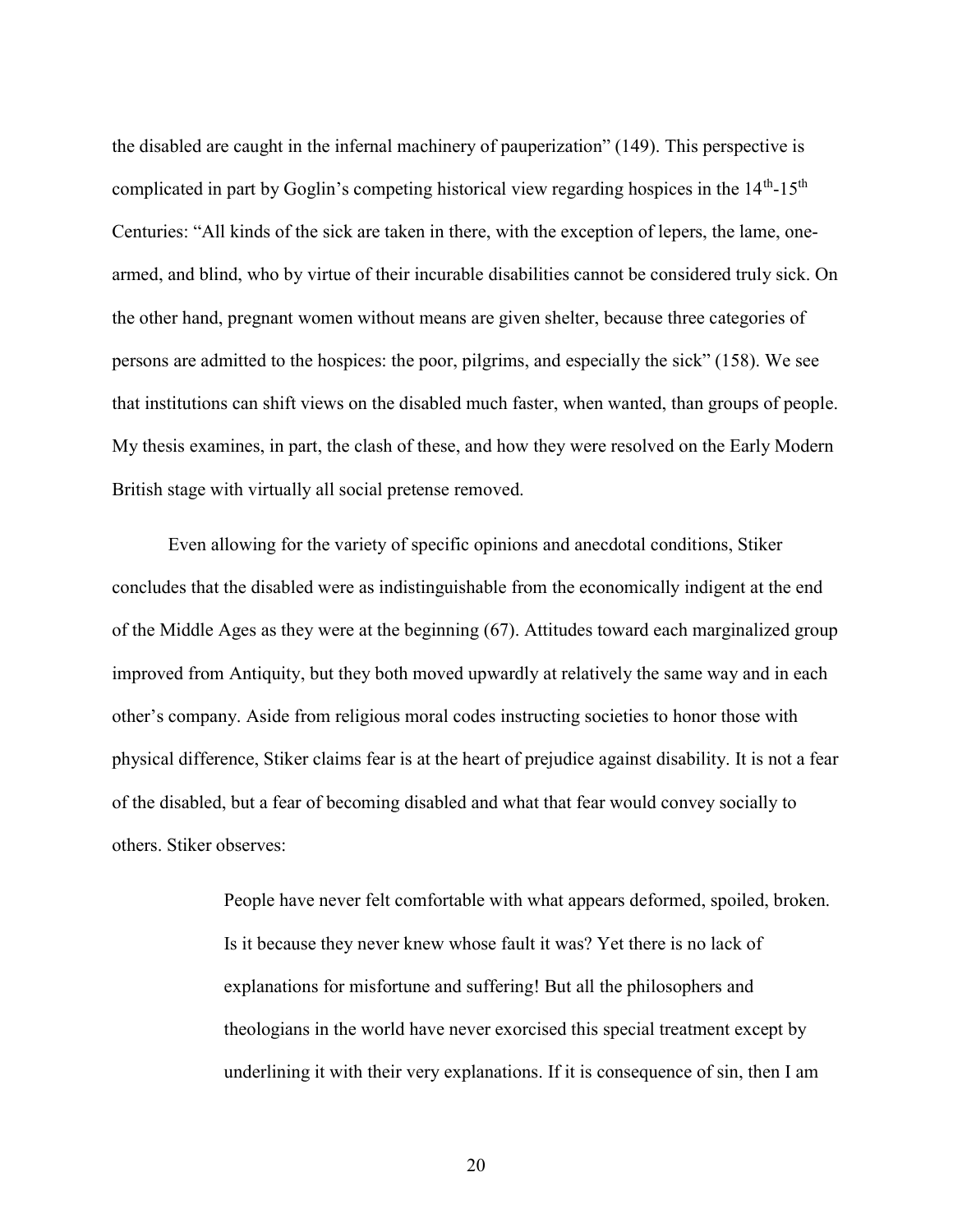more of a victim than others and doubtless more guilty in one sense or the other. If it is fate, then I am even more rejected, and the object of some mystifying condemnation. If it is society, I am even more of a pariah, since I know that society is ruthless.... I am entirely to blame. (4)

Here we see an instance of the overwhelming power of social conditioning surpassing religious conditioning. In this essay I will ignore the question of whether faith should overcome societal pressure, but Stiker implies there is no contest, even in medieval England, which was, by law and general practice, an officially Catholic Christian nation.

Outside of its use as a narrative prosthesis, the disabled body remains almost invisible in literature prior to the Reformation. Irina Metzler notes in A Social History of Disability in the Middle Ages that the lack of a historical record of disability and disabled people's perspectives through the Middle Ages is likely due simply to the lack of disabled people writing about their condition (2). There was also likely a strong desire to keep the history of the human body separate from literature, as Jacques le Goff states in *Medieval Civilization*, due to the perception that the body belongs to the natural world, and not to our cultural experience (240). The othering which humans tend to do, organizing one another into social groups with similar attributes, likely had an impact on it as well. The term 'organizing' is a euphemism for dividing people into what we perceive is the normal and the abnormal as determined by cultural forces. Those in the socially defined group of 'normal' in a given culture are the ones who have the opportunity to become educated and rise to the top of the social hierarchies. Among this group of normals are the select few who learn to write. A subset of this group are the people who decide which stories merit telling. Le Goff tells us (and common sense also seems to indicate) "the Middle Ages were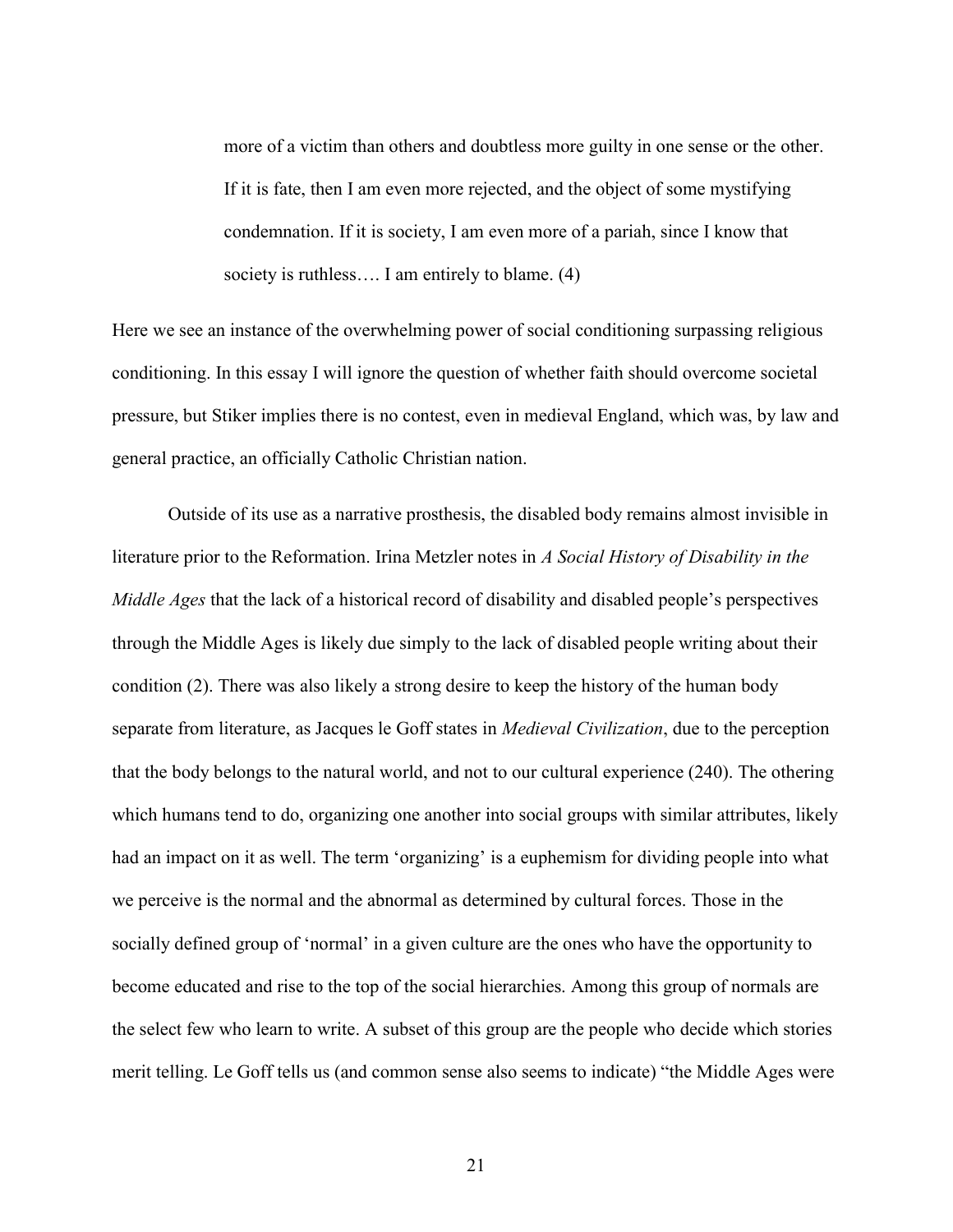full of the maimed, hunchbacks, people with goiters, the lame, and the paralysed" (240). This "paradoxically absent presence of disability in history" (240), at least official history, gives us insight into our own proclivity to other and ignore the different. Metzler indicates:

> Medieval concepts of health and illness in relation to physical impairment have shown that the impaired body was neither sick nor healthy, since according to medical thinking the course of an illness was to either improve, in which case the patient was deemed healthy, or to take a turn for the worse, resulting in the death of the patient. The disabled person fits neither model, since the functional loss renders a body not truly 'healthy', yet the disabled never recovers that loss. They are forever stuck in-between the two states proposed by the Hippocratic model. (7)

During the Middle Ages, in other words, the disabled become increasingly othered in new and harmful ways. In The Body Silent: The Different World of the Disabled, Robert Murphy agrees with Metzler about the sort of purgatory status in which people with extended periods of physical difference find themselves:

> The long term physically impaired are neither sick nor well, neither dead nor alive, neither out of society nor wholly in it. They are human beings but their bodies are warped and malfunctioning, leaving their full humanity in doubt…. The sick person lives in a state of social suspension until he or she gets better. The disabled spend a lifetime in a similar suspended state. They are neither fit nor foul; they exist in a partial isolation from society as undefined, ambiguous people. (112)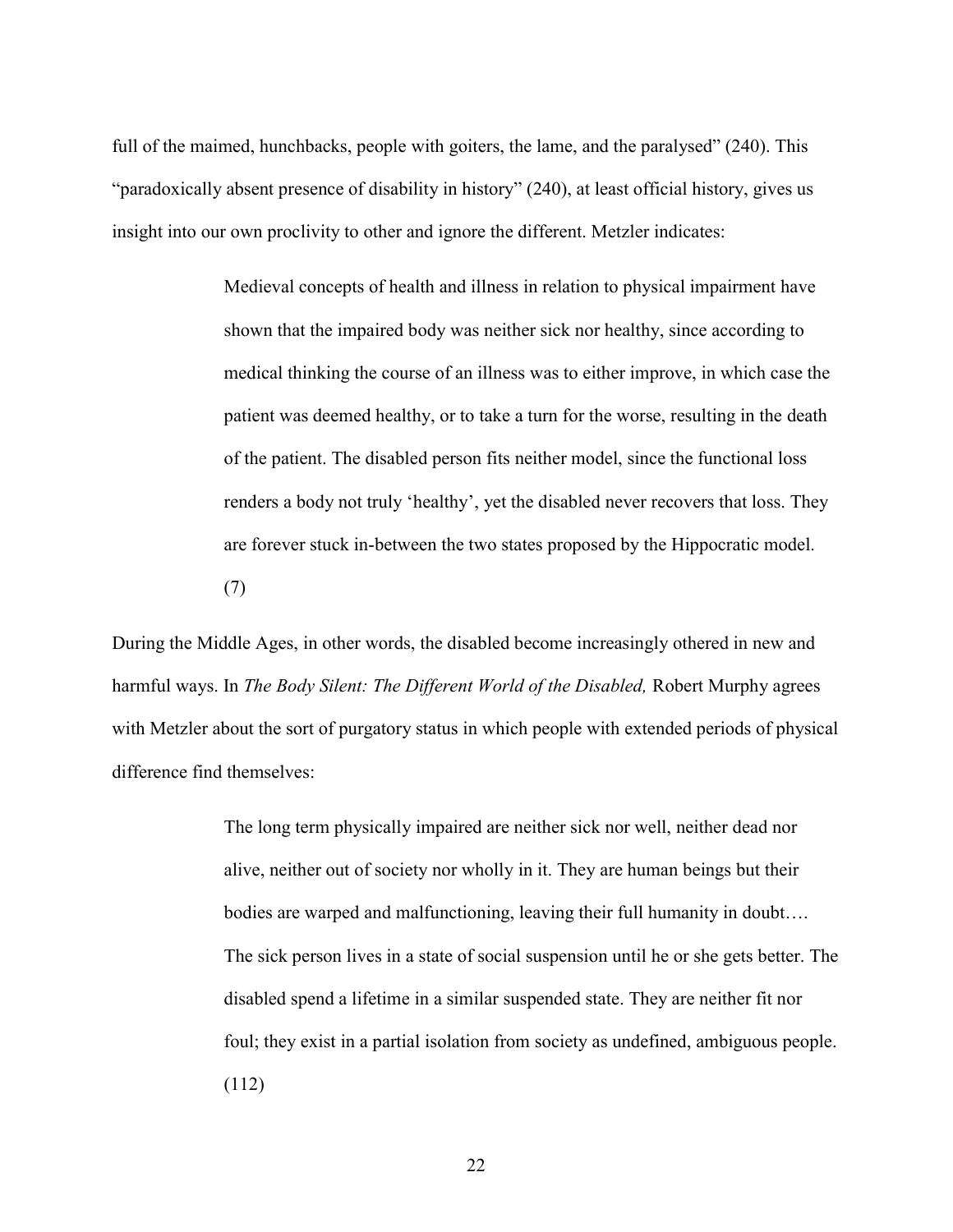This liminal status complicates the disabled and society's reaction to them during the Middle Ages. The social ambiguity of the disabled comes from several sources, including the Church and Royal decrees. Metzler tells us of legal codes in 14th Century Norway:

> The Old Christian law of the *Borgarthing*, section I.1, mentions the severity of deformities which would cause a mother not to give food to the child but instead to take the child to a *forve* [the boundary between land and water] and there place it in a cairn…. In the *Borgarthing* law the *forve* where such a monstrous child is to be placed is also described as 'the forve of the evil one'. (9)

These competing cultural perspectives further complicate any attempt to identify any common social practices regarding the deformed across Europe, and these competing views enter the English Renaissance, only to be drastically and negatively molded by playwrights.

### RICHARD III AND PHYSICAL DISABILITY

In our modern world, we are largely oblivious to the impact of English Renaissance playwrights on our views of disability. This ignorance is, in large part, due to the socialization we receive from our own culture, which has been fueled by the impact of these writers. We have a preconceived notion of what we consider normal. It might not be exactly the same as our neighbor, but our commonly homogeneous social norms mean it is likely within the same general boundaries. Without even thinking, we commonly other any physical body that exists outside that expectation. According to Goffman: "The routines of social intercourse in established settings allow us to deal with anticipated others without special attention or thought…. We lean on these anticipations that we have, transforming them into normative expectations, into righteously presented demands" (2). In other words, as members of a society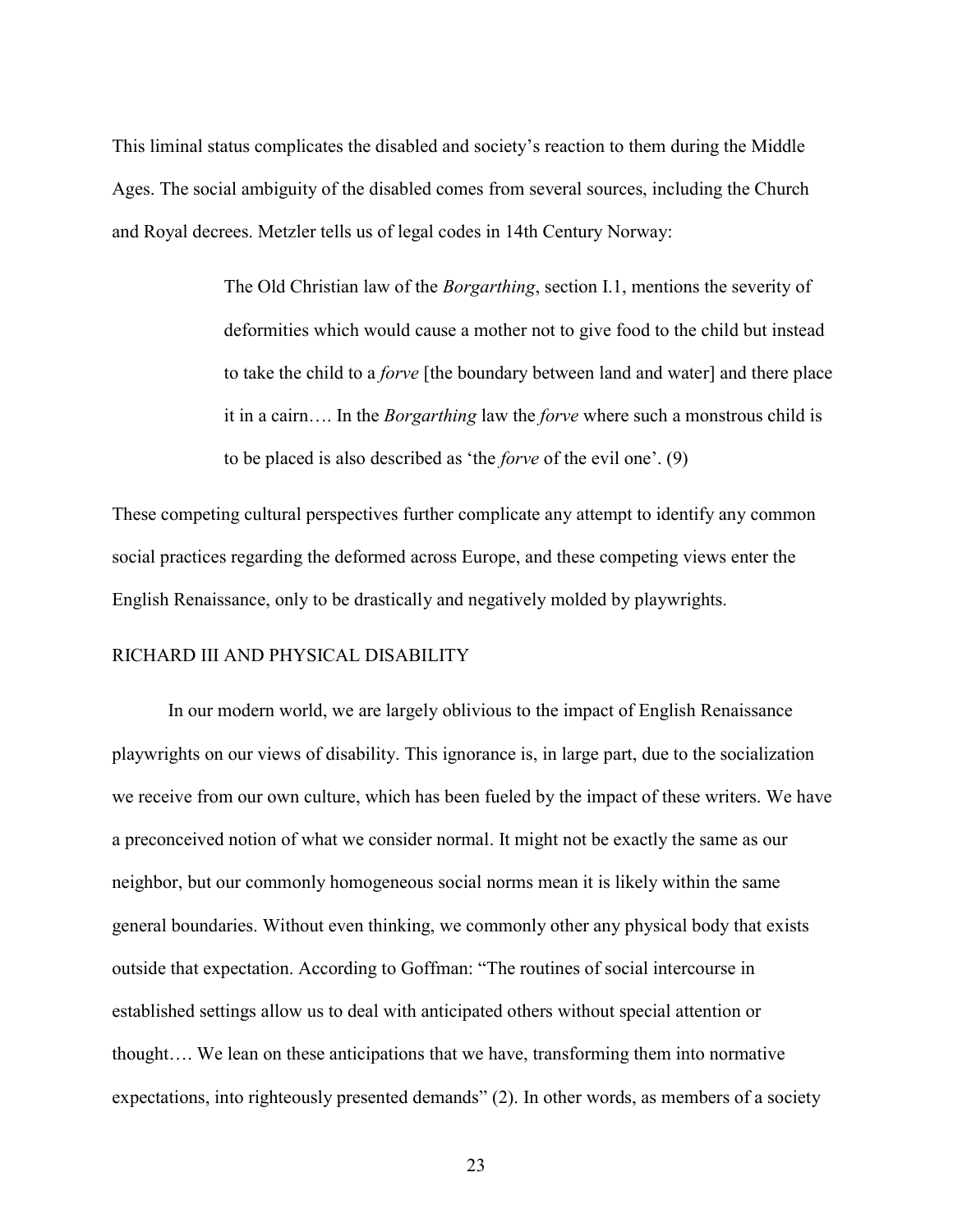possessing its own culturally established expectations of normalcy, acts of othering the disabled appear transparent to normals. This is why it is so insidious. While unaware it is happening, even the most well-intentioned people will unlikely recognize and correct it without outside prompting. Regarding the relationship to Renaissance plays, the audience is mostly unaware of the influence these playwrights have on them as their works solidify and expand the expectations of normal bodies and discrimination against those that fall outside the realm of the normal.

Before delving into an analysis of Richard Gloucester's disabilities in the play, it is important first to determine, at least in part, why Shakespeare wrote this play the way he did. Richard is presented to us as a monster because he represents a political disease, an attack on the monarchy. Shakespeare's own society is governed by a royal family, so he was in some ways playing to that regal audience. But Gloucester, as a character, serves as a hyperbole of royalism. His ultimate destruction is the price that needs to be paid in order to restore 'normalcy' to British society. Of course, this ignores the fact that a monarchy is itself an exploitive system designed to extract wealth and power from the majority of a nation's people, but I will set that discussion aside. Most members brought up in a society desire a restoration to the best of what they can be – the perceived 'glory days of old'. Phrases like "God Save the King/Queen" and "Make America Great Again," stripped of their nationalistic, racist, or xenophobic roots are a nostalgic yearning to return to perceived better days, a supposed healthy society. Richard's monstrosity is a response to the Yorkist threat to the 'rightful' Lancastrian rule that precedes it.

Modern audience members viewing *Richard III* for the first time usually understand the broad themes Shakespeare is trying to convey about deformity and its social othering. Having seen this play staged several times with audiences ranging all over the age, social, and economic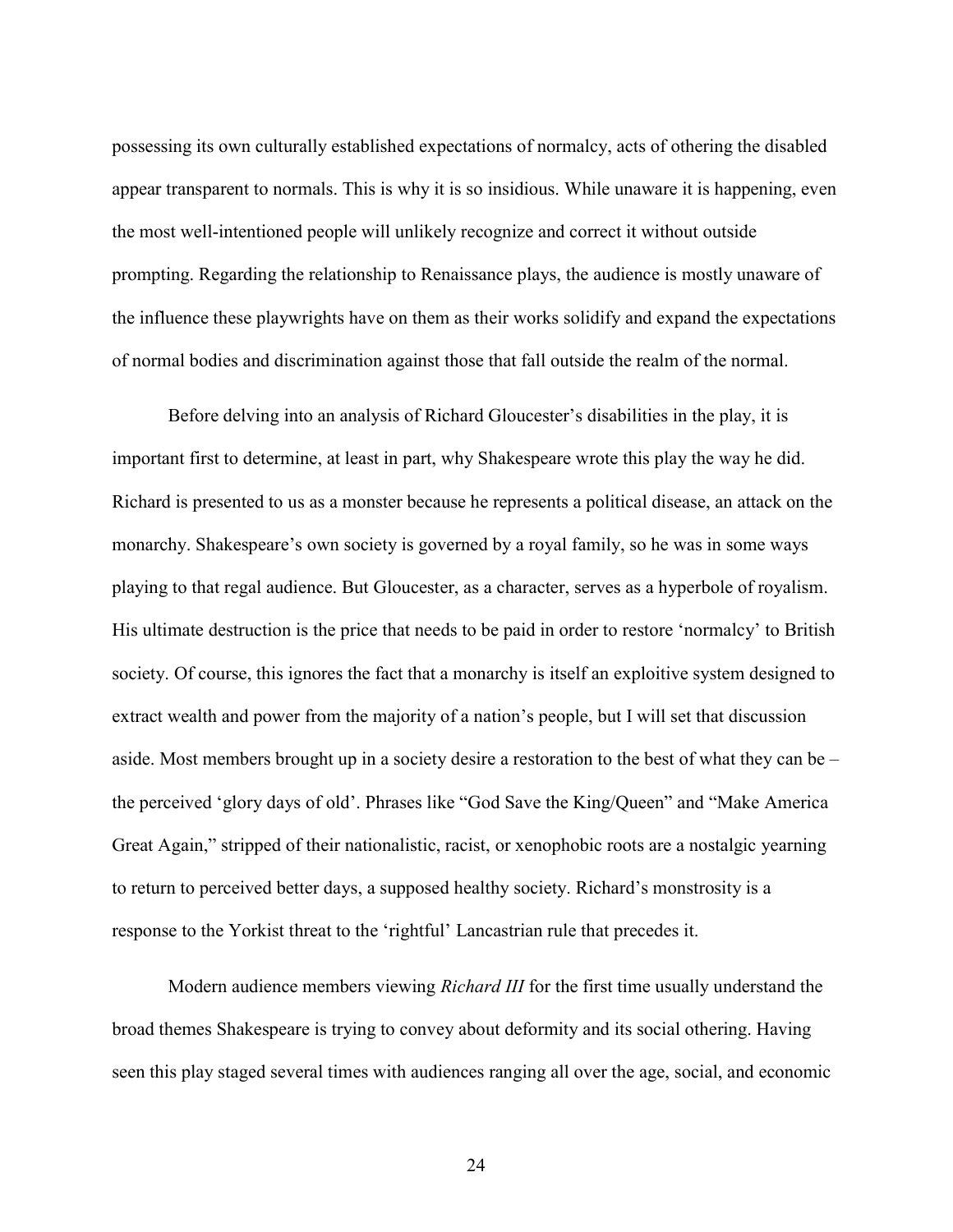spectrum, I have observed their reactions, and they are surprisingly uniform. The audience simultaneously recoils as Richard spits his hateful soliloquies into the empty air and cheers as he charismatically, inappropriately, and successfully woos Lady Anne. The play indicates the source of his rage is his deformed body and the world's reaction to it. Removing any equivocation, Shakespeare provides Richard with some very explicit lines, leaving little room for varying interpretations of why Richard is angry or what motivates his vile actions. In subsequent plays involving disability (Hamlet, Othello, Taming of the Shrew, et al.), the playwright adopts a subtler presentation of a wider variety of disabilities, but in *Richard III*, he presents the audience with blunt dialog designed to unambiguously instruct the audience.

With his aristocratic birth, lust for power, and obvious character flaws, Richard is, in many ways, the quintessential Shakespearean dramatic character. Superficially, he begins as a nobleman fighting in a royal quest to assert his family's right to the throne and to rule Britain. In the Henry VI plays, his family achieves this power, and in Richard III, Gloucester maneuvers to ascend to the throne himself. Below the surface, however, lies the real intrigue of this character. In his essay, "Richard III: 'And Descant on Mine Own Deformity'," Tobin Siebers identifies some of Gloucester's motivations: "Richard diagnoses the bad luck and adverse feelings poised against him by his disability. Disability proves that nature itself sets against him and guarantees his unlovability" (436). His awareness of his own detractions allows him to play off the pity of others while bettering them in their hatred. He is a highly flawed individual with a lust for power and unrivaled ambition, driven by a single guiding principle: revenge for his deformed body. His opening soliloquy in Richard III is a primer for his view of himself, his disabilities and the world in which he lives. It also functions as an instruction manual for changing views on disability in the Renaissance.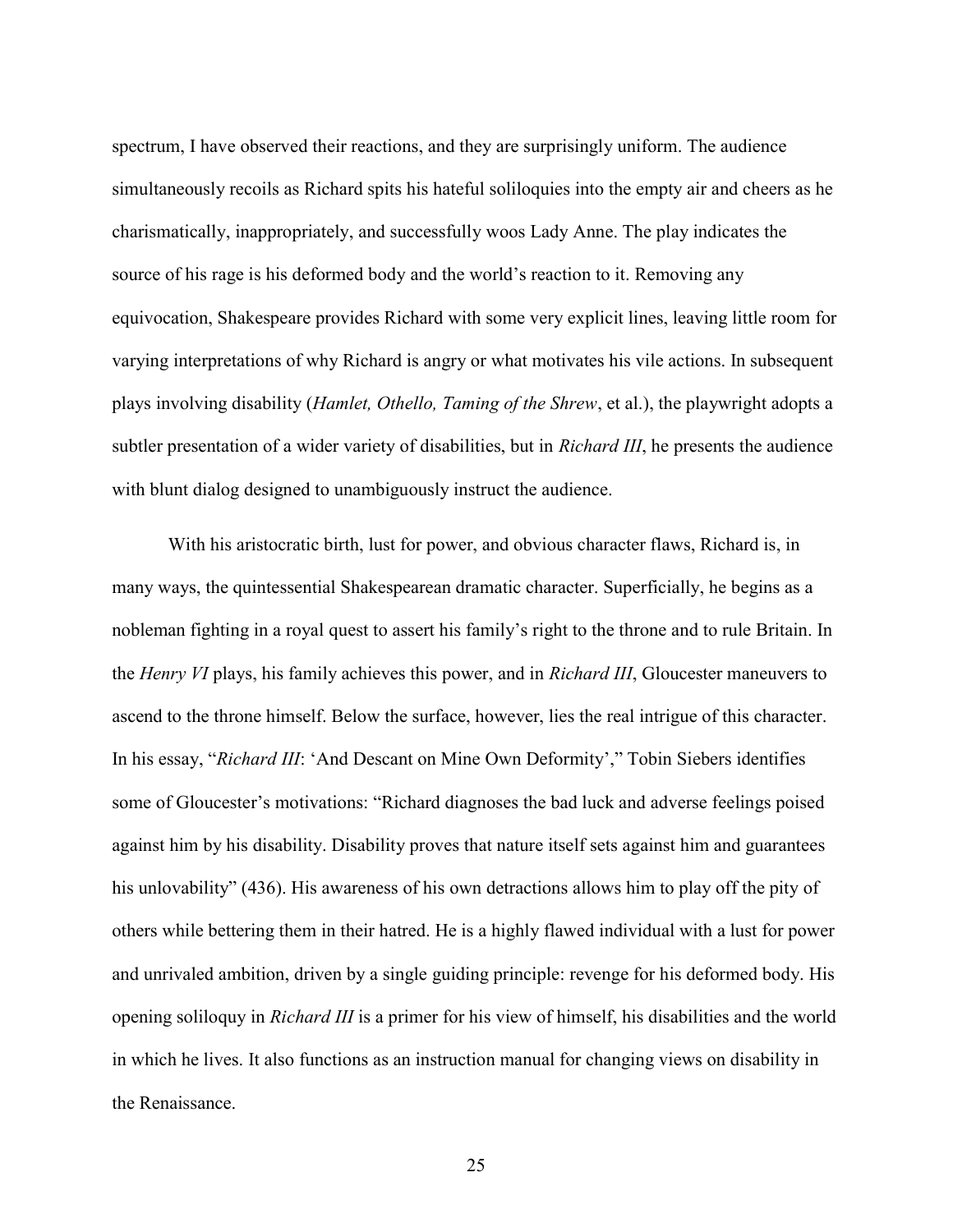Richard III is one of the most popular and most often staged of Shakespeare's plays, and Richard is one of his most enduring characters, because the significant themes of the play are so easily grasped by audiences. It is often easy to forget that Shakespeare spent two previous plays introducing this malevolent character to his British countrymen. Shakespeare's first tetralogy (1 Henry VI, 2 Henry VI, 3 Henry VI, and Richard III), loosely describes the history of the British monarchy during the War of the Roses in the 15th Century. The weak King Henry VI often seems a background character in these plays, either to the challenger Richard of York or, later, Richard, Duke of Gloucester. In the second play of this series, Richard has only a minor role. However, it is enough for Shakespeare to introduce the audience to what appears to be his first major character with physical deformity. He has Richard's enemy, Clifford, refer to him as a "Heap of wrath, foul indigested lump, / As crooked in thy manners as thy shape!" (5.1.155-56). Compared to the language that will be used in Richard III, this is a mild description of a character's physical deformities. The insult also hints at Richard's low character with a play on words - crooked manners reflect his crooked body. In the following play, the third in this series, Richard's role becomes central. Shakespeare describes his character's deformities in great detail, including just a touch of self-pity on Richard's part as he complains:

> Why, love forswore me in my mother's womb… She did corrupt frail nature with some bribe To shrink mine arm up like a withered shrub, To make an envious mountain on my back— Where sits deformity to mock my body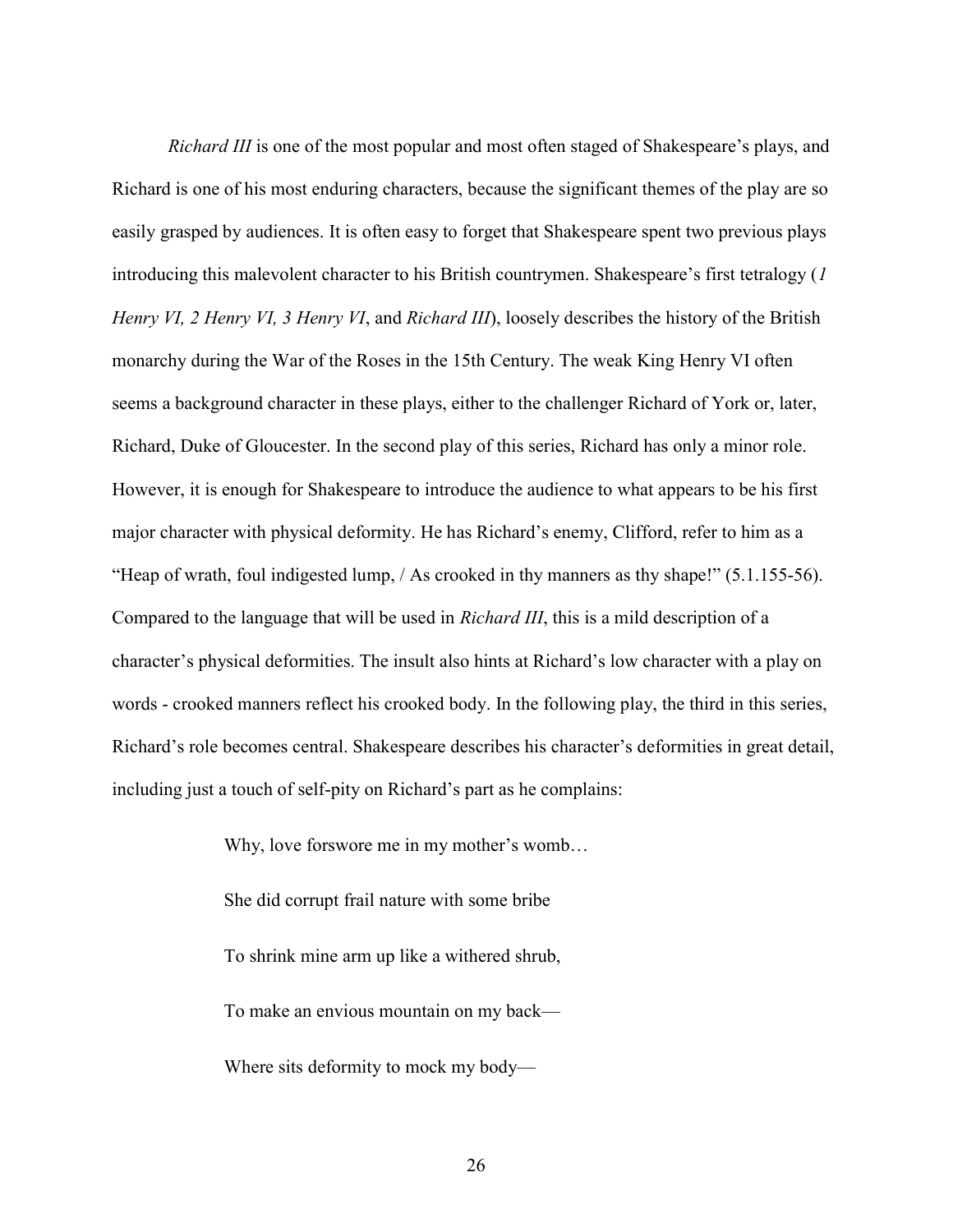To shape my legs of an unequal size,

To disproportion me in every part.... (3 Henry VI 3.2.153, 155-160)

Richard is angry at his physical deformities, and according to E. Pearlman, "3 Henry VI itself veers in the direction of revenge tragedy, and Richard is consequently transformed into a revenger-hero" (415). After describing his physical differences, Richard explains his ambition to take the place of his brother, Edward IV, on the throne. It should be noted that Shakespeare takes some liberties with historical accuracy here (and in several other plays). Continuing in 3 Henry VI, Shakespeare's version of history has Richard describing his powerful ambition:

Then, since this earth affords no joy to me

But to command, to check, to o'erbear such

As better person than myself,

I'll make my heaven to dream upon the crown,

And whiles I live, t'account this world but hell,

Until my misshaped trunk that bears this head

Be round impaled with a glorious crown. (3.2.165-171)

Ambition is certainly not a rare quality, especially in members of Houses warring for the throne. Pearlman again notes that "Richard commits himself to seek private justice" (415). However, it is Richard's motives that are important to distinguish. His claim that, "This earth affords no joy to me" is his justification for the pursuit of naked power. The righteous indignation that he feels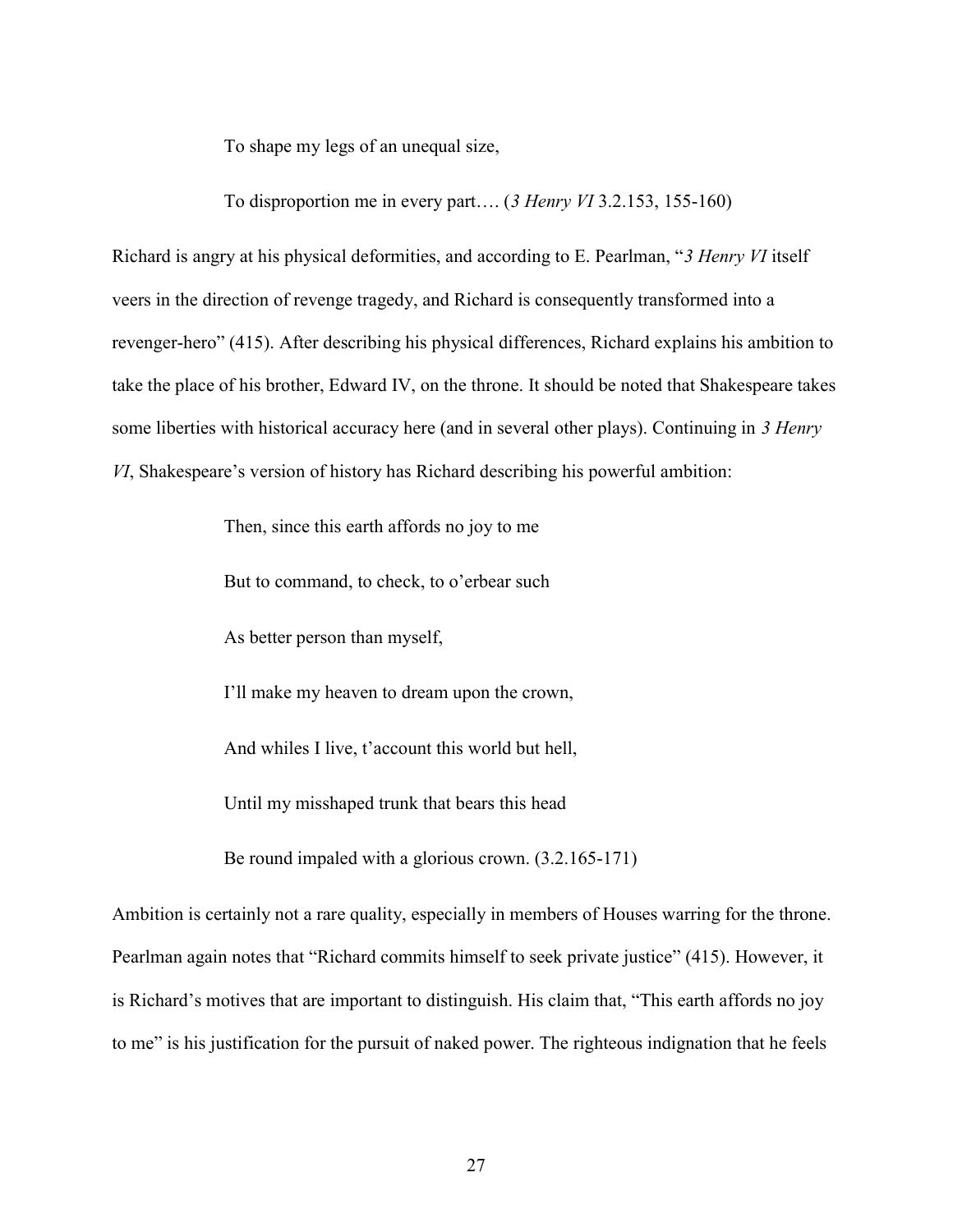because of his misshapen body fuels his ambition to obtain the throne and justifies in his mind all of the evil actions he will commit in this pursuit.

Later in the same scene, Richard is even more descriptive of his deformities. He tells the audience he has "an enormous mountain on my back, / Where sits deformity to mock my body; / To shape my legs of an unequal size, / To disproportion me in every part" (3.2.173-76). Siebers suggests that Richard has "the capacity to develop a self-conscious attitude about disability itself…one that allows [him] to assume a critical attitude about his unequal" lot in life (435). In keeping with Siebers' claim, Richard makes a significant shift later in the speech, where Gloucester's attitude reveals a connection between his physical differences and his villainy. Joel Slotkin, in his essay, "Honeyed Truths," bolsters this sentiment: "Richard epitomizes the union of outer appearances and inner truths." His self-pity conveys both bitterness and contempt, yet he also asserts a moral justification to the audience – if he must suffer the ignominies of disability, he will enjoy the benefits of immoral, deceitful and murderous behavior. His ambition knows no bounds, as he makes clear to the audience:

For many lives stand between me and home.

And I—like one lost in a thorny wood…

Torment myself to catch the English crown.

And from that torment I will free myself,

Or hew my way out with a bloody axe.

Why, I can smile, and murder whiles I smile...

I'll slay more gazers than a basilisk…. (3.2.173-74, 179-182, 186)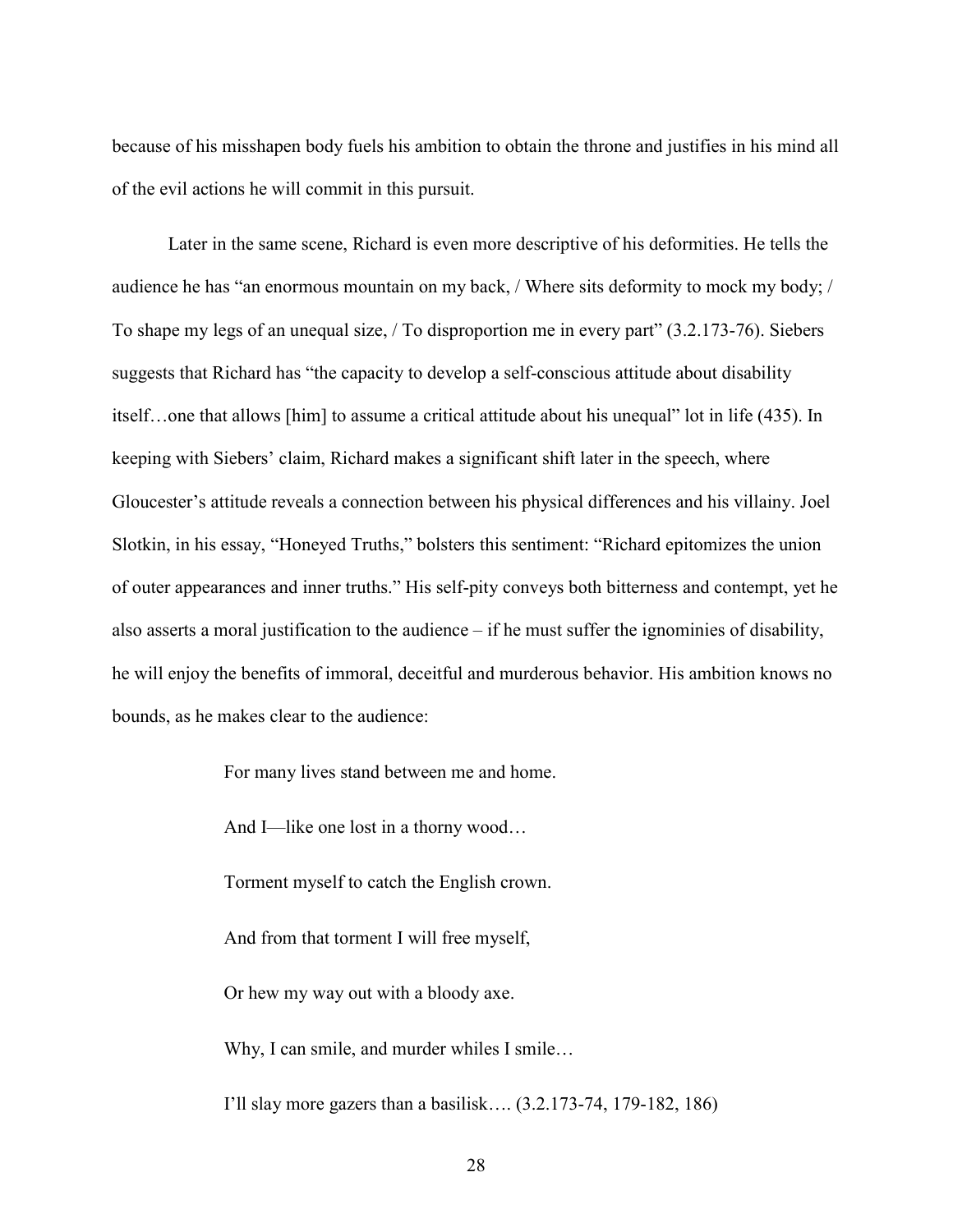It would be difficult to find a more wicked character in Shakespeare's 37 plays than Richard. Iago from Othello is often described as pure evil, and Aaron the Moor from Titus Andronicus is completely self-serving, but the terse phrase, "I can smile, and murder whiles I smile" from Richard is difficult to surpass. This kind of language is also a powerful tool to convince the audience to hate a character. In this play, Shakespeare uses it elicit hatred for a disabled character, and by extension all disabled people.

In the final act of 3 Henry VI, Shakespeare allows Richard one final speech to show the audience his physically deformed body is commingled with his treacherous mind. Gloucester has killed Henry VI, and, after he is dead, stabs him again with his sword, revealing his callous disregard for everything that is not named Richard:

> I, that have neither pity, love, nor fear. Indeed, 'tis true that Henry told me of; For I have often heard my mother say I came into the world with my legs forward… The midwife wonder'd and the women cried 'O, Jesus bless us, he is born with teeth!' And so I was; which plainly signified That I should snarl and bite and play the dog. Then, since the heavens have shaped my body so, Let hell make crook'd my mind to answer it. (5.6.69-72, 75-80)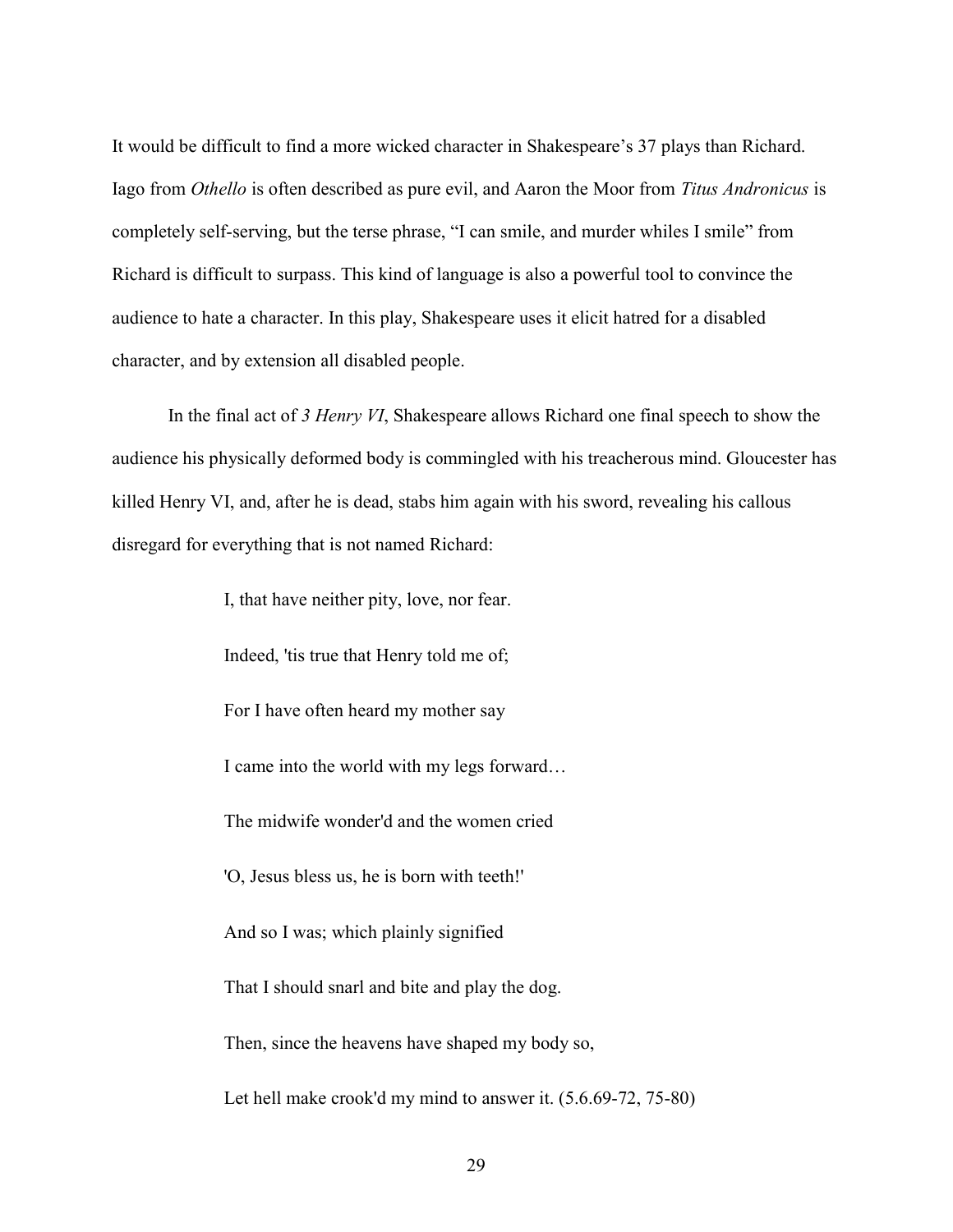Richard blames God for his deformities. Shakespeare tells the audience that Richard's deformities "plainly signified" his subhuman status. He justifies his evil actions as repayment for his lot in life, and he brings the audience along with him. Siebers remarks that, "The distinguishing feature of Richard is his self-consciousness of his own status of 'disabled', and this gift of self-consciousness contributes" to his ability to control his surroundings (436). He even stoops to self-othering: Richard declares he cannot take part in the fellowship of mankind because he is a monster, and he tries to persuade the audience that his monstrosity sets him irrevocably apart from everyone else:

I have no brother, I am like no brother;

And this word 'love,' which graybeards call divine,

Be resident in men like one another

And not in me: I am myself alone. (3 Henry VI 5.6.81-84)

Self-pity is at the heart of Richard's defense of his actions. It is also how, later in the same scene, he justifies his murderous plots, even against his own family:

Clarence, beware; thou keep'st me from the light:

But I will sort a pitchy day for thee;

For I will buz abroad such prophecies

That Edward shall be fearful of his life,

And then, to purge his fear, I'll be thy death.

King Henry and the prince his son are gone: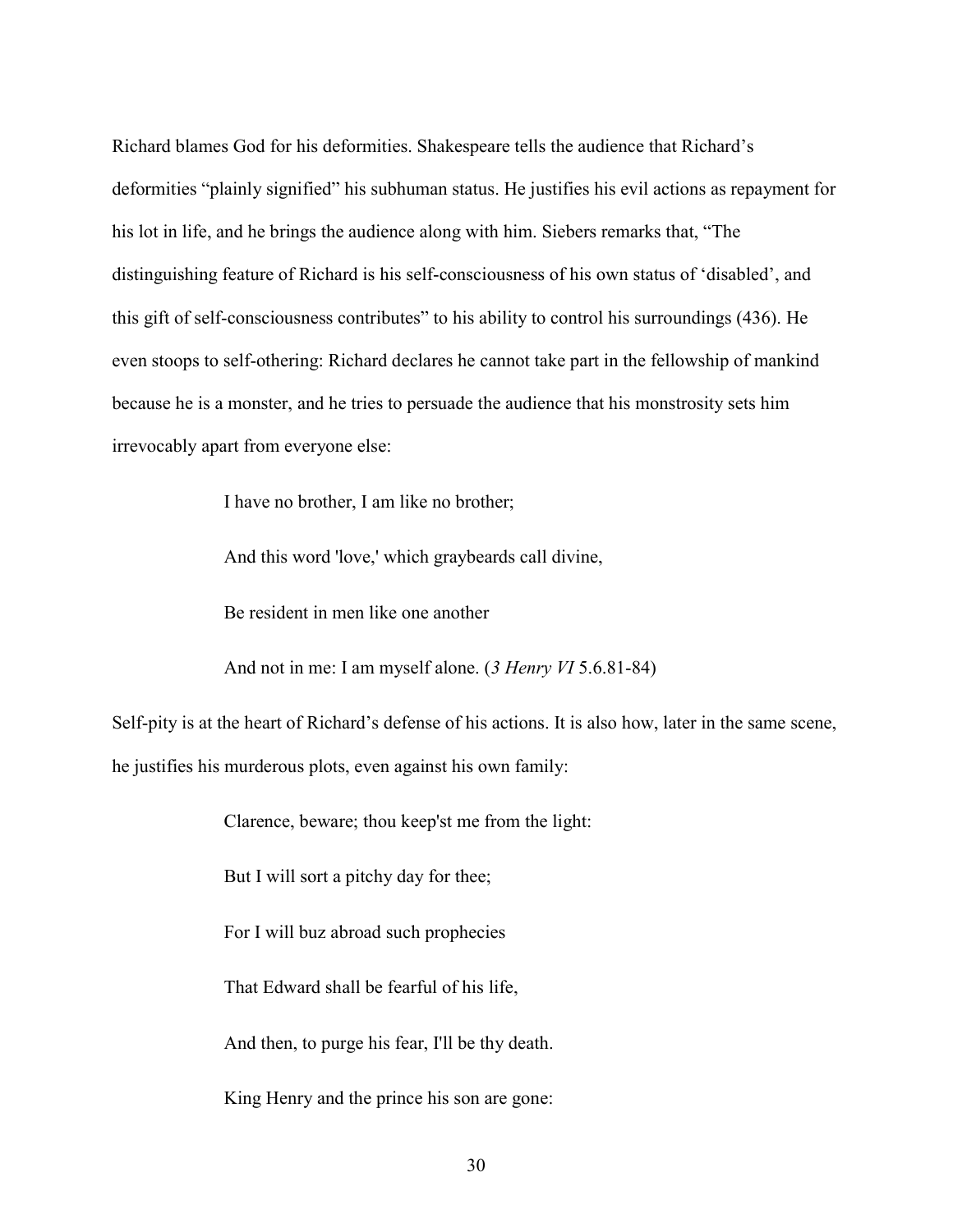Clarence, thy turn is next, and then the rest,

Counting myself but bad till I be best. (5.6.85-92)

Richard has literally set the stage for the next play, which will bear his name. He has told the audience that he is going to kill both of his brothers, the King and Clarence, and the responsibility for all of it is due to his deformed body.

In this final play of the series, Richard connects his physical difference to mental difference. The audience, having been properly conditioned over the past two plays about Richard's deformities and his evil nature, is now ready to make the connection that the disabled are evil simply because of their physical differences. In the play, Richard's deformed body is the source of his deformed mind. The first words of *Richard III* echo those spoken by Gloucester at the end of 3 Henry VI, and the audience spends the next five acts watching Richard fulfill his own disgusting plans. He begins with a statement of how he feels about his current condition:

Now is the winter of our discontent

Made glorious summer by this son of York;

And all the clouds that loured upon our house

In the deep bosom of the ocean buried. (Richard III 1.1.1-4)

With all the accomplishments accumulated by Richard and his family, one would expect he might be satisfied. His brother now rules England and he is a powerful Duke. His family has retaken the monarchy and has enough support among the noble houses to maintain it. But he is unsatisfied. His discontent surrounds his own deformed body, which he laments in detail: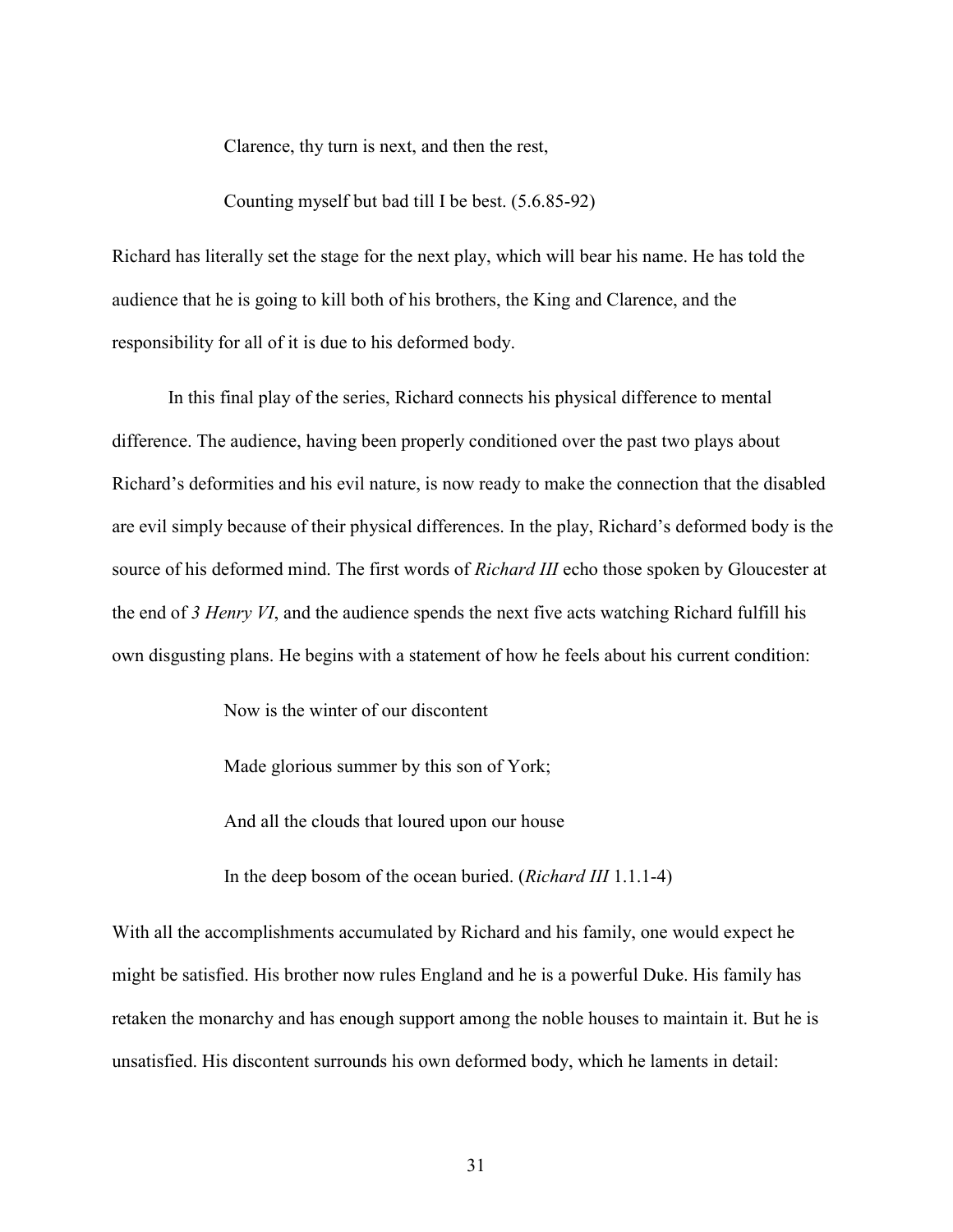But I, that am not shaped for sportive tricks Nor made to court an amorous looking glass, I that am rudely stamped and want love's majesty To strut before a wanton ambling nymph, I that am curtailed of this fair proportion, Cheated of feature by dissembling nature, Deformed, unfinished, sent before my time Into this breathing world scarce half made  $up$ — And that some lamely and unfashionable

That dogs bark at me as I halt by them  $-$  (1.1.14-23)

 This is no mere list of common complaints. Siebers observes that "Richard dominates his adversaries by turning their false ideas about disability against them" (436). Katherine Schaap Williams writes in "Enabling Richard: The Rhetoric of Disability in *Richard III*" that "Richard's ascent to power depends upon the manipulation of the body he marks….[His] use of his physical frame—a body he initially decries—challenges the conceptual binary between able/disabled bodies" (4). Neither the audience nor the other characters in the play are prepared for this skillful manipulation, as both have been socially conditioned to underestimate him because he is disabled. In addition, because of the Medieval Catholic Christian tradition of caring for the disabled, many, if not most, of the Elizabethan audience members might tend to feel compassion for Richard, even after they learn he has committed evil acts. In this way, Shakespeare further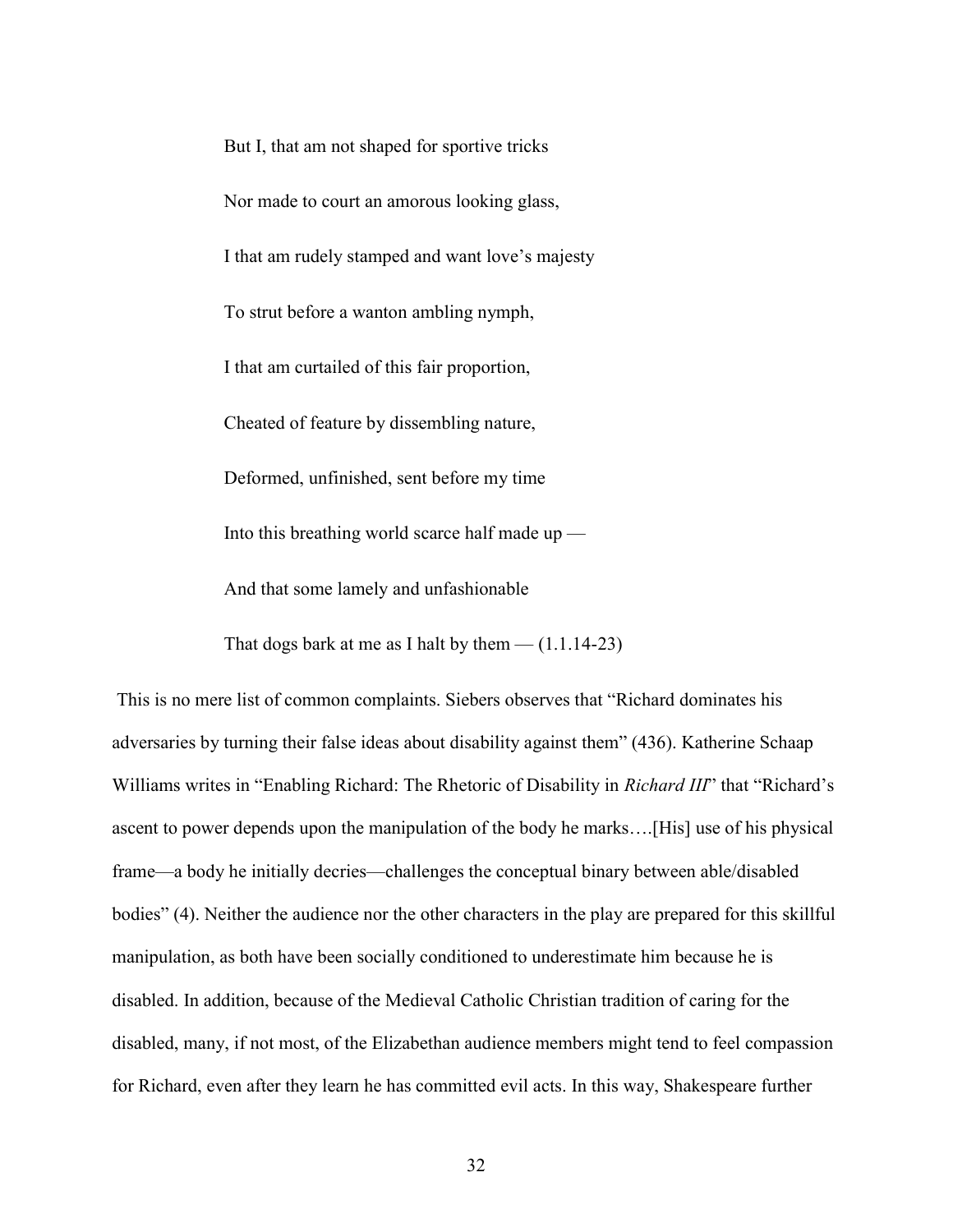manipulates the emotions of the playgoer to hate Richard—and by extension, all disabled people—and to feel justified in doing so. This exhaustive list of his physical difference and the subsequent ignominies he suffers are a prelude for him to connect his deformed body and his evil character for the audience, as he began in 3 Henry VI.

Shakespeare is taking his audience (both Renaissance and today) by the hand through three plays as he conditions us to hate Richard as a representation of the disabled community. Now that we have been properly prepared, he has Richard declare an ultimatum:

Why, I, in this weak piping time of peace,

Have no delight to pass away the time,

Unless to see my shadow in the sun

And descant on mine own deformity.

And therefore, since I cannot prove a lover

To entertain these fair well-spoken days,

I am determined to prove a villain. (1.1.24-30)

 Richard readily justifies his evil, claiming its source to be his physical abnormalities. He speaks with clarity about his motives as he "descant[s] on [his] own deformity," revealing the evil inside him. Shakespeare's Richard employs the plain, unambiguous phrase, "I am determined to prove a villain." He shamelessly announces to the crowd his dastardly plans:

Plots have I laid, inductions dangerous,

By drunken prophecies, libels, and dreams,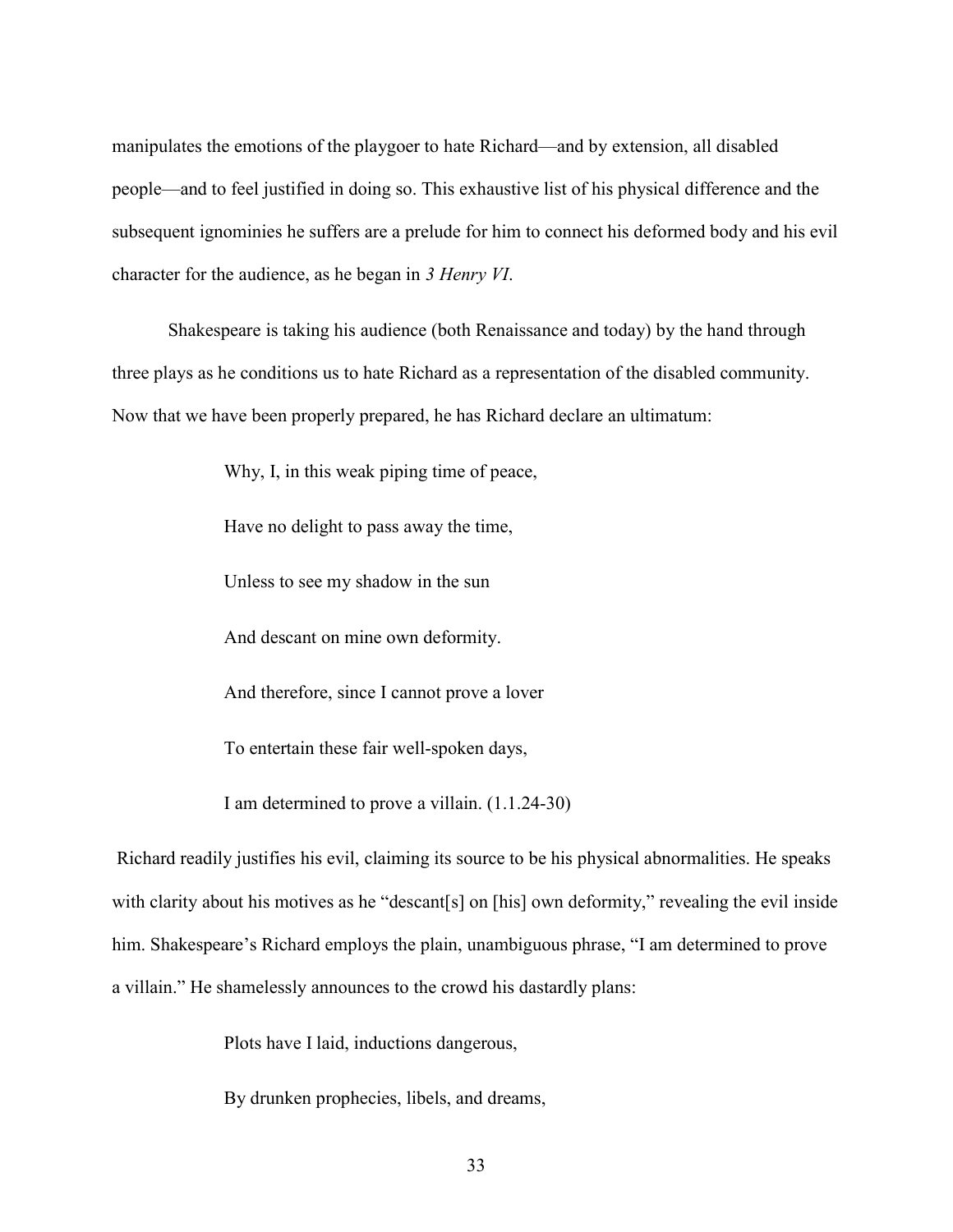To set my brother Clarence and the King In deadly hate, the one against the other; And if King Edward be as true and just

As I am subtle, false, and treacherous,

This day should Clarence closely be mewed up. (1.1.32-38)

Richard continues his decidedly plain language in the same soliloquy. When he tells the audience, "I am subtle, false, and treacherous," they know they are supposed to hate him. I have seen this play performed live four times, and I can testify to the palpable disgust in the faces of the audience members (myself included) by the end of this soliloquy. The audience knows Richard is deformed. He tells the playgoer about his deformities, and other characters do, as well. Through Richard, Shakespeare figuratively bludgeons the Renaissance audience with the message that the disabled are evil. Pearlman observes, "He began [in 2 Henry VI] with a figure who was little more than ugly and audacious," and by *Richard III*, had developed him into one "marked by an uncomplicated ferocity" and duplicity (417). Worse, because Richard's crimes are so reprehensible, the audience is led to believe their hatred for Richard is justified – acceptable for sure, and possibly even morally correct.

Another reason audiences are comfortable in developing a hatred for Richard and his disabilities is because he also disables characters around him. Siebers postulates "Richard dominates his adversaries by turning their false ideas about disability against them" (436). When he is insulted, he draws on self-pity, but when it suits him, he uses what power he does possess to disable anyone he can—and that includes the audience. Many of his lines are spoken in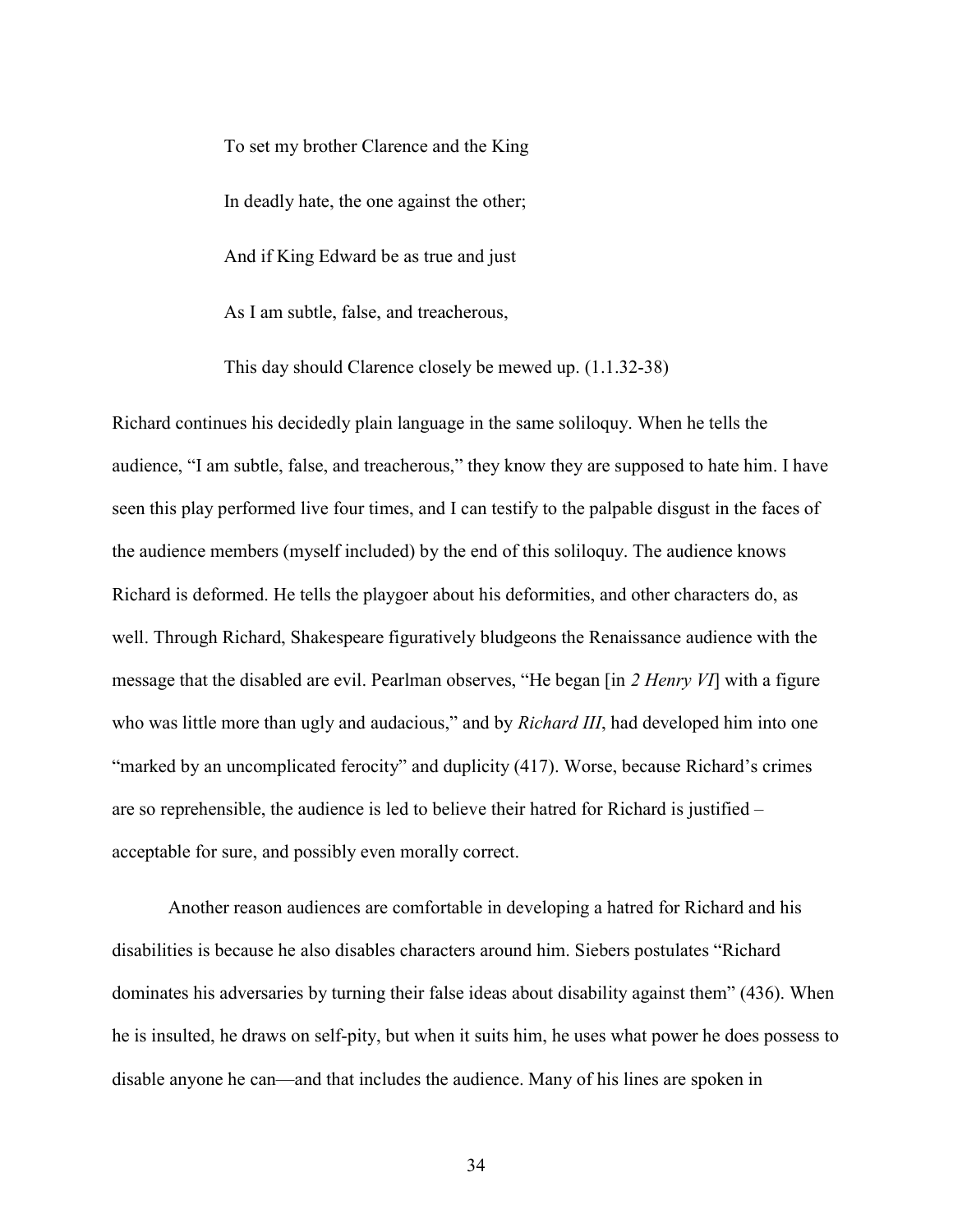soliloquy, and Richard is no less ruthless with us. In *Richard III*, when he is justifying Clarence's fate to the Tower, he blames it not on their brother, the King, but his wife, Lady Gray: "this it is when men are ruled by women" (1.1.66).

Shakespeare is not the lone playwright of his era to use deformity or disability in this way. According to David Mitchell and Sharon Snyder, "Disability is used in literature as an opportunistic metaphorical device. This perpetual discursive dependency upon disability is what is referred to as a narrative prosthesis" (47). Playwrights Thomas Middleton and William Rowley's lean on disability as a narrative crutch in their play, The Changeling. It provides Renaissance audiences with a deformed character whom they seem encouraged by the playwrights to despise – Deflores. This character provides the audience with another view on disability – one so powerful that it lowers the character's social class:

…no hand can abide the sight of me,

As if danger or ill luck hung in my looks

I must confess my face is bad enough….

Though my hard fate has thrust me out to servitude,

I tumbled into th'world a gentleman. (2.1.35-37, 48-49).

Deflores identifies himself as stigmatized by his ugly face – often staged as a massive port-wine stain or a serious facial skin condition or disfigurement. He proceeds to explain he was high born, but, due to his deformity, is relegated to the working class.

The characters of both Richard III and Deflores tap into the audiences' familiarity with and fear of prodigiousness and monstrosity - the familiar of the physical disabilities and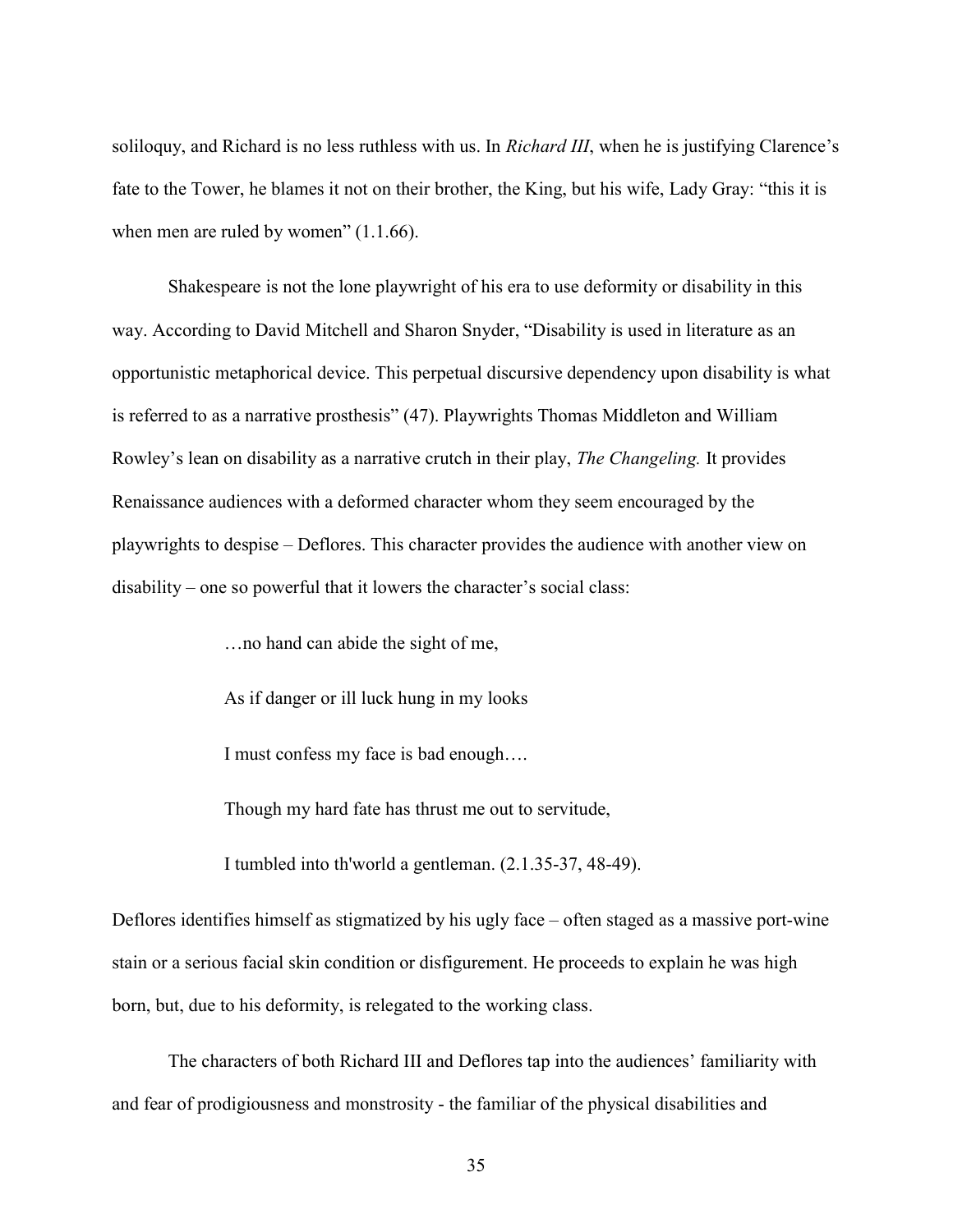deformities they would encounter in daily life in Shakespeare's London, as well as the fear of the underlying evil that threatens their eternal souls. These playwrights manipulate the audience's reactions and free them from moral responsibility to the disabled. They also draw a sharper distinction between normal and abnormal in the audience members minds, making the importance of being 'normal' even more obvious. While othering these characters and their physical differences, these writers are also creating additional fear in the audience – fear of being hated, shunned, or ostracized by being outside their culturally defined definition of normal. The attempt to exclude others outside the normative is like a game of musical chairs. Except in this game, the players, at least those who are able to pass as 'normal' and act like everyone else in the group, control the chairs. Each of them, fueled by the permission from the Renaissance stage, wait for the music to stop and then pull out the chair themselves, right out from under anyone who looks or acts differently than they do.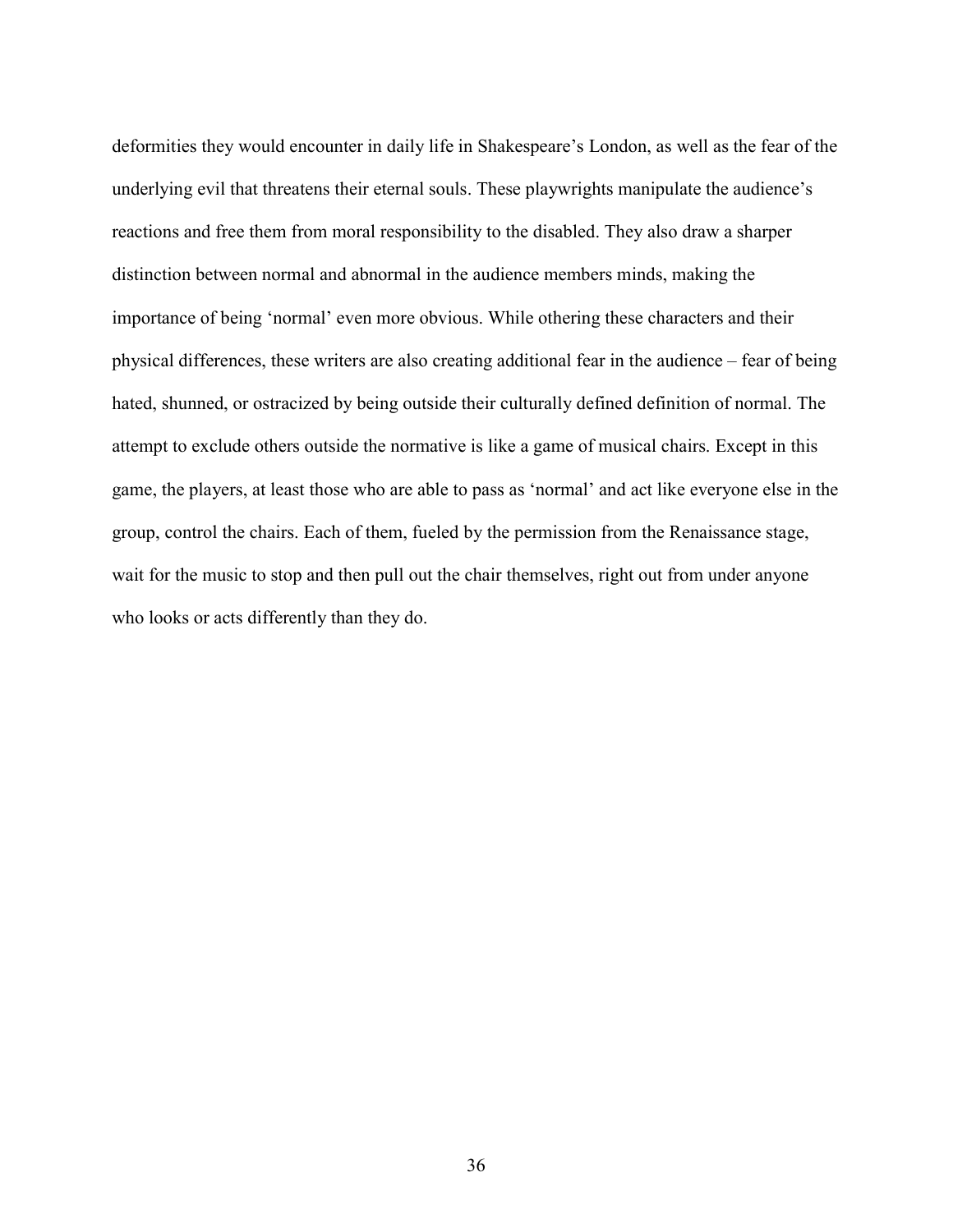# CHAPTER 2: REFUSING TO SEE DISABILITY

## KATHERINE – AN EFFORT TO HIDE THE DISABLED

 Another powerful example of the pervasiveness of negative feelings toward the disabled is in Shakespeare's The Taming of the Shrew. Katherine, the protagonist, presents us with a character multifaceted in her disabilities, and audience reaction to her and the choices made by producers and directors of how to stage her disabilities have been commensurate with this added complexity. Even experienced Shakespearean playgoers may be surprised to learn that the character is written with a physical disability, and that is due mostly to the fact that modern adaptations of the play very rarely display her as disabled. There are no detailed records of the original staging of this character in the late 16th Century, so we cannot say definitively if directors chose from the start to stage her with the limp that Petruccio openly discusses in Act 2:

Why does the world report that Katherine doth limp?

O sland'rous world! Katherine like the hazel twig

Is straight and slender…

O let me see thee walk. Thou dost not halt. (2.1.245-48, 49)

After a few more lines, Petruccio addresses her "princely gait" (252). These five lines address a disability that has been virtually ignored in modern productions of this popular play. Why is this? The answer to that question relates directly to our normal level of comfort with seeing the disabled.

One notable exception to this dearth of disability staging was done in 2008, when Peter Hinton directed a production of *The Taming of the Shrew* in Stratford, Canada. As a part of the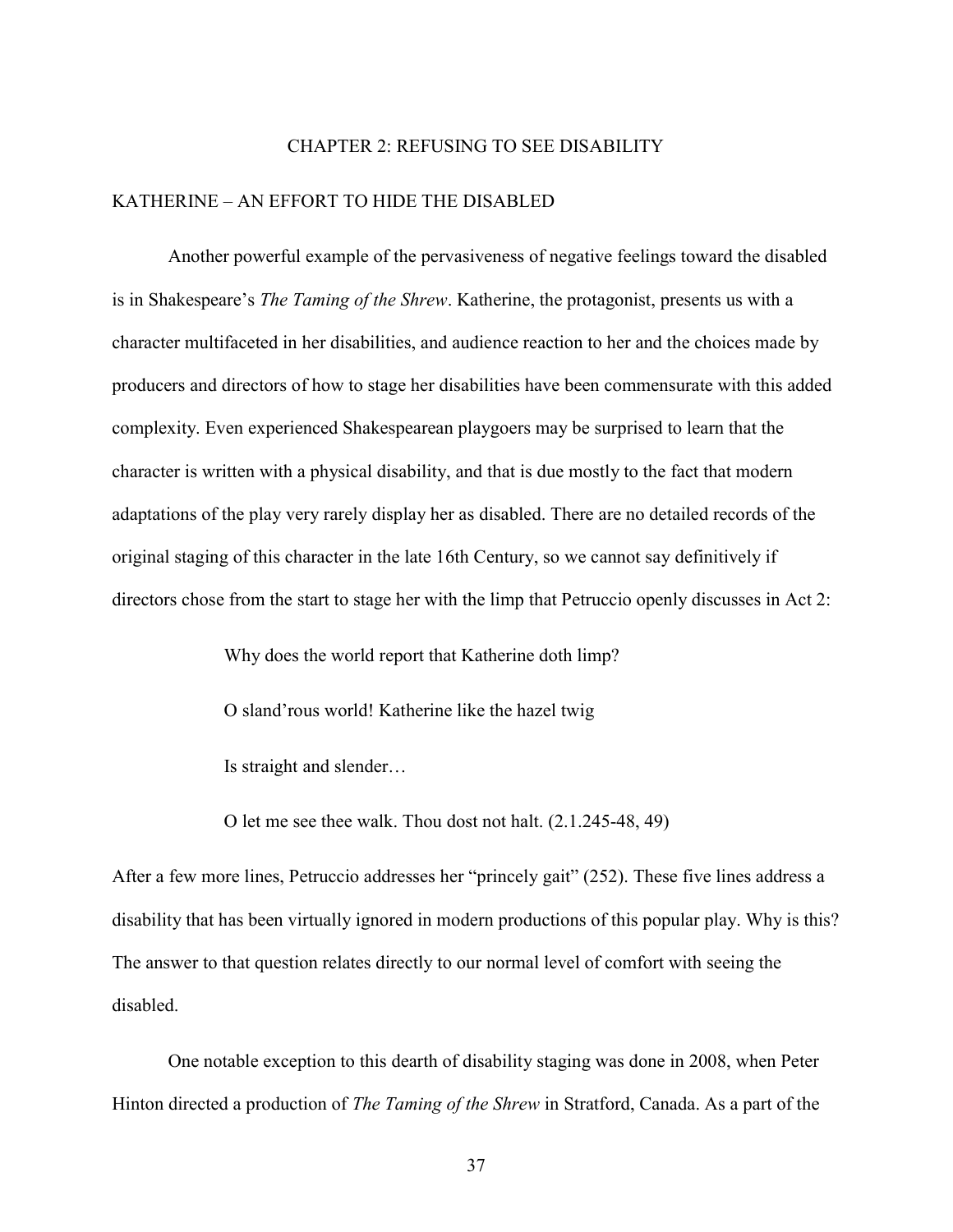staging of Katherine's character, Hinton instructed the actress playing her, Irene Poole, to employ a continual limp in all her movements on stage. The response from critics was practically universal, and it was mostly negative. Apparently, no one was prepared to see Katherine with her disability. In his review of the play, Brad Frenette of *The National Post* called this depiction of disability "a very literal reading of a line of Petruchio's that's probably meant as a joke…" Theater critic Richard Ouzounian, writing for the Toronto Star, also perceives the play's text on Katherine's disability as no more than humor. But he goes further, calling into question the legitimacy of Hinton's interpretation:

> On the strength of one line in the text ("Why does the world report that Katherine does limp?") which most scholars usually accept as a joke inspired by some physical business (a kicked leg, a broken shoe), Hinton has her hobbling across the festival stage as though she were Richard III instead of Katherine I.

Ouzounian's stigmatization of Katherine, due to seeing her unexpectedly staged disability, is more understandable once we realize it is the natural result of being indoctrinated in a society that divides people into categories of normal and abnormal. The shock from seeing a disability when we otherwise expect to see normality creates an uncomfortable mental shift within these reviewers. In such instances, according to Goffman, we reduce that character "in our minds from a whole and usual person to a tainted, discounted one" (3). Having previously perceived the character as whole or normal, observing her staged as abnormal is apparently disconcerting to some.

Rachel Hile investigates the choices made in staging Katherine Minola's disabilities in "Disability and the Characterization of Katherine in The Taming of the Shrew." In this essay,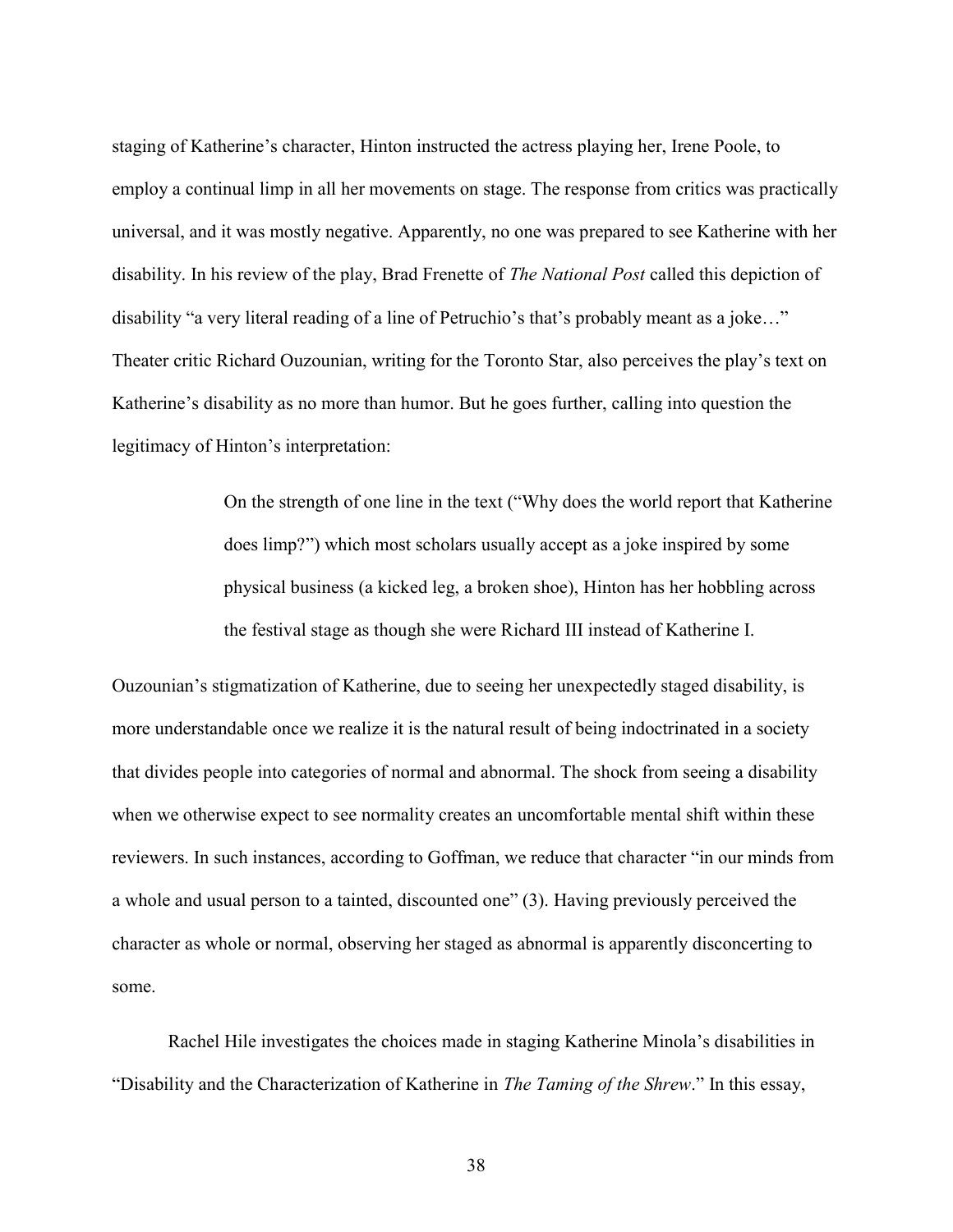Hile focuses on Peter Hinton's staging of Katherine's disability. According to Hile, "This nearly unanimous disparagement of Hinton's decision suggests a profound discomfort with the idea that a heroine in a romantic comedy could have a disability" (Disability Studies Quarterly #29.4). Hile proceeds to relate the arguments made by these critics to attempt to justify this negativity: "Many of the statements reviewers make to support their arguments for an able-bodied Katherine are simply wrong: directors often make staging decisions based on a single line, Shakespeare devotes more than one line to the issue of Katherine's limp, and there is no textual evidence for or against reading it as a joke." With all the unique reinterpretations of Shakespeare plays, some based on nothing at all from the text, it seems surprising that such a tidal wave of disgust rose up against seeing Katherine staged with a disability. Hile goes on: "Five lines in the play refer to Katherine's limp either directly or indirectly…. Many theatrical traditions of Shakespearean characterization and stage business (Petruccio's famous whip comes to mind) enjoy considerably less textual support than Katherine's limp." The more important questions are these: First, why did it take until 2008 (as far as we know) before a director staged Katherine's limp so predominantly? Second, why does a disabled Katherine create such a universal and negative response from critics and theatergoers? In our modern era, where scholars and critics alike have widely embraced unique and instructional interpretations of Renaissance plays, it seems odd that the staging of disability would be so broadly rejected. It forces us to ask this pointed question: what is it about disability that makes audiences so uncomfortable seeing it in a theatrical performance?

I do not think we can reasonably conclude laziness as the culprit behind directors and critics ignoring Katherine's disability, at least not due to a lack of general creative effort, because there are so many varying interpretations of Shakespeare's plays, including The Taming of the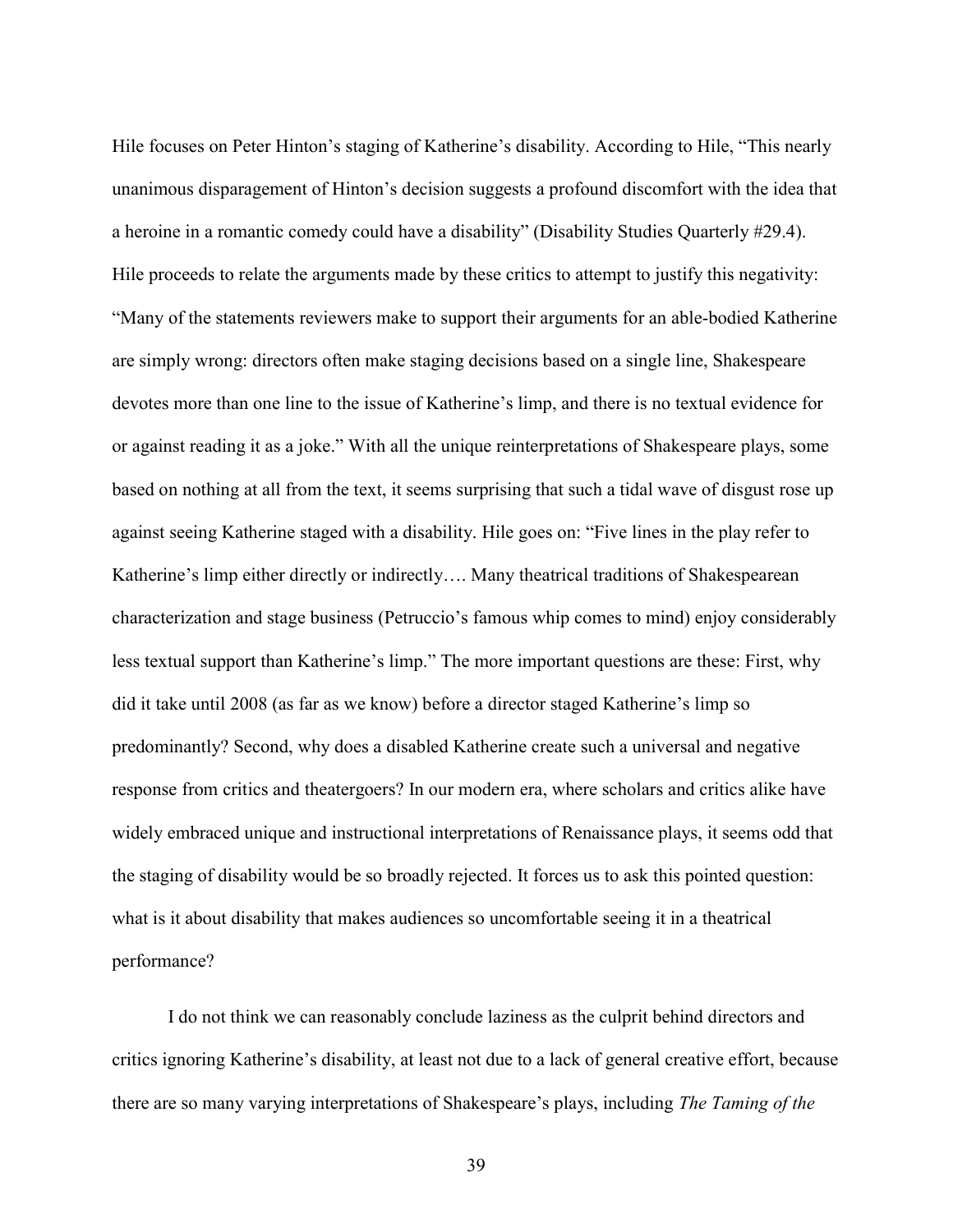Shrew. Most playgoers can attest to the effort put into the different ways these plays are interpreted and staged. The answer so often given for ignoring this reference to Katherine's disability is that Petruccio is joking about her being disabled. This is a notable claim, and its investigation reveals, in some ways, more about the effect of our own cultural othering of disability and its intersectional overlap with patriarchy. And here we might entertain the notion that a certain type of laziness might factor into this problem after all. The long history of ignoring Katherine's physical difference implies a somewhat vulgar lack of directorial imagination.

Both stage critics mentioned earlier—Ouzounian and Frenette—each echo the assertion that Petruccio's statements about Katherine's limp are uttered in jest. Before investigating that further, I think it is important to note that virtually every critic who addresses Hinton's disabled Katherine repeats the often used (and inaccurate) criticism that its source is derived from only a single line of the text. As I have shown earlier, there are five lines in that quoted scene alone that discuss her physical otherness. Those who dismiss her limp as a single line do so either out of a lack of research or a desire to maintain an ablest status quo. However, since it has been asserted by multiple sources that "most" scholars (whatever that means) believe Petruccio's statements ascribing a disability to his wife are nothing more than jokes, it warrants a close analysis.

In the following few pages, I intend to show a very specific entrenched attitude against the disabled, made clearly manifest in the argument asserted in Jeffrey R. Wilson's essay, "The Trouble with Disability in Shakespeare Studies," published in *Disabled Studies Quarterly*. In it he says: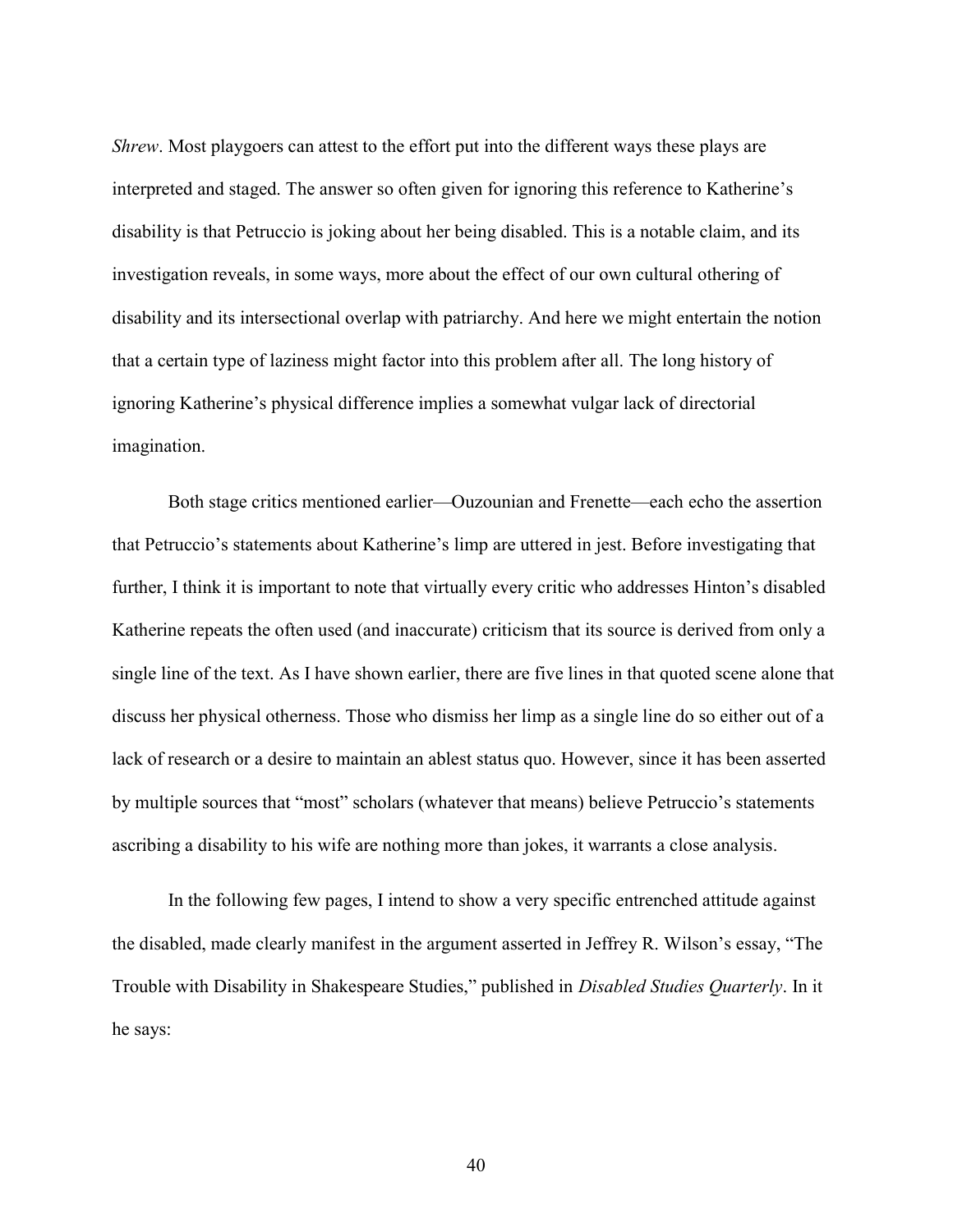Hile suggested that Katherine is actually disabled, that her frustration with being disabled contributes to her shrewishness, that she should therefore be played as disabled in performance, and that any resistance to this reading stems from an outdated, oppressive, normative cultural aesthetic that basely values the physical over the mental, moral, and spiritual. Unfortunately, this suggestion mistakes a dubious for a necessary reading, disparages those who do not accept it, and is in fact a selective reading that can only be arrived at by willfully ignoring the evidence against it.

Wilson begins his article by presenting a rather presumptuous argument, stating the only perspective that could be maintained by a disabled reading of the play is one that holds all others in contempt. He provides no evidence to support his claim. This is even more surprising when considering the extreme position that he insists his opposition holds, while proudly stating his position is the "necessary" one. Putting that lack of analytical rigor aside (which I only mention to give context for his later statement), Wilson's claim is that Petruccio is joking. Let us look even closer at that. He asserts:

> In The Taming of the Shrew, the lines about Katherine's limp come in the context of Petruchio's plainly professed attempt to confound Katherine by contravening the evident sense of things. Even though he has not, Petruchio claims that he has heard that Katherine is coarse, coy, and curt, while he finds her pleasant, playful, sweet, sincere, soft, affable, mild, kind, and courteous, a flattering description of Katherine that clearly contradicts the direct evidence we have of her character from earlier in the play. Then, even though (again) he has not, Petruchio claims he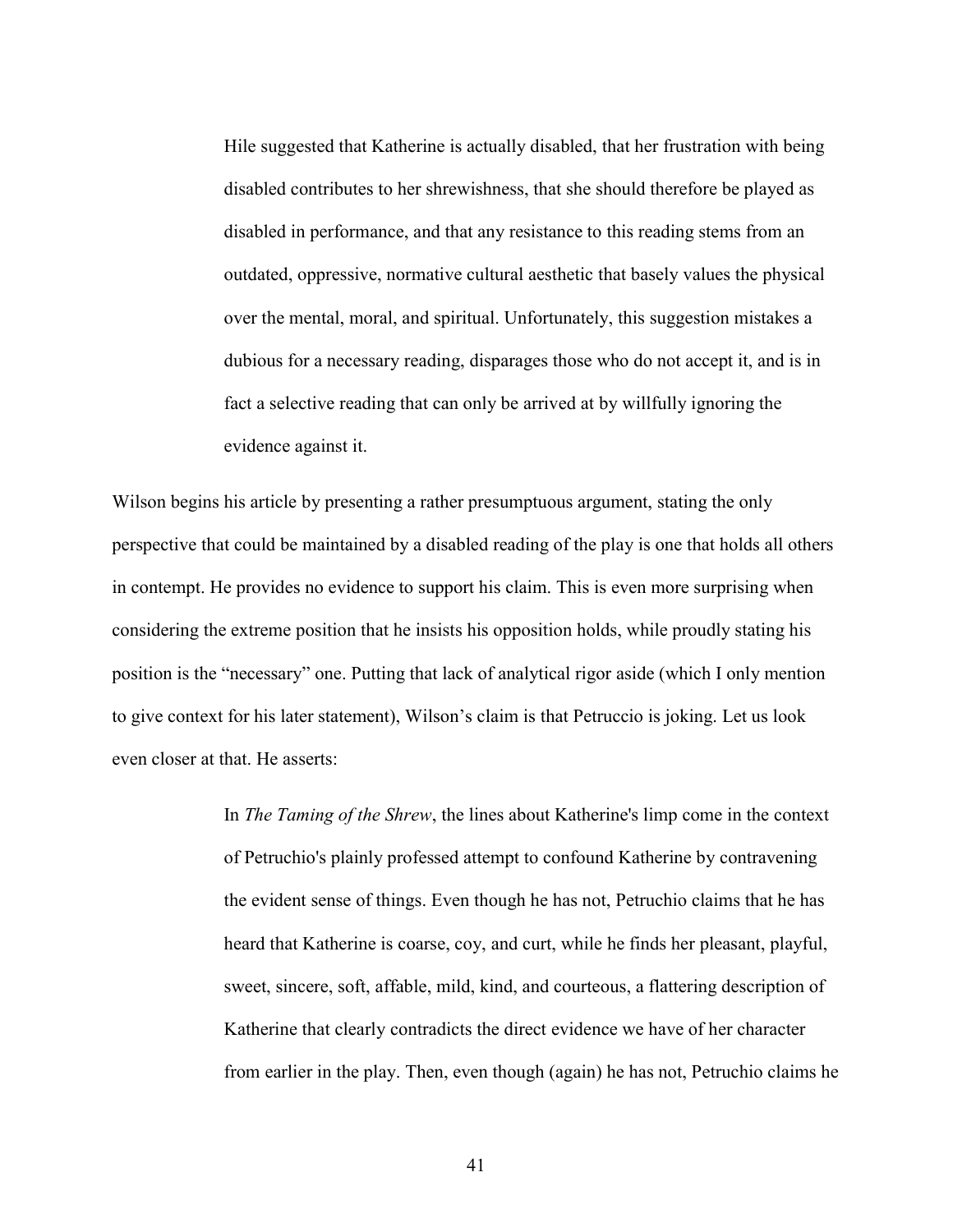has heard that Katherine limps when she walks, while he finds her to stand straight and walk with a lovely gait….Obviously, there is no way to confirm what Petruchio has previously heard about Katherine, or the accuracy of his statement about her body, but both are likely fabrications.

Unfortunately for Wilson, the text does provide the answer. We can see Petruccio definitely has previously heard that Katherine is a shrew. Early in the play, prior to Petruccio meeting his future bride, Hortensio warns him about Katherine's purported negative qualities in no uncertain terms:

I can, Petruchio, help thee to a wife

With wealth enough and young and beauteous,

Brought up as best becomes a gentlewoman:

Her only fault, and that is faults enough,

Is that she is intolerable curst

And shrewd and froward, so beyond all measure

That, were my state far worser than it is,

I would not wed her for a mine of gold. (1.2.86-93)

This is not Wilson's only analytical error, but his motivation for pursing an easily refutable position is noteworthy. This kind of mistake could be due to a cultural blind spot which can be the result of the Western socially inculcated disdain for the disabled. Returning to Henri Stiker: "People have never felt comfortable with what appears deformed, spoiled, broken" (*History*, 4).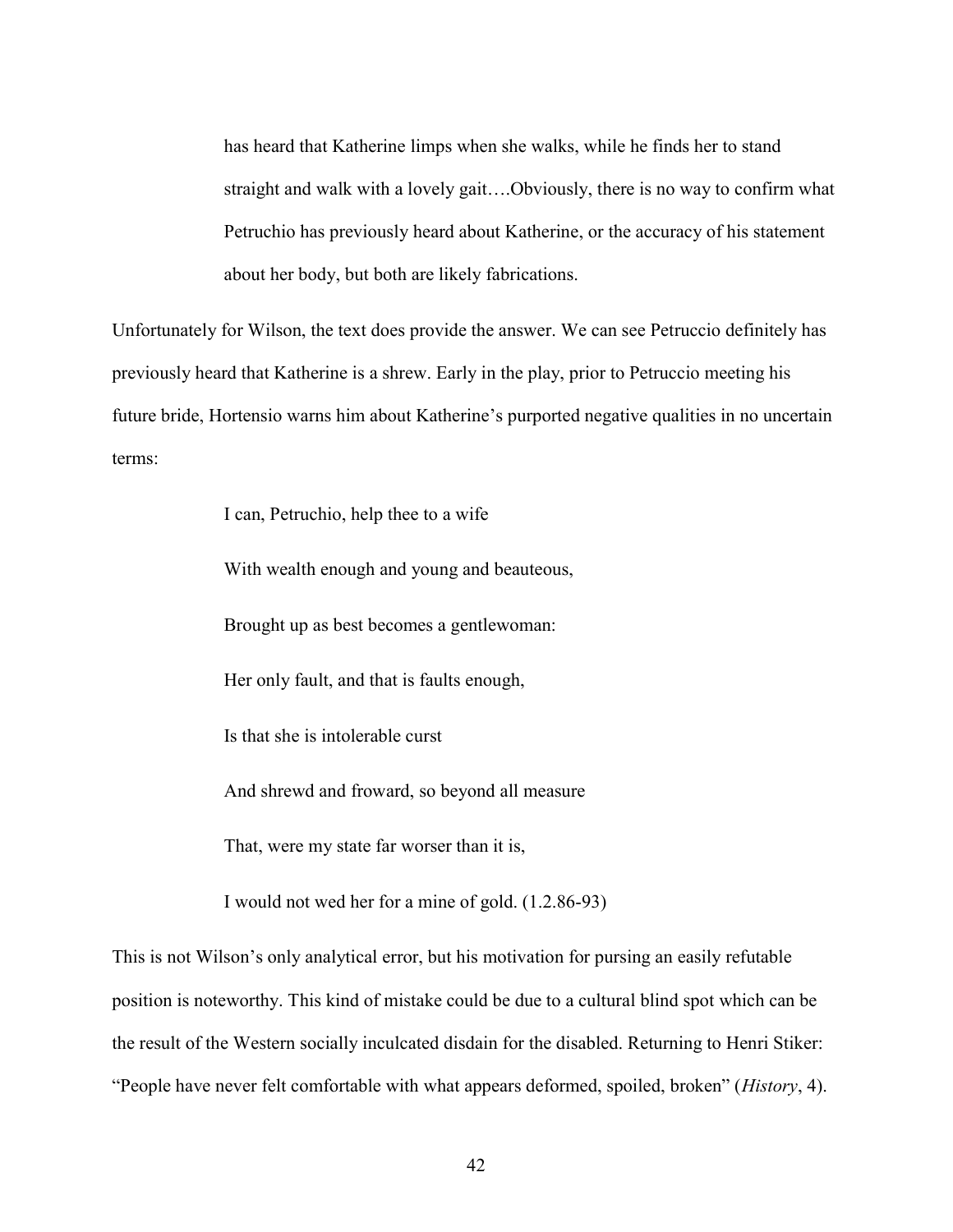Critics and playgoers experience this discomfort with seeing Katherine's physical difference staged, and its powerful effect is often registered without forethought.

The common and negative reviews of Peter Hinton's play reflect the ablest, patriarchal attitudes held by the general public which can be traced back to negative Renaissance depictions of disability which gave the audience permission to hate the disabled. We yield to feelings of superiority as members of the group that has been culturally defined as normal. Our society allows to endure the prejudice against those with physical difference. These attitudes are understandable in those who interact mostly with others inured in this same prejudice. Growing up as a member of the group considered normal in a culture blinds us to the othering of those outside our group (Goffman 2). However, one would reasonably be justified in expecting more from academics. Fortunately, many, if not most, are content, at a minimum, to allow that Katherine might have actually had a limp, and they grant that staging her with her disability is an acceptable option.

Doubling down, Wilson argues vociferously against allowing even the possibility that Katherine might have a physical disability. Wilson blames what he sees as errant analysis and a new and unnecessary interpretation of Katherine on Disability Scholars. He laments what he sees as their tendency to "Project disability on someone who may not necessarily need or want that identity." While it is essential for all scholars to check our biases regularly, Wilson's accusation presumes to malign all in the field of disability studies, when their attempt is merely to consider alternative interpretations of literature which may lead to greater understanding of the condition of the disabled.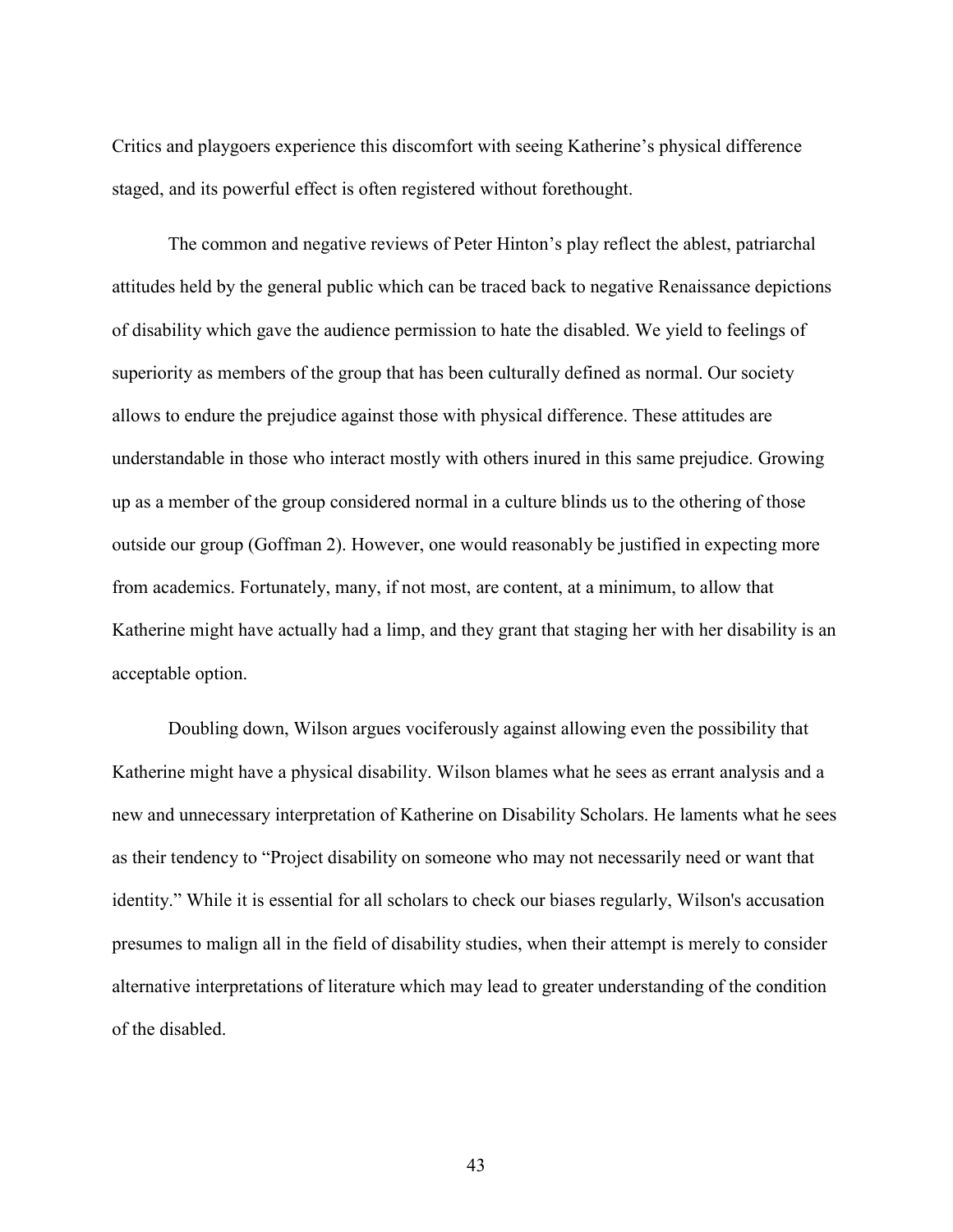Returning to the play's text, we can analyze Petruccio's statements to see another error in Wilson's claims. He says Petruccio is only joking, echoing the claim made by many reviewers of Hinton's 2008 production, described earlier herein. The problem is that the idea of this being a joke has no basis. Wilson suggests Petruccio's comment on the limp is a joke in the same way his comment on hearing about Katherine's coarseness is a joke, which then is resolved by his praise that she is pleasant. The humor exists because Petruccio has heard the former, or at a minimum, the audience has, and the joke is the second comment, because the audience knows he has heard it. But Petruccio's claim that the world says Katherine limps is similarly clear to the audience, and the humor from Petruccio's own coarse behavior is the readily apparent claim that Katherine "dost not halt". Both jibes are intended to insult Katherine.

Reading it backwards, as Wilson does, removes all potential for humor in the comment. If Katherine did not limp, a claim that the world said she did would offer very little sting. However, for one who does have an impairment, claiming the world is talking about it offers a reminder that everyone sees and recognizes her as disabled. The second part of the insult emerges when Petruccio claims to her that she has no impediments to mobility. The real monstrosity follows later when Petruccio forces Katherine to walk to his home while he rides. Even though we understand what Petruccio means when he degrades Katherine for her disability, we don't understand why until he drives her like a beast of burden, forcing her to limp for miles before arriving at his house.

If this play had been originally staged with Katherine limping, as it may have been, there likely would have been little uproar from a patriarchal Elizabethan crowd (for many reasons, including the fact that women's roles were usually played by men). The audience, knowing the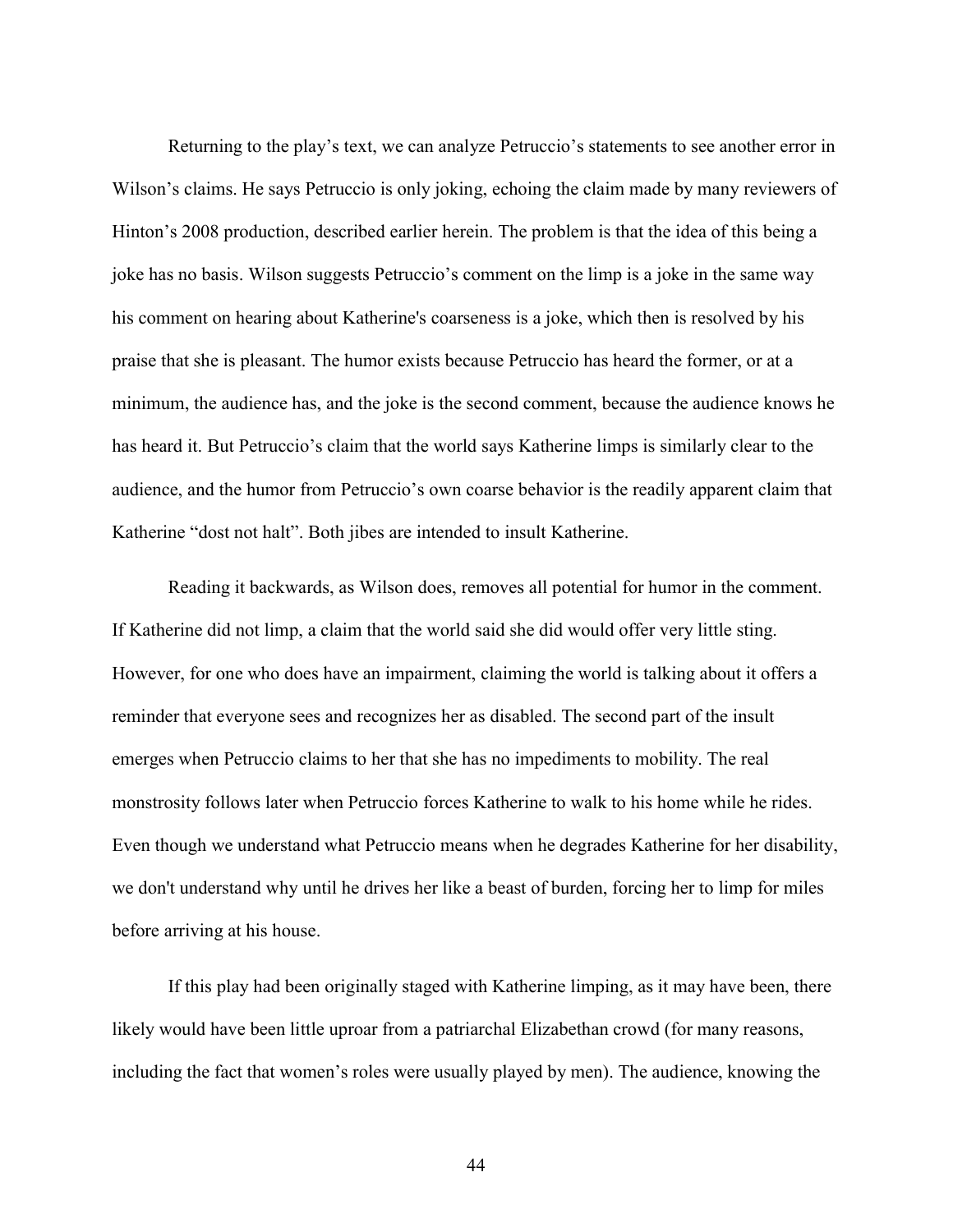character of Katherine was being played by a man, probably diminished their empathy for her as a prisoner, captive to her domineering husband, but the degree to which this may have happened is impossible to calculate. However, emerging from the Middle Ages, many Renaissance playgoers were still socially empathetic toward the disabled and deformed. It took  $16<sup>th</sup>$  and  $17<sup>th</sup>$ -Century writers and their plays which conflated disability with evil or an undesirable character to instill such widespread, culturally acceptable disdain. Shakespeare's impact on Renaissance audiences, continuing up to modern western societies, helped to create this prejudice against the disabled which causes so many today to recoil at this play's modern disabled staging.

We may think that, as a modern society, we have made significant progress against toxic masculinity. However, when heterosexual men in a Western culture see a female character with (what they perceive to be) disabilities, their general reaction is often to ignore her agency and default to the controlling fixation of the Medical Model, seeking to cure her. In his article, "As Good as it Gets: Queer Theory and Critical Disability," Robert McRuer discusses the othering of those who fall outside the normative physical and sexual guides of society: "Heterosexual bodies are distinguished by their ability….These bodies are often explicitly (and, in the case of film, visually) distinguished from people with disabilities" (82). He notes the disabled body as problematic: "There is no material separation between disability and serious flaws in character" (91). Katherine's shrewishness is viewed by the men of the era (and, sadly, by many men today) as a problem to be fixed. Like any other medical condition, her "serious flaws in character" can be repaired with proper masculine Renaissance guidance and correction, or so goes the thinking of the era. Shifting to modern audiences of men and women, they both already laugh as they see Petruccio drive Katherine like a mule, not imagining the transformation of their own internal attitudes as they watch. It is not difficult to imagine Elizabethan audiences howling as they see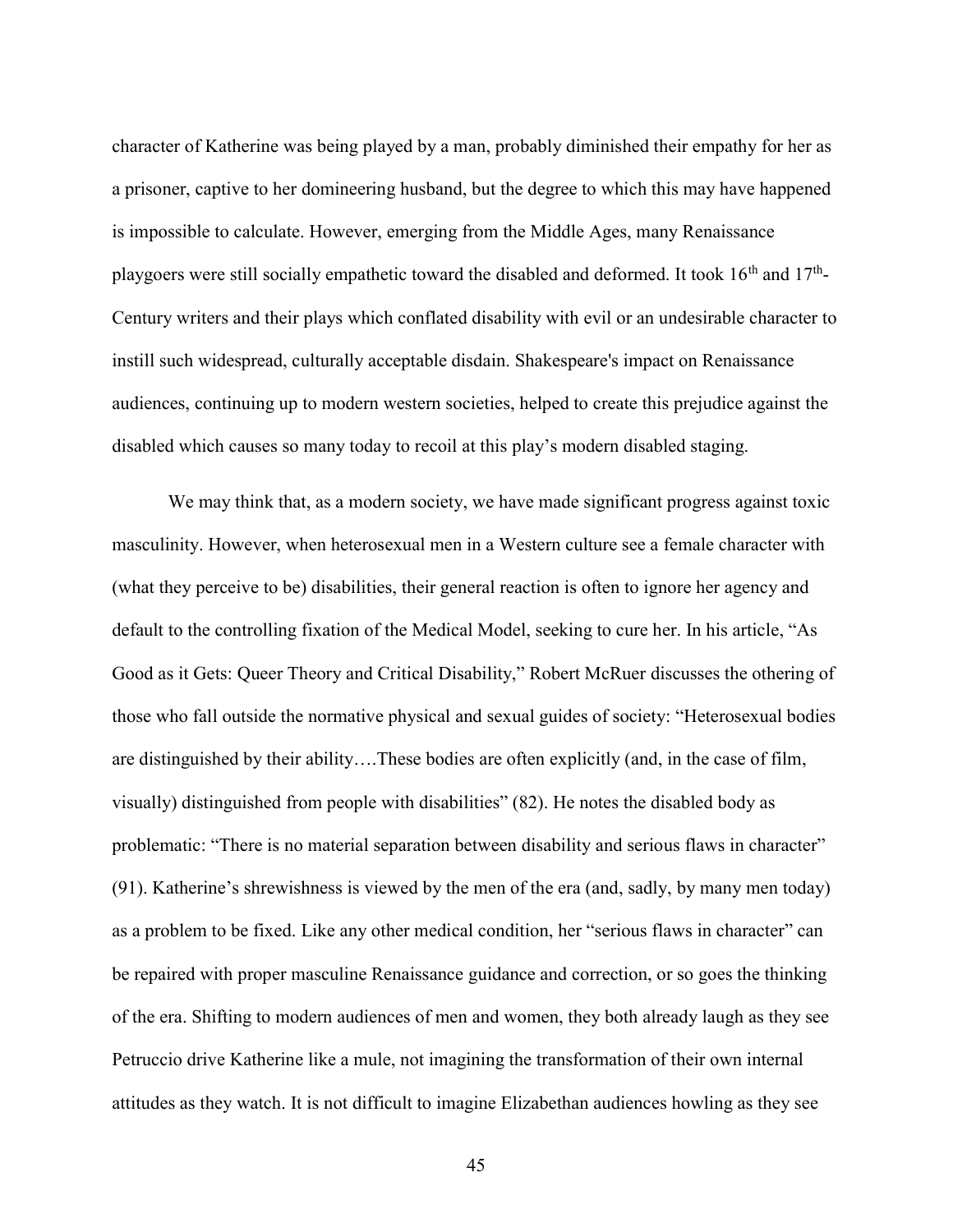Petruccio riding to his home after their marriage, pushing Katherine on foot, limping as she suffers patriarchal penance for her other disability – disrespect toward male authority, or shrewishness. Social anxieties at witnessing disabled beauty can overwhelm audiences, and their desire for Katherine's shrewishness to be cured allows them to excuse Petruccio's monstrous behavior. More than anything, the audience, raised on social and physical cultural norms, desperately wants a return to normalcy. Katherine's character presents two powerful examples of cultural dissonance, and the stress of these can only be resolved by breaking her.

In The Taming of the Shrew, Katherine is one of two daughters of the wealthy Baptista. Bianca, her sister, is his favorite because she outwardly plays the socially acceptable role as a demure, proper gentlewoman. She appears, to all observers, to be *normal*. She is beautiful and has many suitors, but Baptista refuses to allow anyone to court her until her elder sister, Katherine, is married. Katherine has a sharp mind and a sharp tongue, and her unwillingness to conform to patriarchal society's defined role for women is why she is labeled a shrew and the source of Baptista's fear that he will never successfully wed her to a husband. Of the 15 times Katherine is called a shrew in the play, the audience hears Katherine called that 10 times before she and her eventual husband, Petruccio, meet. It is noteworthy that the term, shrew, appears in the title of a play which was written as a comedy. At the time, such a title signaled what must be done to a woman who openly challenges patriarchal cultural norms. Even for modern audiences, the hypermasculine concept is used for comedic effect. The idea is that Katherine must be severely socially disabled by those around her. Shakespeare instructs his audience that such behavior by men goes beyond simple privilege – it is a responsibility in their patriarchal culture, and disabling women was the first step toward bringing them back to normalcy.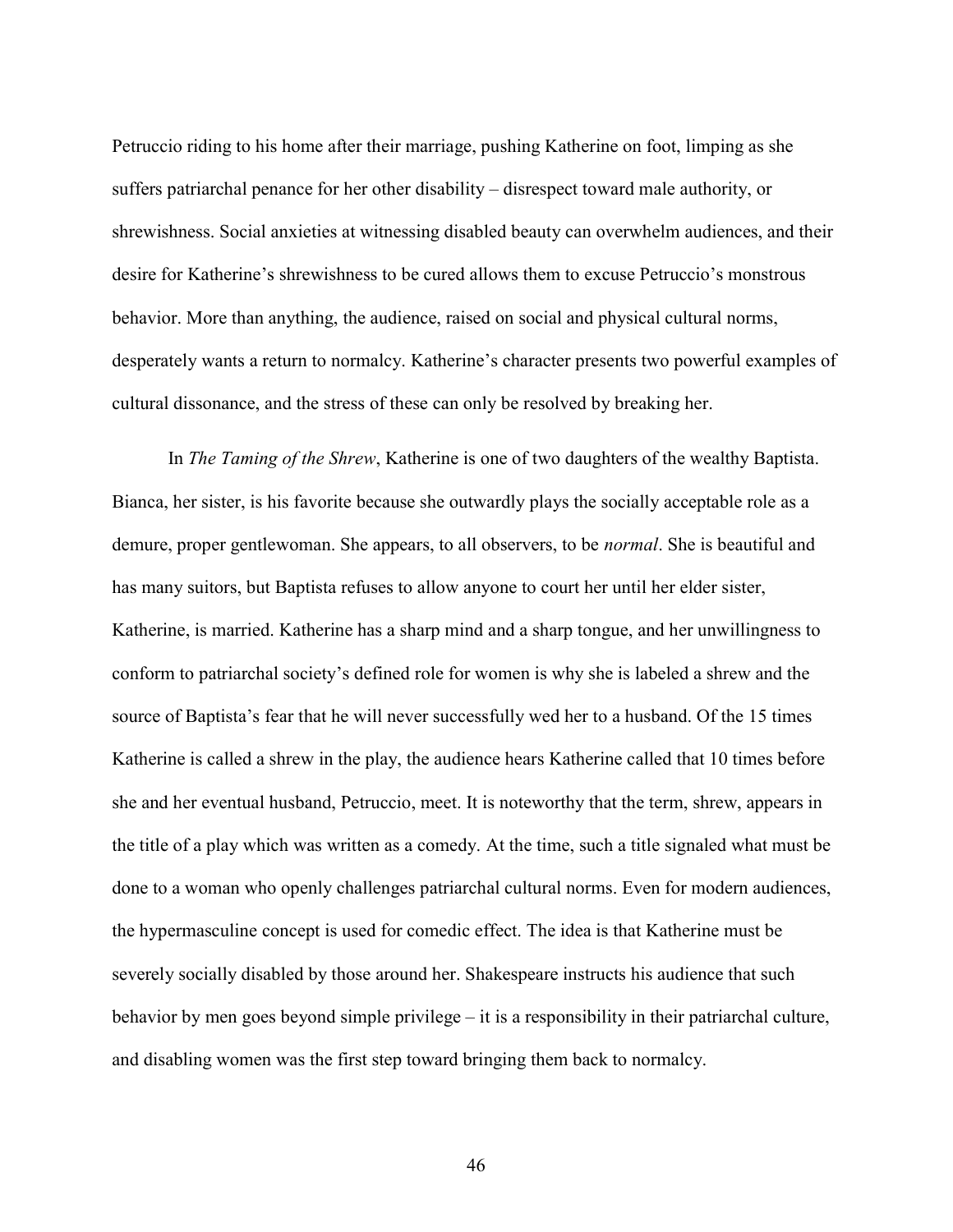The play makes it clear Katherine is an attractive woman. Hortensio describes her as "young and beauteous" (1.2.82). Her directness and unwillingness to suffer fools, otherwise considered positive traits in men, is the reason she is presented to the audience as unattractive as a potential wife. Beyond ugliness is simple discomfort. Seeing the disabled body disturbs those society defines as "normal," because it represents the Other, the thing they don't wish to be. Renaissance plays taught their audience not only to other and despise those outside the normate, but also to despise their presence. When Shakespeare presents a disabled Richard III on stage, his text conflates evil with disability. He is a clear villain. The source of Richard's evil is his deformity, and Renaissance playwrights have socially conditioned audiences to correlate deformity with ugliness. With a villain, it is easy to accept deformity, because we know we are supposed to hold them in contempt. However, according to Hile, "…verbal references to disability as part of a constellation of traits perceived as undesirable in a woman—shrewishness, ugliness, disability—are important to the play's consideration."

I want to make it clear that I am not asserting this play must be interpreted with a physically disabled Katherine. Rather, my claim here is that a disabled reading is legitimate, and – more directly related to my thesis – that our prejudices against the disabled, fomented most intensely during Renaissance playgoing, are the direct cause of the nearly universally negative response to Hinton's staging of Katherine with a limp. This stigmatization of the disabled fuels our perception of them as unnatural and repulsive. Thanks to these influences, passed down from the late  $15<sup>th</sup>$  Century, we view them as contrary to the normal order, and thus reject them autonomously. The modern staging of an otherwise beautiful female character with a physical disability renders her socially intolerable.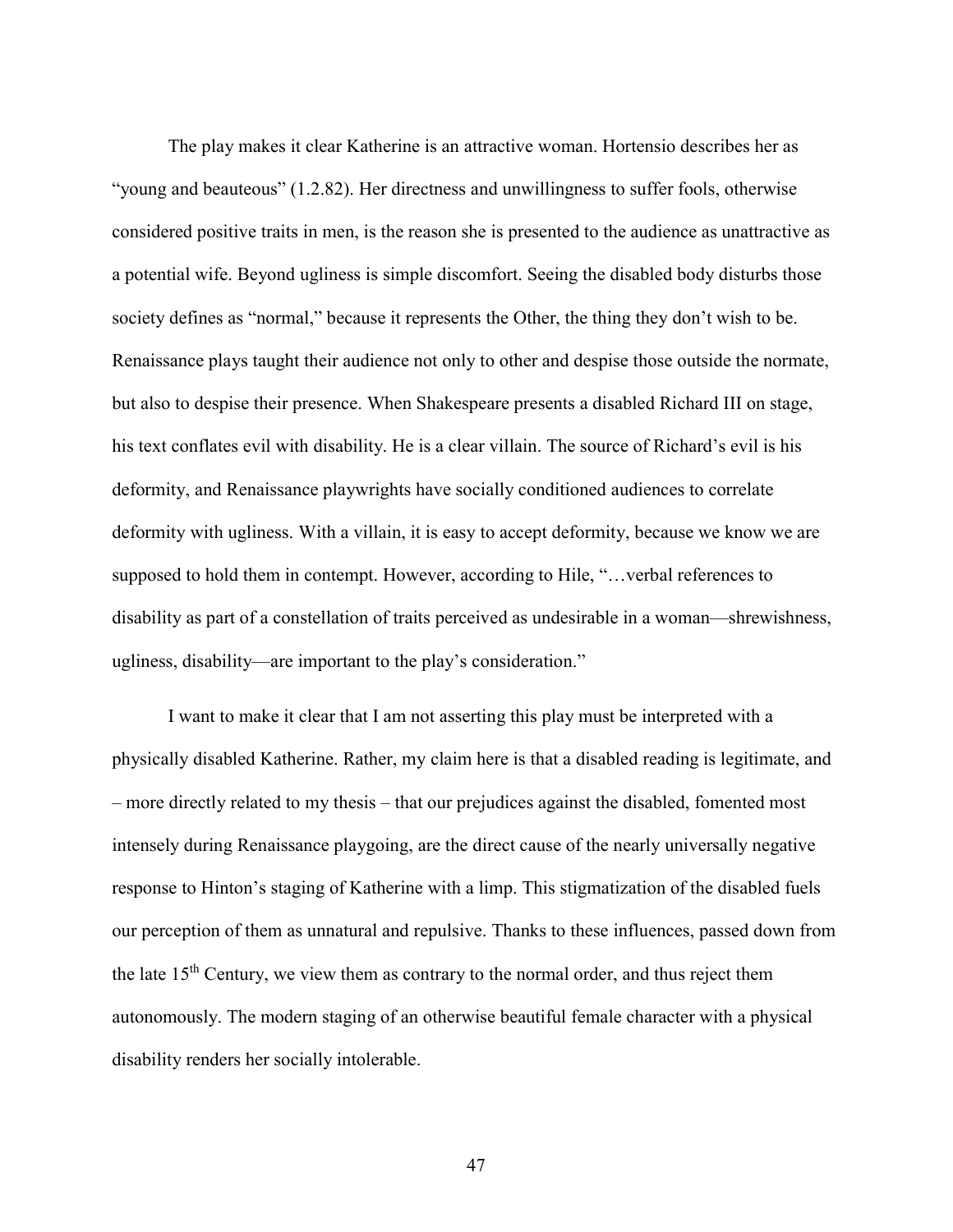Based on watching audience reaction to numerous stagings of *Richard III*, it seems fairly clear that Shakespeare is successful in getting his audience to hate Gloucester. Richard and his enemies each describe him as both physically repugnant and evil. This appears to go beyond just permission to hate—it is explicit direction by the writer to the audience. As a playgoer, this comforts us in our prejudice, allowing us to feel justified in feeling it because he is so evil. Shakespeare no doubt realizes, based on his own cultural familiarity, that he is asking a lot of his audience to contravene long-held (if somewhat unevenly accepted) compassion toward the disabled. This is, perhaps, why he takes three plays to fully develop the audience's negative feelings toward Richard (2 Henry VI, 3 Henry VI, and Richard III). I do not presume that Shakespeare or other Renaissance writers were on a quest to subvert moral values regarding the disabled. Neither do I assert they wished to increase prejudice against them. However, the effect, over time, was the same. These and other plays cultivated an almost universal othering of disability.

In contrast to the repulsive Richard, Katherine is an attractive young woman. However, she possesses a sharp tongue, which is her invisible disability. As long as she is not speaking, the audience can imagine she fits into the social category of "normal." As written, it seems the character of Katherine would not care what anyone thought about her—it is we who feel the need for her to be normal—to force it upon her. She is beautiful, and our natural instinct is not to want a beautiful character stigmatized or othered. Stigma is reserved for the ugly.

Franco Zeffirelli's 1967 film adaptation of Taming of the Shrew has had a lasting impact on modern audiences and their opinions on beauty and normalcy. In her essay "Taming Feminism: Tracing Women and Culture Through Adaptation," Stephanie Springer asserts: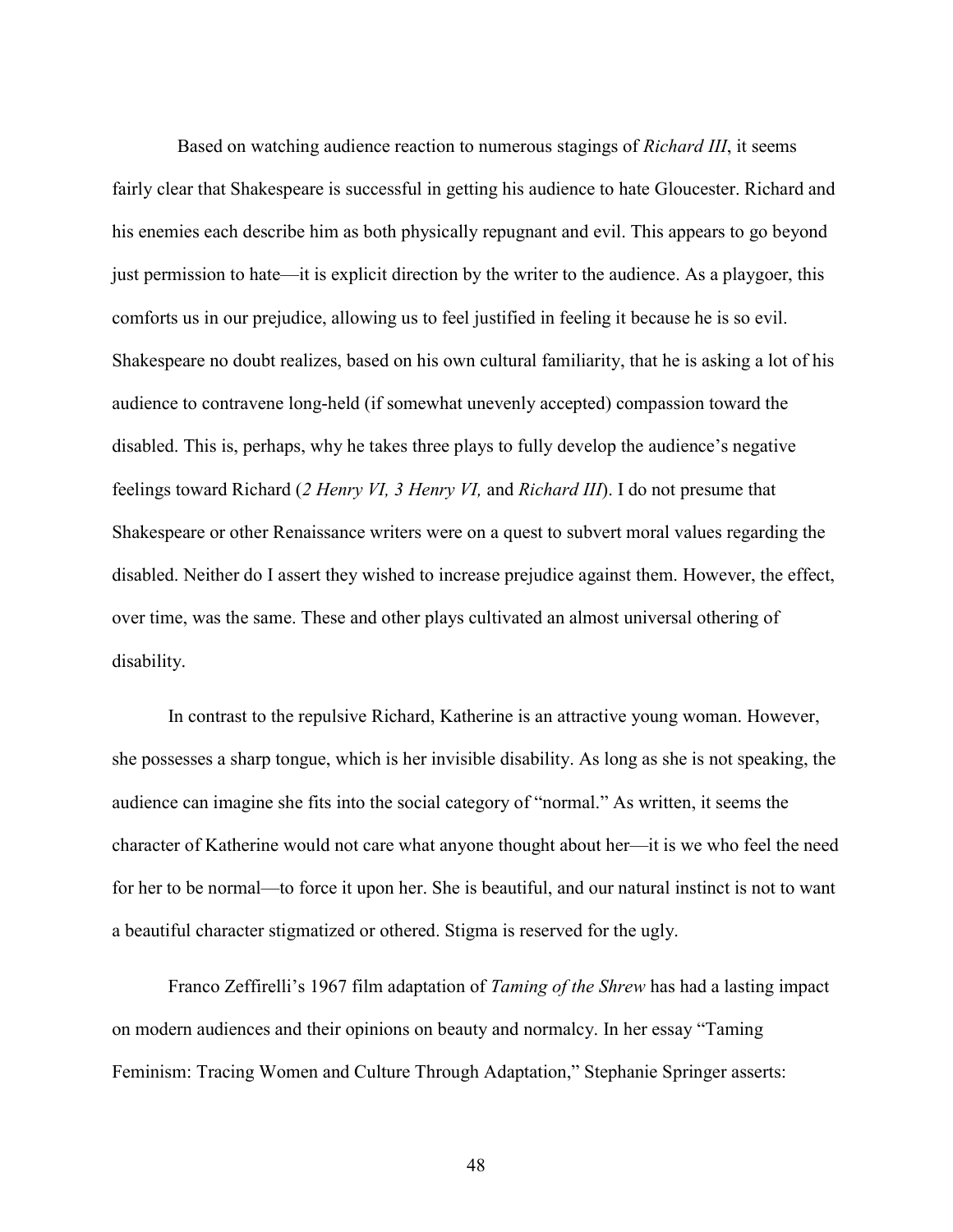"Zeffirelli's film tropes on Elizabeth Taylor's stunning beauty to commodify Kate as an object for use by men. [The] film sets up a patriarchal economy of exchange where women have worth only insofar as they can be circulated between men….Thus, Zeffirelli's Taming, although aesthetically pleasing, serves as a reification of the feminine mystique and implies that women who spoke out against patriarchal ideologies were in some way flawed or unfeminine. (25-26)

Even during her verbally shrewish behavior, Taylor was still portrayed as beautiful. A limp would change that view in many people's minds. It is a more powerful disability than shrewishness, because, as the play purports to teach us, abnormal female behavior, a disability on its own, can be cured, a la the medical model of disability, by a firm male hand. A physical disability cannot. This difference implies a permanence of ugliness, whereas Katherine's shrewishness, at the hands of the 'right man', could be 'cured' and she returned to the status as an attractive, worthy female. The staging of Katherine's disability forces a discomfort onto the audience which they are not prepared to accept. In our socially conditioned minds, beauty and ugliness cannot coexist on stage.

Katherine's disabling is accomplished by the play in a much different way than Richard's, but they are both done in ways that support and exploit societal norms. While Richard only threatens royal stability, Katherine's non-normal behavior (and appearance, with a limp) threatens the entire patriarchal system. Shakespeare lures his audience into rooting for Petruccio to break Katherine's spirit, and by the end of the play, we feel justified in doing so because Katherine's new and improved personality (due to the corrective influence of her patriarchal husband), displays proper obedience and exposes the hypocrisy in Bianca's outward superficial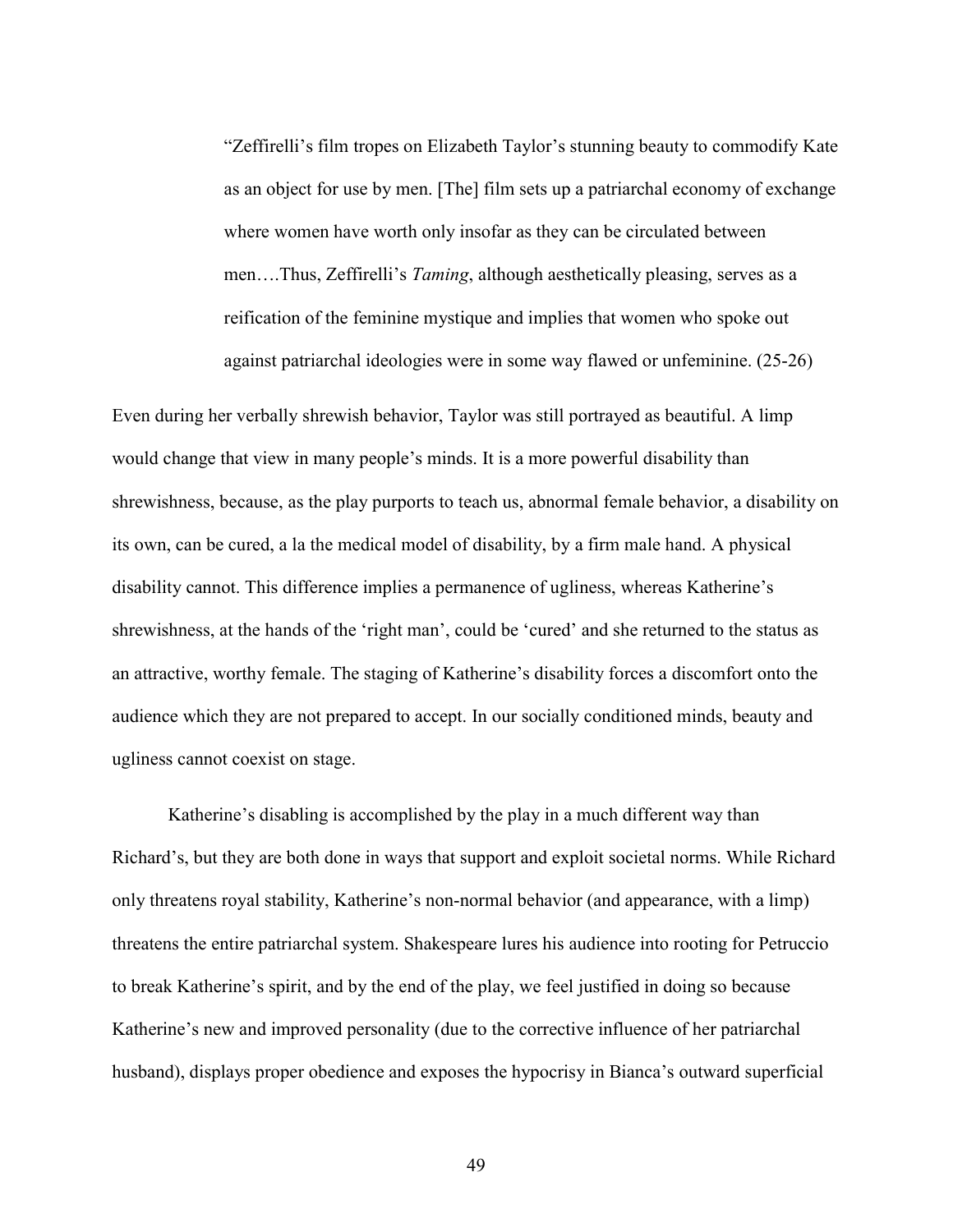personality. It should be noted that Shakespeare only allows Katherine to expose Bianca and the Widow's socially inappropriate behavior after she has been tamed and is engaging in acceptable behavior demanded by her husband.

In Chapter 3 of this thesis, I will turn my focus to consideration of how these issues, such as disability and stigmatization, function in Shakespeare's depiction of non-physical disabilities.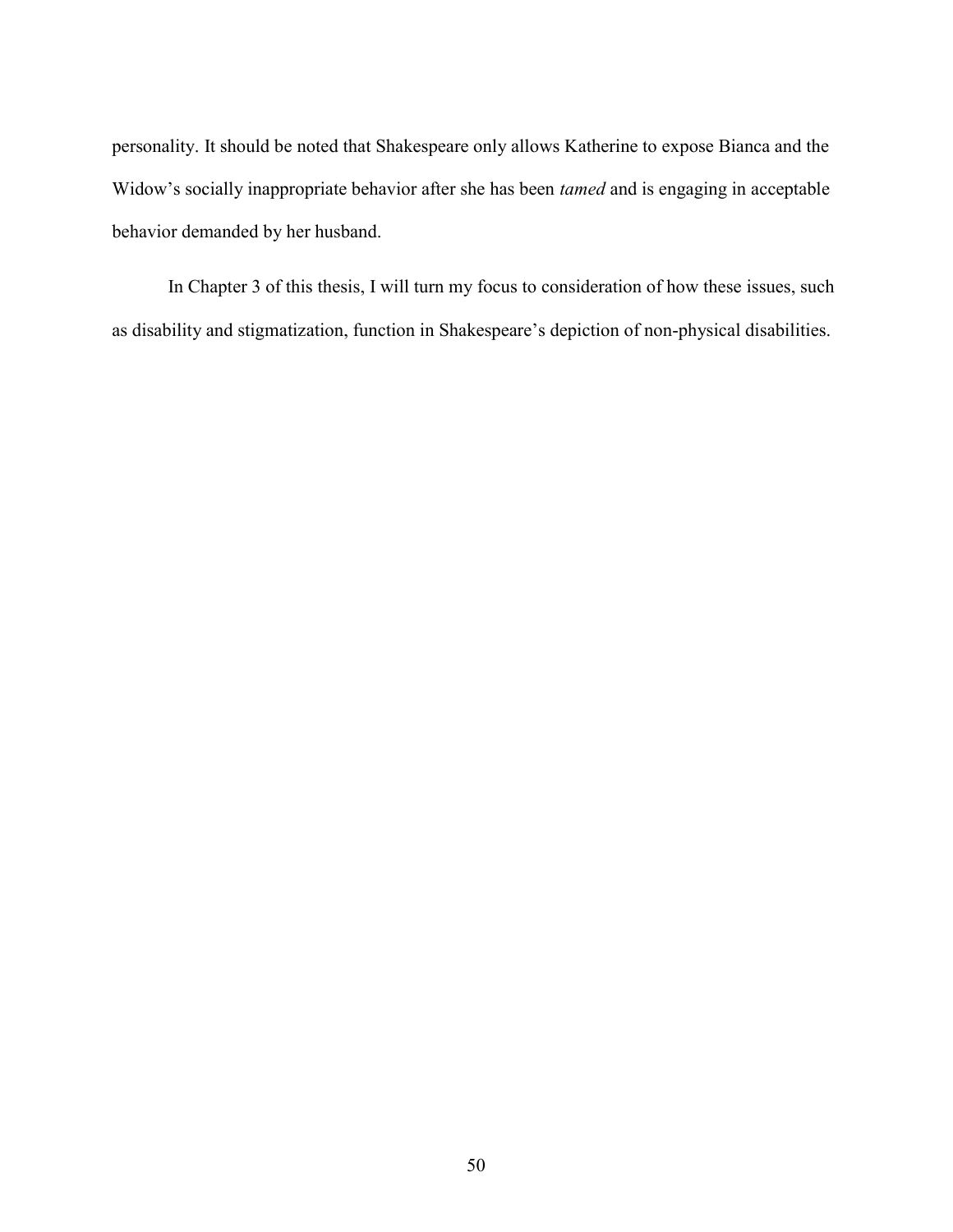#### CHAPTER 3: NON-PHYSICAL DISABILITY

Chapters 1 and 2 of this essay discussed the treatment of physical disability and difference by Renaissance playwrights, as well as analyzing the changing social views on disability from the Classical period through Early Modern England. Chapter 3 will address the less obvious forms of disability—those which involve mental differences of madness/emotional instability, alcoholism, and gluttony. In it, I will explore how and to what effect these were used by Shakespeare via the characters of Hamlet, Michael Cassio of Othello, and Falstaff of the 2nd Henriad (Henry IV Parts 1 and 2, and Henry V).

## MADNESS AS DISABILITY

Not all disabilities in Renaissance literature are what they seem. In Shakespeare's Hamlet, the titular character feigns madness throughout much of the play in what Tobin Siebers describes in *Disability Theory* as "disability drag" (114). He adopts this only after learning his uncle, Claudius, murdered his father. He is able to put on a convincing masquerade of disability (114) because he has already displayed legitimate melancholy, the extent of which he reveals to his mother when she encourages him to "Cast thy nightly colour off," and further instructs him: "Do not for ever with thy vailed lids / Seek for thy noble father in the dust" (1.2.68, 70-71). Hamlet defends his feelings and actions to Gertrude as he explains the depth of his extended sadness:

> 'Tis not alone my inky cloak, good-mother, Nor customary suits of solemn black, Nor windy suspiration of forced breath, No, nor the fruitful river in the eye, Nor the dejected haviour of the visage,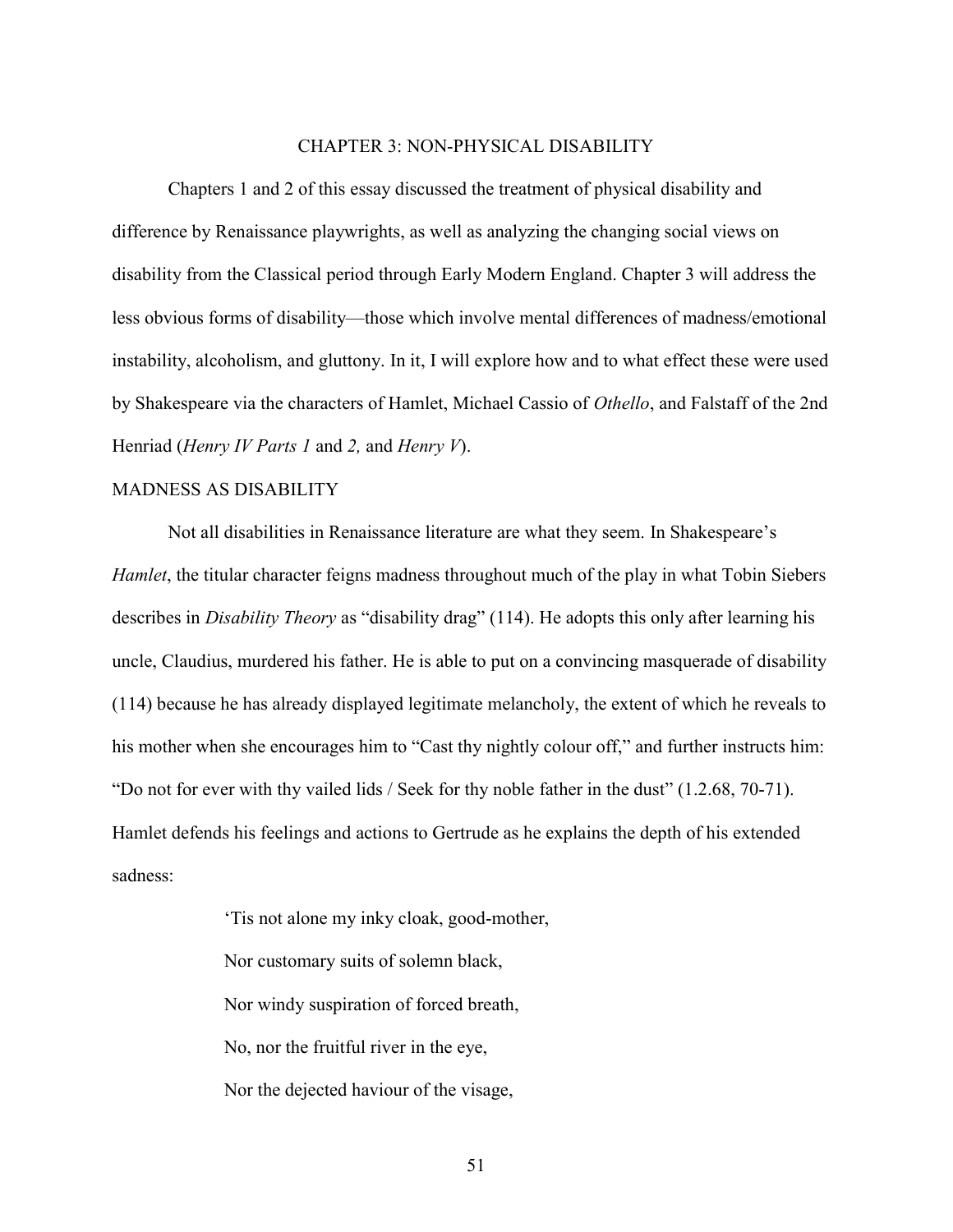Together with all forms, moods, shows of grief

That can denote me truly. These indeed 'seem',

For they are actions that a man might play;

But I have that within which passeth show—

These but the trappings and the suits of woe. (1.2.77-86)

Hamlet feels he is correct to remain in mourning, but Claudius cannot tolerate it. Upon hearing

this justification, Claudius jumps into fix-it mode, adopting a Medical Model perspective,

attempting to repair Hamlet:

 'Tis sweet and commendable in your nature, Hamlet, To give these mourning duties to your father; But you must know your father lost a father; That father lost, lost his; and the survivor bound In filial obligation for some term To do obsequious sorrow. But to persever In obstinate condolement is a course Of impious stubbornness, 'tis unmanly grief, It shows a will most incorrect to heaven, A heart unfortified, a mind impatient, And understanding simple and unschooled." (1.2.87-97)

Later in this scene, Hamlet learns of the appearance of his father's ghost and the subsequent revelation which will drive his actions throughout the rest of the play. Hamlet uses the prosthesis of madness as a device to make himself invisible at court as he gathers evidence to corroborate the murderous claims of his father's ghost. However, madness (real or feigned) has another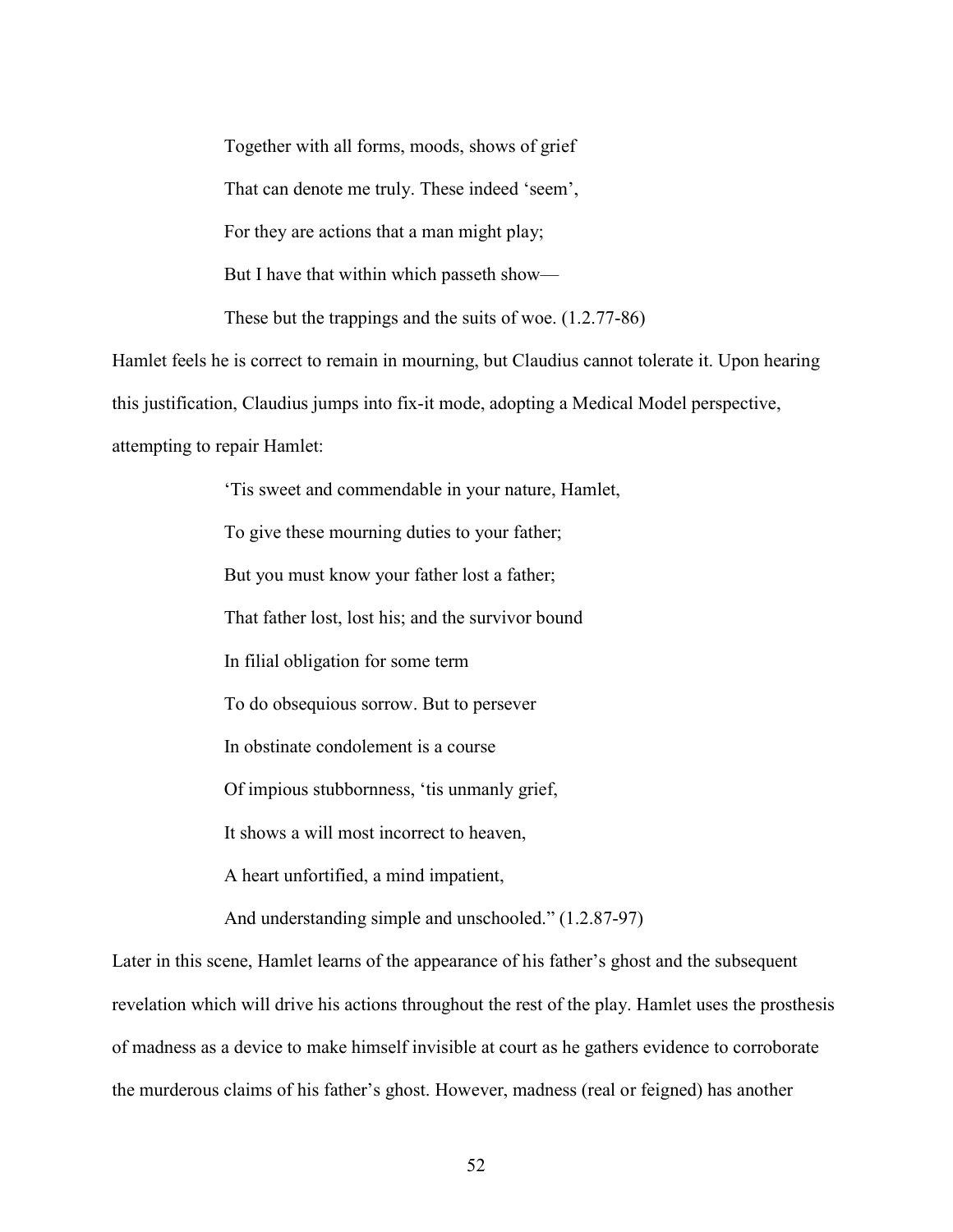narrative function as well. In "Antic Dispositions," Lindsey Row-Heyveld states, "Madness provides an exceptionally convenient dramatic deferral since it facilitates the bloody conclusion it simultaneously puts off. Avengers…adopt disability as a disguise so they might safely observe the villains they hope eventually to punish" (74). Although most of the play's characters believe him to suffer from mental illness, Hamlet informs the audience that he is only pretending to be disabled. He makes this clear when he commits Horatio and the guard Marcellus (all witnesses of the supernatural appearance of the dead King Hamlet's ghost) to a solemn oath of silence regarding his madness plan:

Here as before, never, so help you mercy,

How strange or odd soe'er I bear myself –

As I perchance hereafter shall think meet

To put an antic disposition on –

That you at such time seeing me never shall,

…note

That you know aught of me – this not to do,

…swear. (1.5.170-175, 180-181) Emphasis added

His admission that his madness is feigned is for the audience's benefit, as the other characters react to him as disabled. Carol Thomas Neely confirms this in *Distracted Subjects*: "When he assumes his 'antic disposition,' as in his dialogue with Polonius, his speech, although witty, savage, and characterized by non-sequiturs and bizarre references, almost never has the quoted, fragmentary, ritualized quality of Ophelia's" (54). Claudius, Gertrude, and Laertes spend the majority of their time attempting to diagnose Hamlet's malady in a classic Medical Model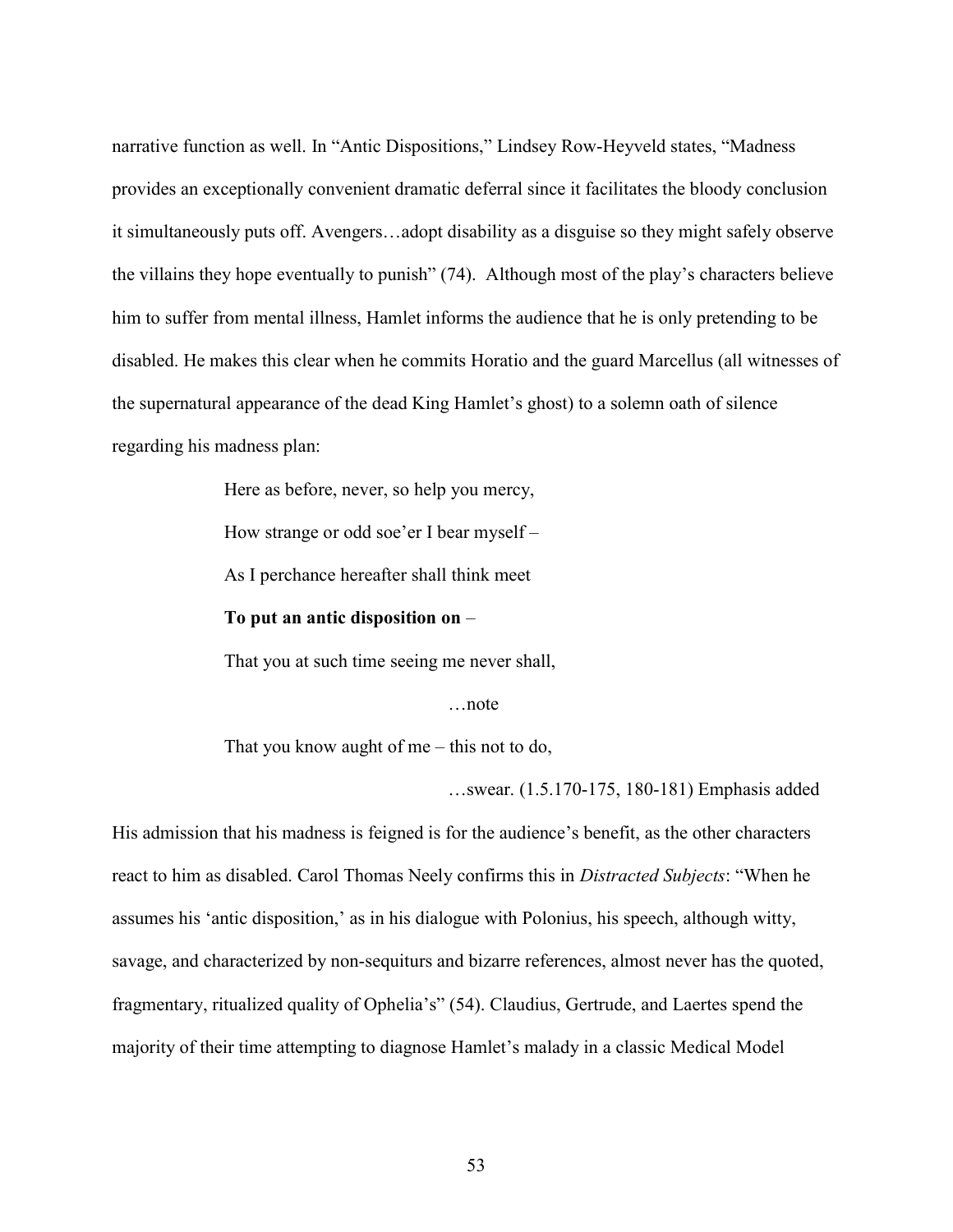attempt at repairing him. Their othering of Hamlet is a signal that his disability is unnatural, antisocial and in need of correction because of the threat it poses to the stability of their society.

During the Renaissance, fear was often the reaction to mental instability, as it represents a lack of balance in a society. Claudius' response to Hamlet's madness reveals his concern. Initially, however, the King is not convinced Hamlet is completely mad. He first diagnoses him to be suffering from mere melancholy—which, in the King's mind, can and should be corrected. Once Claudius realizes Hamlet's 'distemper' goes beyond simple melancholy, his next reaction is to conspire to spy on his nephew. After hatching a plan with Laertes, The King confirms his reasoning: "It shall be so. / Madness in great ones must not unwatched go" (3.1.187-88). Two scenes later, as Claudius is convinced Hamlet is a danger, he states plainly: "I like him not, nor stands it safe with us / To let his madness range...." (3.3.1-2). He is so afraid, he eventually sends Hamlet to England to be murdered. Hamlet thwarts this plot, returns to Elsinore, and finally has his bloody revenge. Here, madness provides additional narrative assistance. Row-Heyveld continues: "Madness and foolishness are more than just vehicles for dramatic delay…. Mental and intellectual disabilities played a critical role in making the morally ambiguous revenge tradition palatable for early modern audiences" (74). She goes on: "In early modern England, [madness] implied 'innocent'…and a lack of responsibility for any potential harm that might occur" (76). Shakespeare cuts the audience both ways, using the narrative prosthesis of madness simultaneously to soften the shock of the play's murderous revenge plot while also strengthening the audience members' fear and distrust of the mentally ill.

### DRUNKENNESS AS DISABILITY

Alcoholism has been a problem for a subset of humanity for as long as people have had access to sufficient quantities of alcohol. The deleterious side effects of its overuse are readily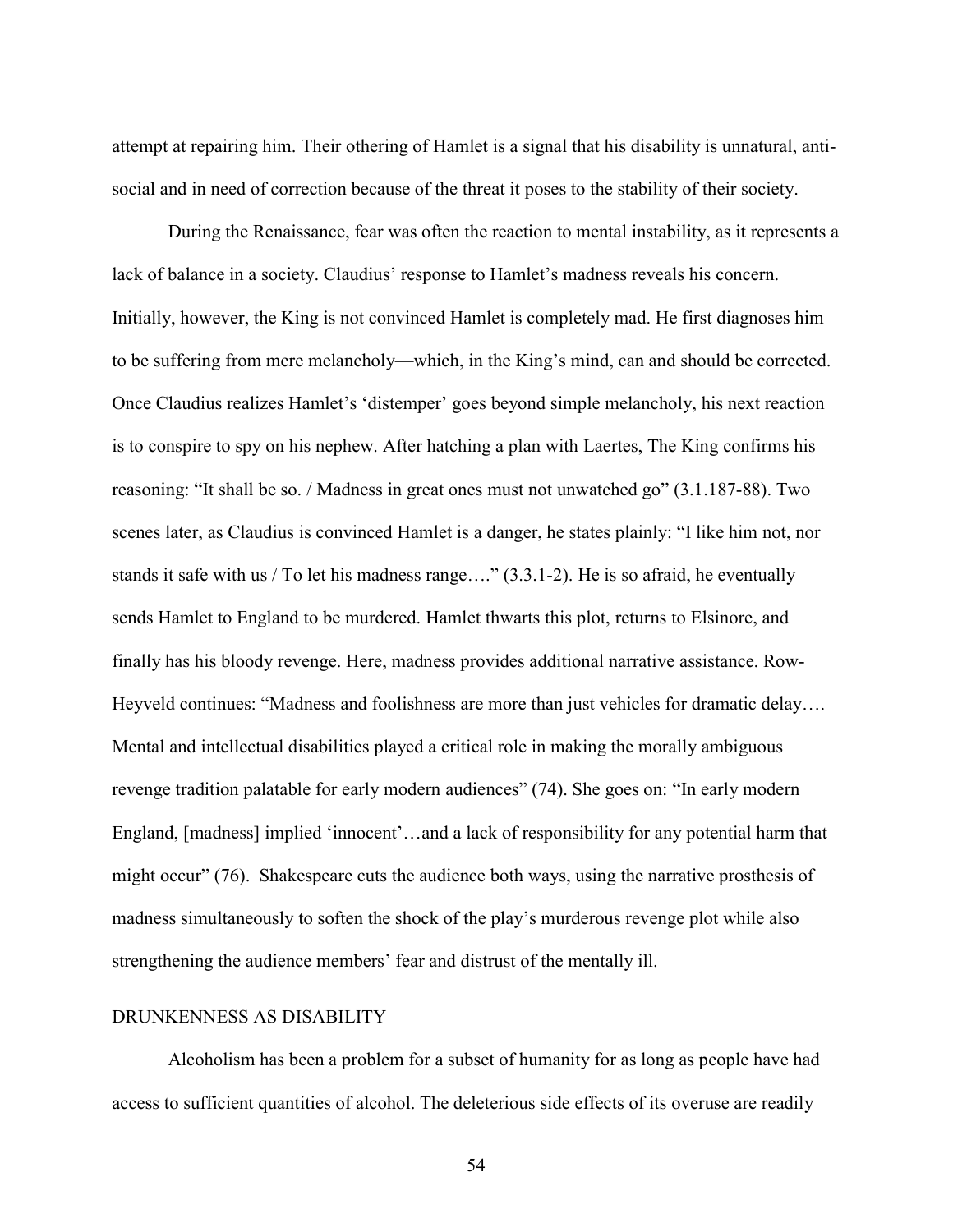apparent to most in Western society. Whether or not people who suffer from alcoholism (or, as it was known in the English Renaissance, drunkenness) are wholly responsible for their condition has been debated for millennia, but the Medieval Church in England set to settle that argument for their people in the late Middle Ages. Whereas the western social views on physical deformity and disability at the end of the Middle Ages were somewhat varied, views on gluttony and drunkenness seem to have been more monolithic. A principle reason for this is due to the standardized Christian teachings, or homilies, developed by Reformation clergy, which were popular sermons used by Catholic, Lutheran, and Anglican priests and ministers throughout England during the Middle and Late Medieval era (Gane 182). Because much of the liturgy of church services were conducted in Latin before the Reformation (a language spoken by few outside the educated class) little moral teaching was likely absorbed by parishioners. Thus, the sermons spoken in English were the primary source of cultural guidance and social instruction for the people. These sermons were often based on the published homilies provided directly to the clergy (Gane, 182). One of these in particular, "An Homily Against Gluttony and Drunkenness," is part of the *Second Book of Homilies*, published in 1571. The full title of the book appears to provide additional direction as to its intended use: The Second Tome of Homilees: Of Such Matters as Were Promised, and Intituled in the Former Part of Homilees. Set Out by the Aucthoritie of the Queenes Maiestie: and to be Read in Euery Parishe Church Agreeably. These homilies were taught as official doctrine, and because of the plain language used therein, these teachings from the pulpit were more likely to create in the population a more monolithic social morality than scripture, since the sacred texts that would eventually be bound into The Bible were written in Hebrew (Old Testament) or Greek (New Testament), languages unknown to most common people of the day. Even after *The Bible* began to be translated into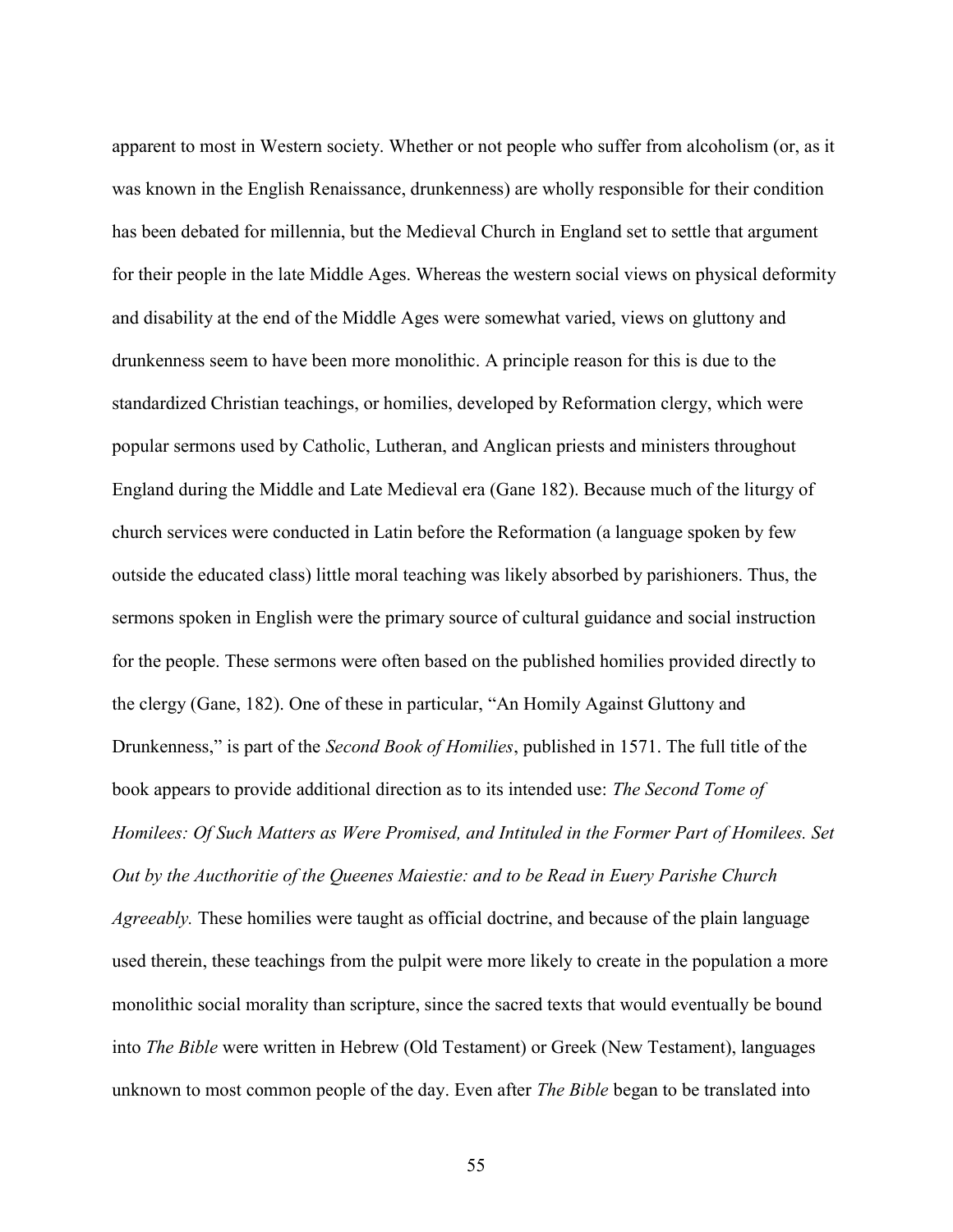English, the majority of the British population could not read. Because membership in the Church was mandatory during the Medieval period (heretics could be legitimately killed), the social impact of these homilies was significant (Robinson 137-42). Comprehending this impact is crucial to a fuller understanding of how Shakespeare was able to ridicule characters like Falstaff and Othello's Michael Cassio. By the time Shakespeare's plays were staged, numerous generations of British churchgoers had been indoctrinated with these prejudices against obesity and alcoholism.

As an instructional text, "An Homily Against Gluttony and Drunkenness" is not merely advisory. Its language is specific and threatening, and a brief summary of its main points will prove instructional regarding the social values instilled in the people during this era:

> Now ye shall hear how foul a thing gluttony and drunkenness is before God…. We may learn how necessary it is for every Christian to live soberminded in this present world…otherwise he cannot enter with Christ into glory;…he must needs be in continual danger of that cruel adversary…. It shall be expedient for us to declare unto you how much all kind of excess offendeth the Majesty of Almighty God, and how grievously he punisheth the immoderate abuse of…meats, drinks, and apparel. (297)

The Church's directions in this homily are stark. Parishioners are left with little doubt regarding the dire, eternal consequences of indulgence in food or alcohol:

> Ye may perceive how detestable and hateful all excess in eating and drinking is before the face of Almighty God…. St. Paul…numbereth gluttony and drunkenness among those horrible crimes with the which (as he saith) no man shall inherit the kingdom of heaven…. God…so much abhorreth all beastly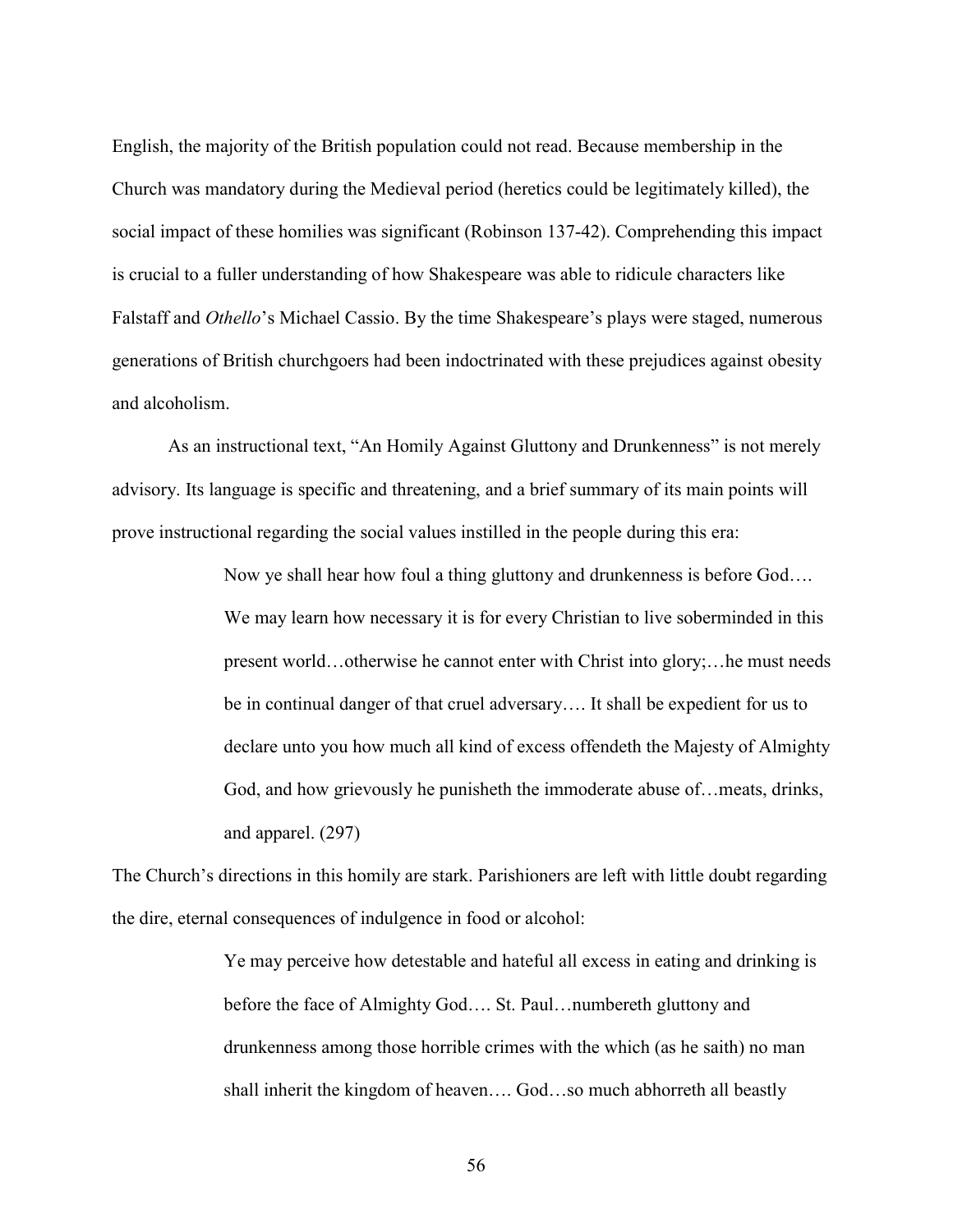banqueting, that, by his Son our Saviour Christ in the Gospel, he declareth his terrible indignation against all belly gods…saying, Woe be unto ye that are full…. Therefore they are without excuse before God which either filthily feed themselves…or else abuse…drunkenness. (297-98)

This religious instruction is direct, largely avoiding metaphor in favor of simple language designed so every member of the congregation will understand. It continues in its menacing, fear-inducing promises:

> They that give themselves therefore to bibbing and banqueting…are suddenly oppressed in the day of vengeance…. Our Saviour Christ warneth his disciples, saying, 'Take heed to yourselves, lest at any time your hearts be overcome with surfeiting and drunkenness….' Almighty God crieth, by the Prophet Joel, 'Awake, ye drunkards; weep and howl, all ye drinkers of wine….' For certainly the Lord our God will not only take away his benefits when they are unthankfully abused, but also, in his wrath and heavy displeasure, take vengeance on such as immoderately abuse them. (299)

I have included these repeated threats and warnings, displaying how often they are restated within a short few pages of the homily in order to show plainly the degree to which Renaissance audiences were conditioned to think of gluttony and drunkenness as sins carrying the most severe eternal penalties. The implied question is this: what 'normal' person would risk everlasting damnation? In addition, the texts suggest the obesity and addictions, natural results of these indulgences, are character flaws. Those suffering from these conditions, therefore, had an inability to act within social norms. The apparent assumption is that these individuals must have a significant character flaw to make such choices. From here, it is easy for the people to other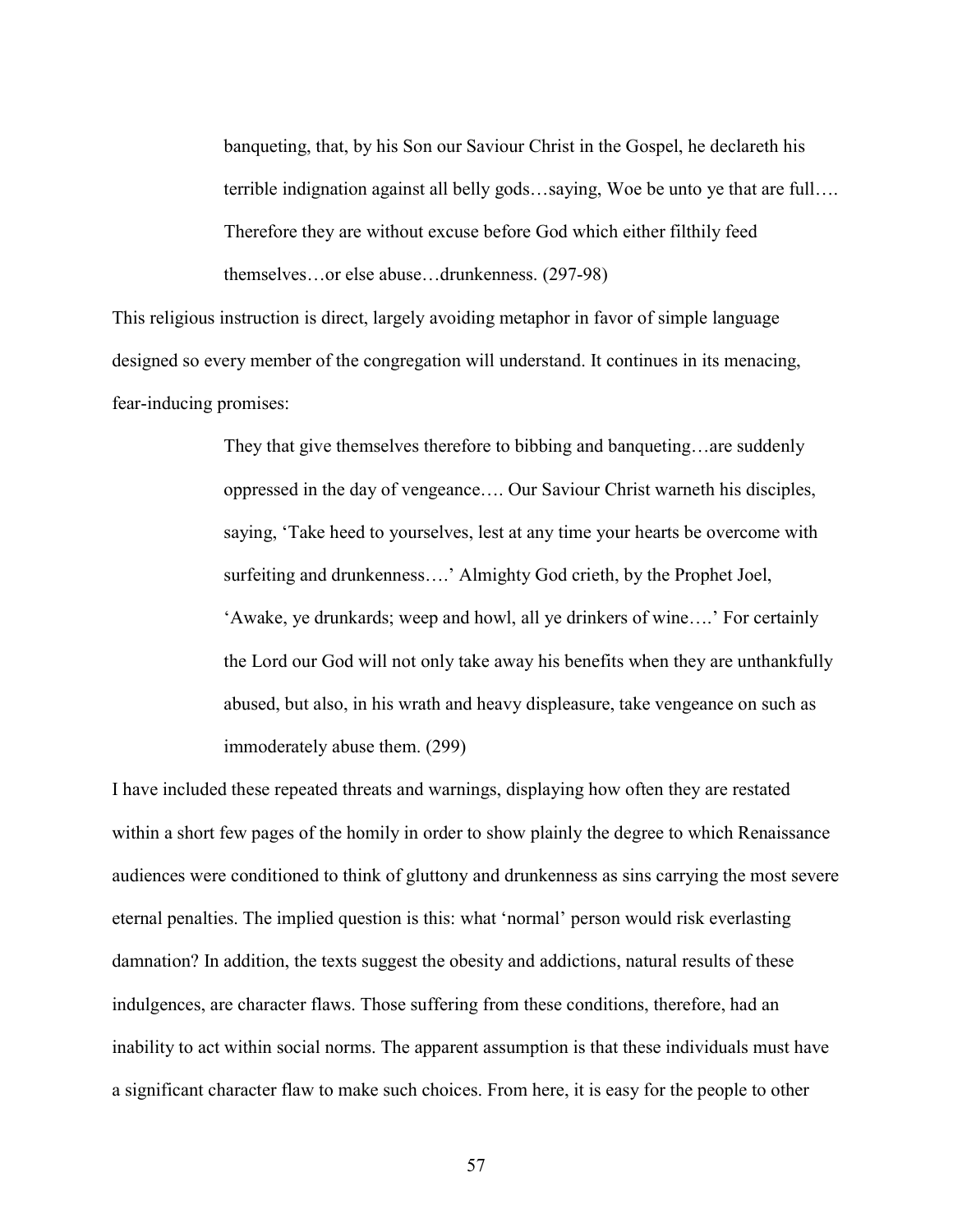those who choose 'evil' because no 'right' thinking person would choose heavenly condemnation and eternal sorrow. When viewing characters who were drunk or obese, the audience was predisposed to other them.

While there are many memorable characters in Renaissance drama afflicted with alcoholism, perhaps none are as harshly manipulated as a result of their drunkenness as Othello's Michael Cassio. While it is the evil Iago who manipulates this naive and unsuspecting character, it is Cassio's alcoholism and resulting negative behavior that serves as the prosthesis for the narrative, a la Mitchell and Snyder. Cassio's disability, self-described as his "poor and unhappy brains for drinking" (2.3.33-34), provides the opportunity for Iago to manipulate Othello into believing his right hand and most trusted adviser had made him a cuckold. Much criticism has been written about the humoral descriptions of Othello's hot blood and choler leading him to jump to irrational conclusions and into a murderous, jealous rage, but for the purpose of this essay's disability analysis, these ancient medical terms are an adjunct explanation, recognized by the Early Modern English audience, but overkill. As is, many Renaissance British audience members will automatically other a black character simply due to race. Beyond that, Shakespeare gives the audience permission for racial discrimination (for any members who were not already predisposed), by beginning the play with a fear-based, racially charged interchange between Othello's father-in-law, Brabantio, and Iago. Waking Brabantio in the middle of the night, Iago warns him: "'Swounds, sir, you're robbed. For shame, put on your gown. / Your heart is burst, you have lost half your soul. / Even now, now, very now, an old black ram / Is tupping your white ewe" (1.1.86-89). The black and white imagery is transparent as a negative implication of Brabantio losing half his soul, or the love of his innocent daughter, Desdemona, to a black man. To inflame this father even more, Iago adds more fuel, stating specifically the couple is having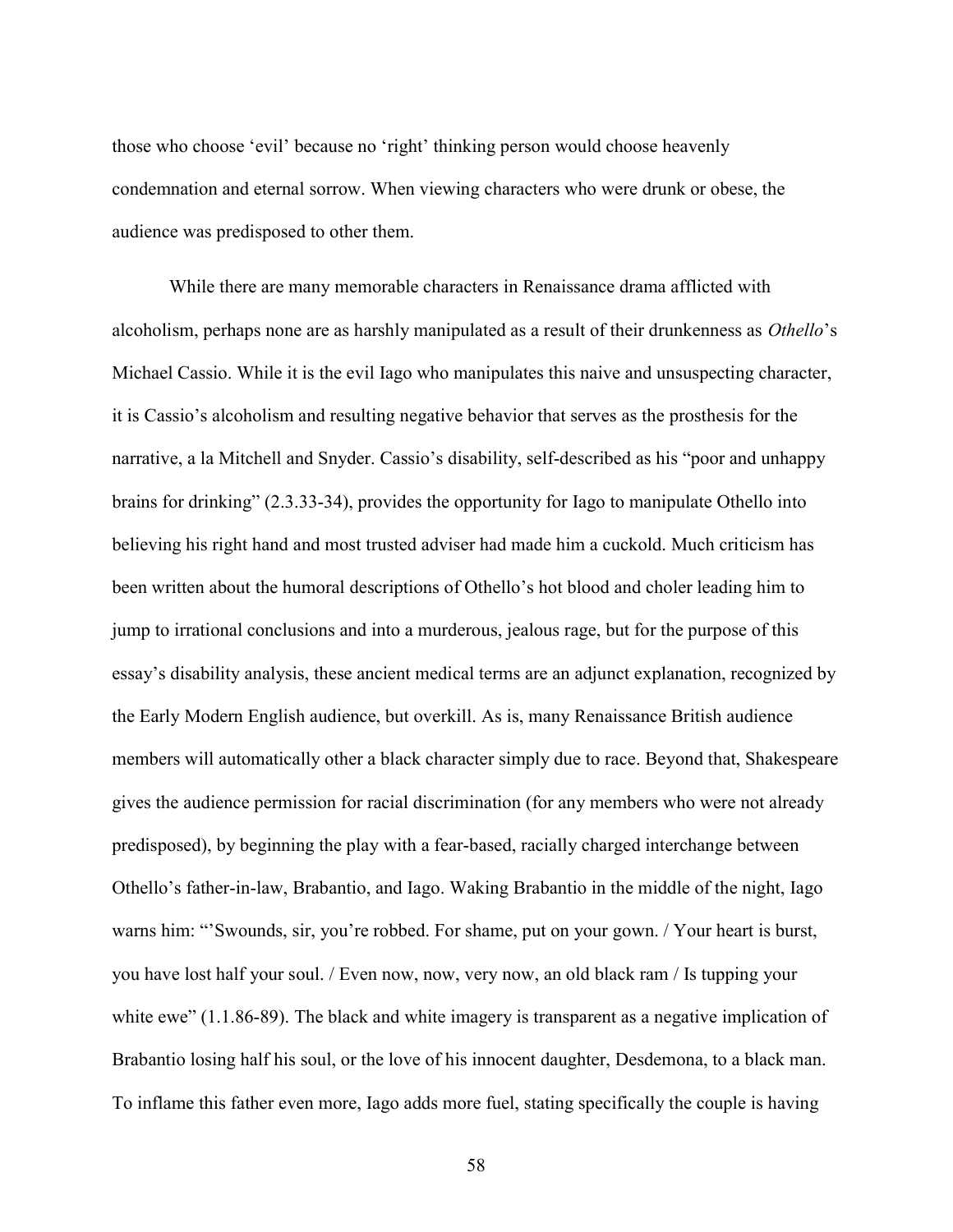improper intimate relations: "I am one, sir, that comes to tell you your daughter and the / Moor are now making the beast with two backs" (1.1.117-118). By this point, Brabantio is incensed. In Medieval Italy, Othello's race is socially disabling. The discrimination he receives merely based on his appearance (otherness) places him socially outside the norm of Venetians. It functions as the second pillar, another prosthesis of disempowerment, if socially disabling, from which Iago will manipulate others for his evil intent.

Othello's skin color is a physical difference. It is visually obvious, and Othello, like Aaron of Titus Andronicus, is othered for no other reason than his race. However, it is his lieutenant, Michael Cassio, who possesses a non-visual disability—an addiction. This disability (more commonly referred to until recently as drunkenness) is a mental illness, and it serves as the fulcrum for Iago's manipulations. As opposed to physical deformities and disabilities, Cassio's differences are inward and less obvious. I agree with David Houston Wood, who describes the disability prosthesis, a la Mitchell and Snyder, at work in the play: "Shakespeare's representation of Michael Cassio's alcoholic 'infirmity' serves as both a characterological and narrative prosthetic model for Othello's propensity to jealous rage that Iago manipulates and confounds" ("Fluster'd With Flowing Cups"). He notes later in the same essay: "Cassio's propensity to drunkenness plays a central role in the tragedy of Othello. But to be clear, it is not drunkenness per se that is at issue…. Cassio's drunkenness, after all, registers uniquely in that it is repeatedly identified as an alcoholic 'infirmity'." By referring to alcoholism as an infirmity, Shakespeare is specifically acknowledging its nature as a social difference—one Shakespeare and other playwrights of the era often exploit.

Iago describes his evil plans this way: "If I can fasten but one cup [of alcohol] upon him / With that which he hath drunk to-night already, / He'll be as full of quarrel and offense / As my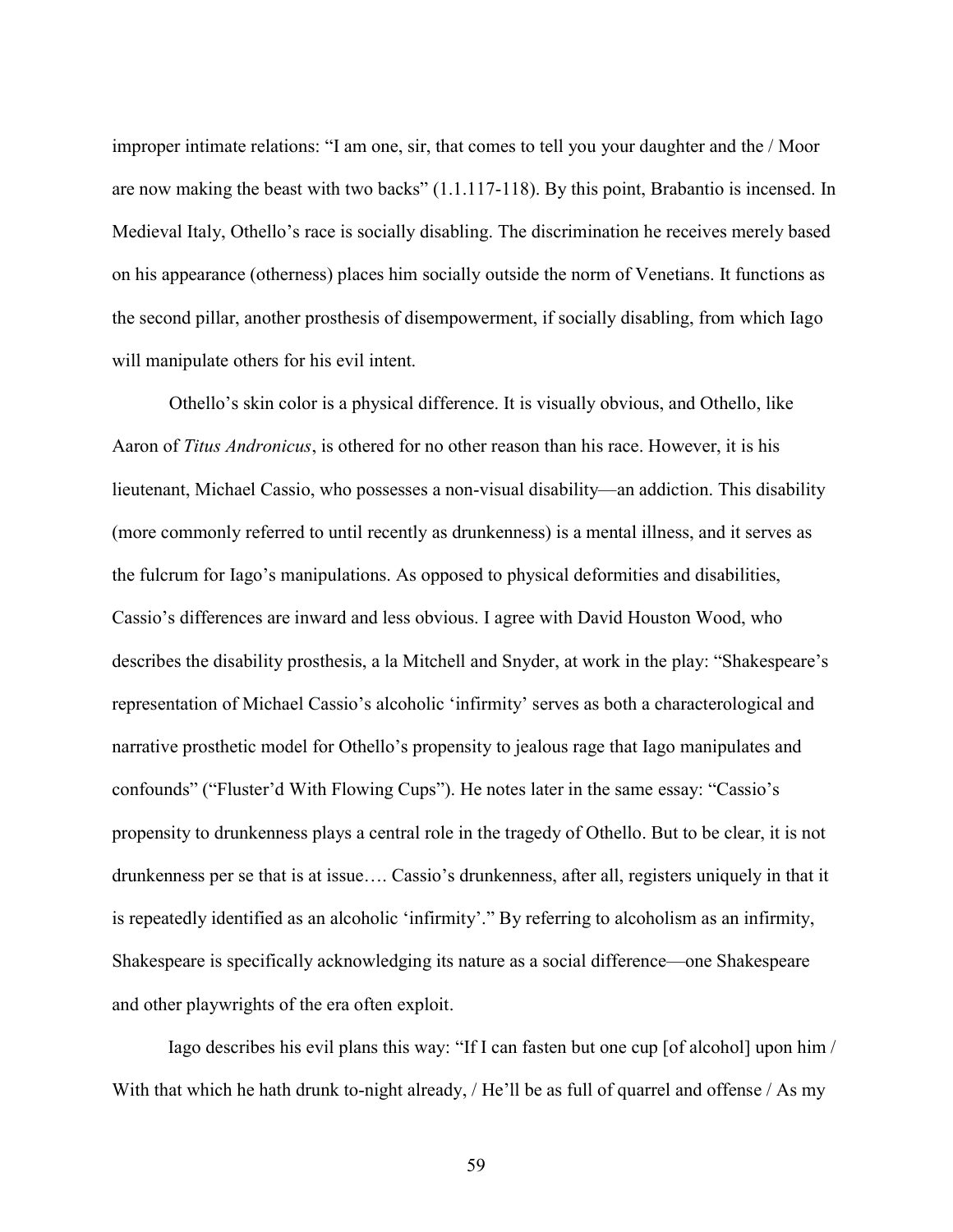young mistress' dog" (2.3.48-51). Living in a tavern culture, most members of the audience are familiar with the negative behavior of drunkenness, so this proposed manipulation of Cassio's disability needs little more explanation. The audience would recognize the pleadings of someone trying to avoid his demons in drink, as Cassio pleads to Iago, "I have drunk but one cup to-night, and that was / Craftily qualified too, and, behold, what innovation / It makes here: I am unfortunate in the infirmity, / And dare not task my weakness with any more" (2.3.39-42). Iago plays on Cassio's weakness so skillfully that Shakespeare's audience might conceivably root for Iago's villain and against Cassio, who seems weak in comparison. Shakespeare suggests that Cassio is the author of his own manipulation, and this othering makes it easier for the audience to believe he almost deserves to be used by Iago. Even though Cassio technically advances at the end of the play, the destruction left as a result of his addiction (and its exploitation) provide a rather hollow victory.

#### GLUTTONY AS DISABILITY

If drama and tragedy give the audience a bitter look at the disabled, comedies allow for a distinctive, yet still damaging, way of othering of human difference. It is into this category that we find the venerable Falstaff. Ruth Nevo notes in "The Case of Falstaff and the Merry Wives" that "The greatest of the Shakespearean comic characters did not begin his career in a comedy at all, but in what might be classed as a political satire" (142). Nevo refers to the political history plays 1 Henry IV and 2 Henry IV. However, most plays where the disabled are defiled or ridiculed are at least, in part, comedies. They are presentations of the socially normal laughing at those designated outside the norm. The pursuit of pleasure stands at the heart of Shakespeare's comedies. Even though the *Henry IV* plays are histories, there can be no doubt that every scene containing Falstaff is comedic. His character's gluttony and drunkenness serve as such central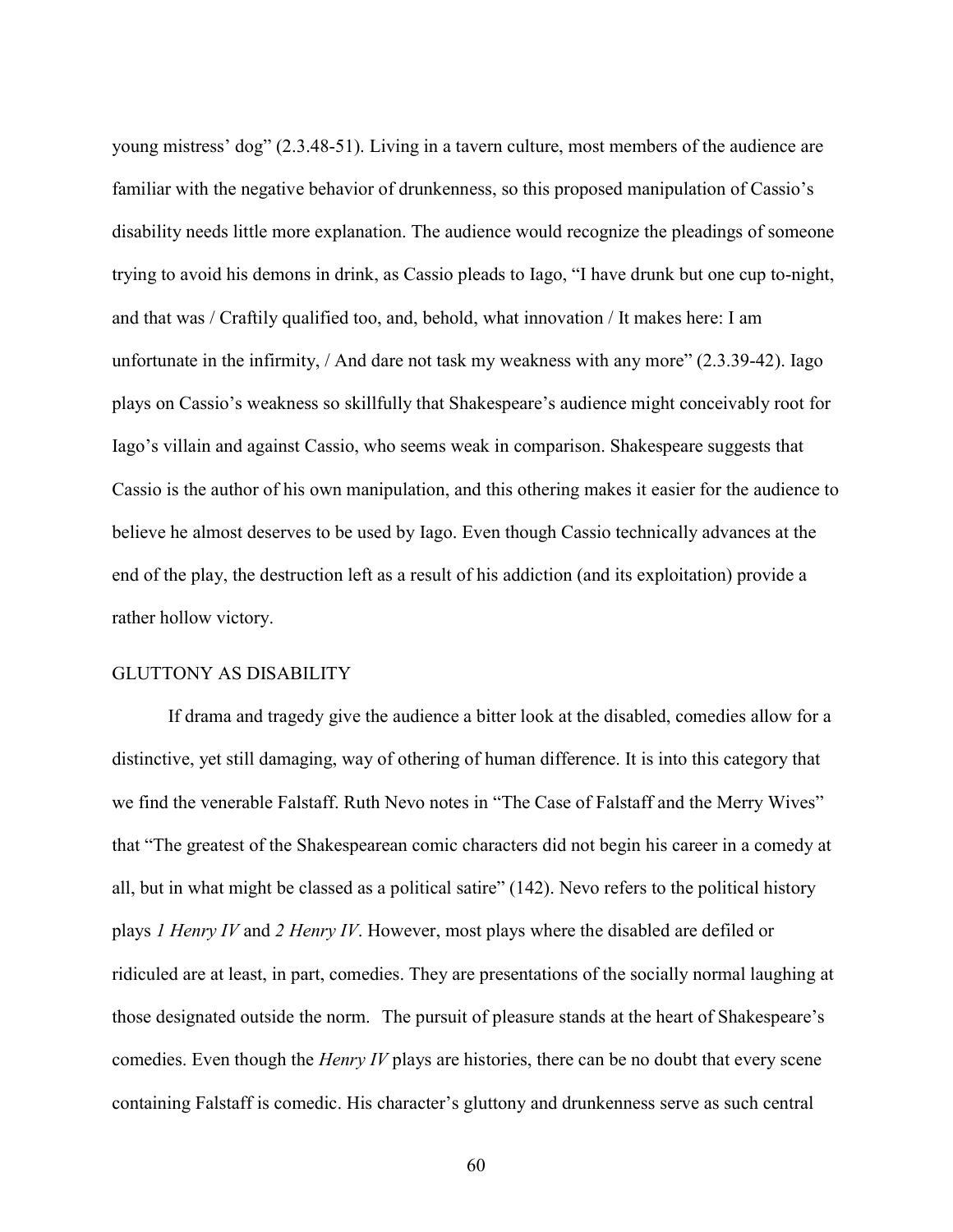themes to the plays that a strong case can be made that *Part 1* is in fact more of a satirical comedy than a history. In *Part II*, where King Henry IV dies and Prince Hal takes up the mantle and ascends to the throne as Henry V, is sufficiently consumed with major historical events that its status as a history is fairly well established. Still, its pages are filled with ridiculous scenes of Falstaff's foibles and the audience reliably laughs at all the right insults.

An analysis of the presentation of Falstaff's disabilities must, at some point, ask several questions: Why do audiences find it so easy to laugh at Falstaff? Why are we comfortable with plays that, for the most part, present an endless parade of fat shaming and insults about alcoholism? We commonly laugh at the absurd when we recognize a kernel of truth at the center. Falstaff is undoubtedly an absurd character, possessing countless socially offensive traits. Nevo sums him up this way:

> Falstaff is above all myriad-minded. Lord of misrule, impersonator, rogue, mimic, jester and wit.... He is...lazy, greedy, lecherous, good-for-nothing, feverish and a liar, as cunning as he is unscrupulous, and as unable or unwilling to control his appetite as his expenditure on sack and his girth suggest. Having more flesh than another he has therefore more frailty but, impostor though he be, this he does not disguise. And it is in the unabashedly frankness of his infantile egoism which disarms. Even in the very act of playing the arch hypocrite, he miraculously contrives never to pretend not to be what he is. (147-48)

If Nevo's analysis aids us in coming to know what he is, we must still ask why is that depiction so funny? I pose this question as a way to try to understand why Shakespeare chooses to other Falstaff so harshly and why the practice is so effective with the audience. The answer to this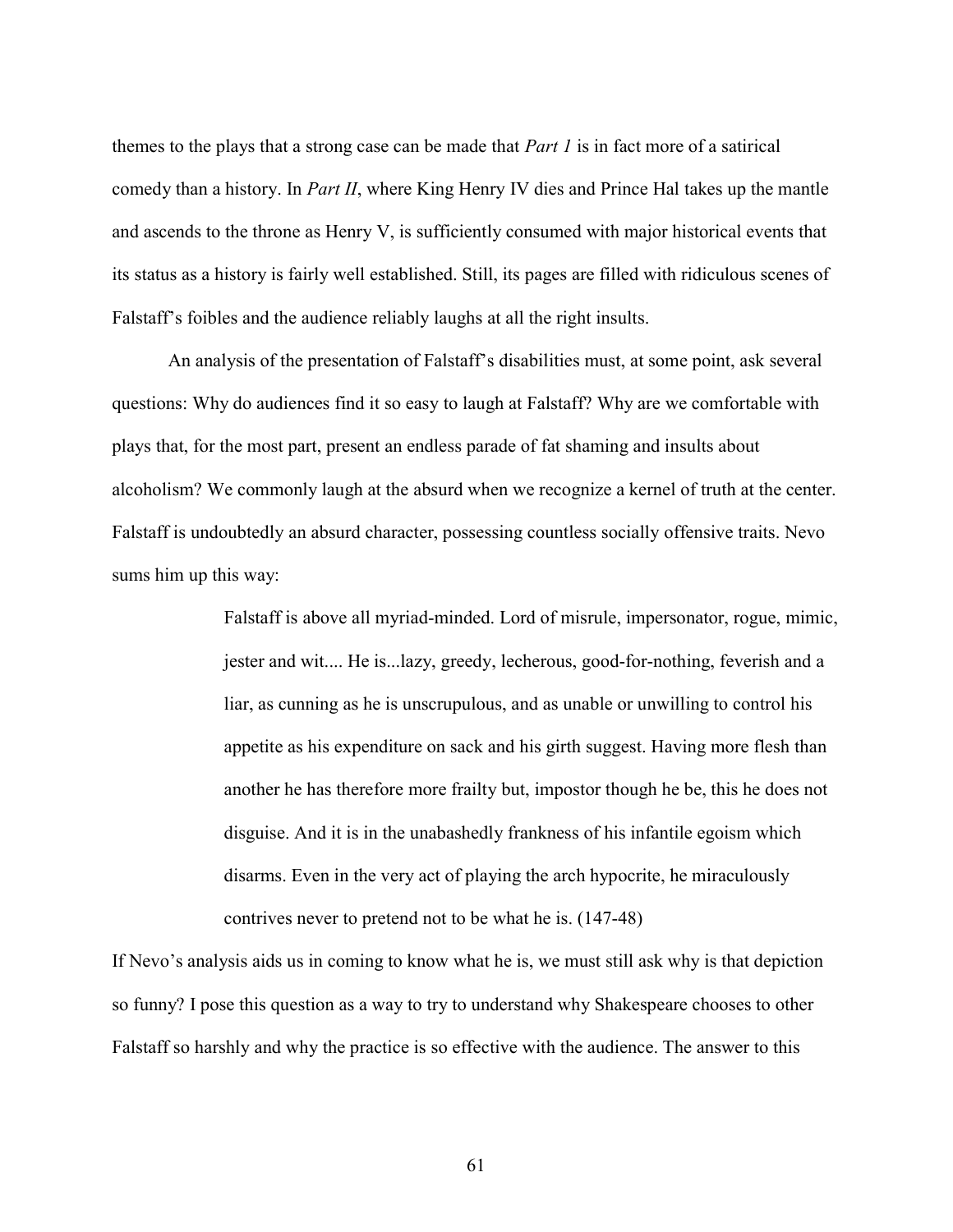question will illuminate much of the historical and modern-day hatred and intolerance that Western cultures have toward obesity and alcoholism.

The audience loves Falstaff for several reasons. First, he is brashly quick-witted. He knows how to trade insults with everyone, including royalty, in the form of his friend, Prince Hal, by testing the limits of good taste and regal decorum, insulting Hal while at the same time praising him, in order to stay in the Prince's good graces (and pocketbook). The other main reason we love Falstaff is because he is immune to shame. Nevo continues:

> There are rich sources of enjoyment in the vivacity of his abusive and preposterous hyperbole ... whereby he eludes the Prince's ambushes.... He gets out of all scrapes. Hal will never corner him. He is witty intelligence itself in all its agility, speed, versatility, and resourcefulness. He cannot be victimized, and this is what is irresistible.... Falstaff's bedrock vote for survival is irrefutable. (149)

The Henry IV plays are full of insults and fat shaming toward Falstaff, especially Part 1. These relentless personal attacks could backfire on the author, except that Falstaff refuses to succumb to the insults. In "Falstaff and the Problems of Comedy," David Ellis argues that, "The appeal of Falstaff is that he has such a remarkable variety of methods for making others forget, overlook, or accept his…disadvantages" (97). One could argue Falstaff is too proud to acknowledge the personal attacks, but in fact, he will not accept the shame because doing so would generate immediate sympathy from the audience. Such sympathy would limit the comedic appeal of the plays, and Shakespeare cannot afford for an audience to pity the old knight, or it would paint Prince Hal, and ultimately King Henry V, as petty and cruel. It would likely mark him as a terrible future king. Besides ruining the play, such an attack on a popular historical English monarch could have ended Shakespeare's career (or even his life). In addition, it is this Teflon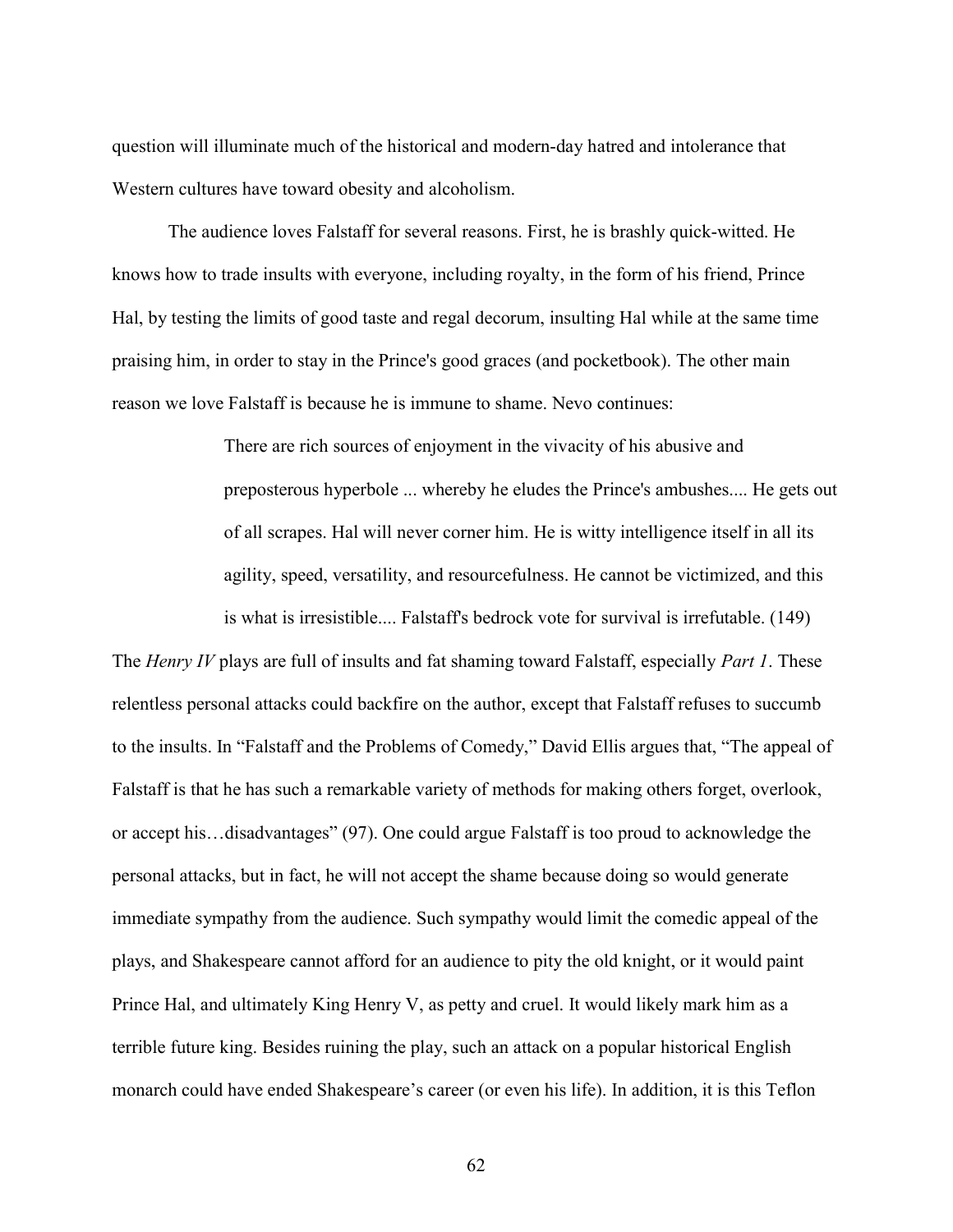nature of Falstaff's personality that allows the audience to suspend the normal empathy they might feel at the terrible way he is treated. Ellis continues: "It is because [Falstaff] is so often able to make those who might be inclined to laugh at him laugh with him that he can persuade them to accept his physical shortcomings" (98). By desensitizing the audience to the incessant insults leveled at Falstaff by his friend and superior, Shakespeare allows the illusion of this friendship to continue, while having us laugh at Falstaff's girth, gluttony, and alcoholism as if he was a misbehaving child who needs correction. This prejudice against gluttony and drunkenness, codified in religious teaching, functions as a general othering of obesity and addiction which will continue forward to our day. Ellis goes on to defend contemporary, non-moralist views on Falstaff which presumably permit us to see beyond the prejudice and immorality of the play and to enjoy the jokes leveled at Falstaff without feeling any guilt: "The critics of the past were certainly moralists and we do not, it would seem from this, have the trouble they did in reconciling our principles with our urge to laugh" (99). I disagree with Ellis here, however, and argue that it is not our ability to rise above the immorality of the play which helps us to laugh at Falstaff—it is because we embrace the othering of his disabilities. By doing so, we segregate ourselves into the normal group, relegate Falstaff to the abnormal group, and figuratively point our fingers at him in derision. We have not succeeded in bypassing the morality of the play's problematic narrative. Instead, it is Shakespeare who has succeeded in convincing us, his audience, that those with disabilities should be scorned and ridiculed.

The sheer volume of personal physical and mental attacks on Falstaff, just in 1 Henry IV, is surprising. In the five scenes occupied by Falstaff and Prince Hal in the first play, 68 lines are devoted to insulting and othering Falstaff based on his obesity and alcoholism, most coming directly from Hal and his friend, Ned Poins. The old knight is described in the play variously as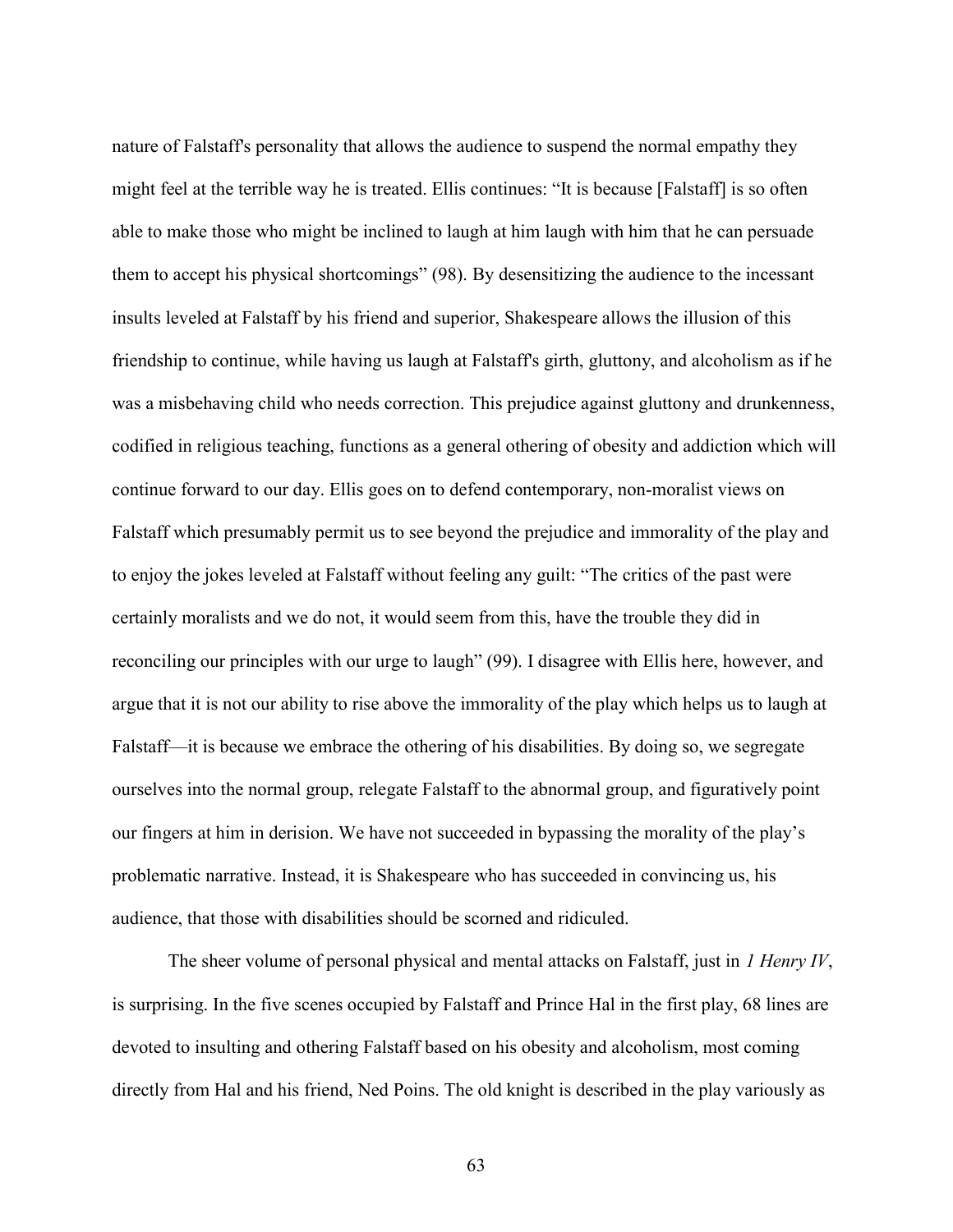"a tun of man," a "bolting-hutch of beastliness," and a "stuffed cloak-bag of guts," among other eloquent examples of fat-shaming. (2.4.436, 438, 440) As likable a character as Falstaff is, he is not completely immune to the relentless attacks of Prince Hal and Poins. Based on audience reactions, neither are we.

The end for Falstaff is still surprising in its mortal seriousness. At the end of 2 Henry IV, King Henry IV is dead, and the Prince must take on serious regal responsibilities. Most in the audience know what that means. It is not as if they think that Falstaff will be joining Hal at court, or that the new King will continue to visit taverns with Falstaff. They know that Falstaff must go. However, the audience is still largely unprepared for the drastic reception the old knight receives from the newly crowned king:

> I Know thee not, old man. Fall to thy prayers. How ill white hairs becomes a fool and a jester! I have long dreamt of such a kind of man, So surfeit-swelled, so old, and so profane; But being awake, I do despise my dream. Make less thy body hence, and more thy grace. Leave gormandizing; know the grave doth gape For thee thrice wider than for other men. Reply not to me with a fool-born jest. Presume not that I am the thing I was, For God doth know, so shall the world perceive, That I have turned away my former self; So will I those that kept me company. (5.5.45-57)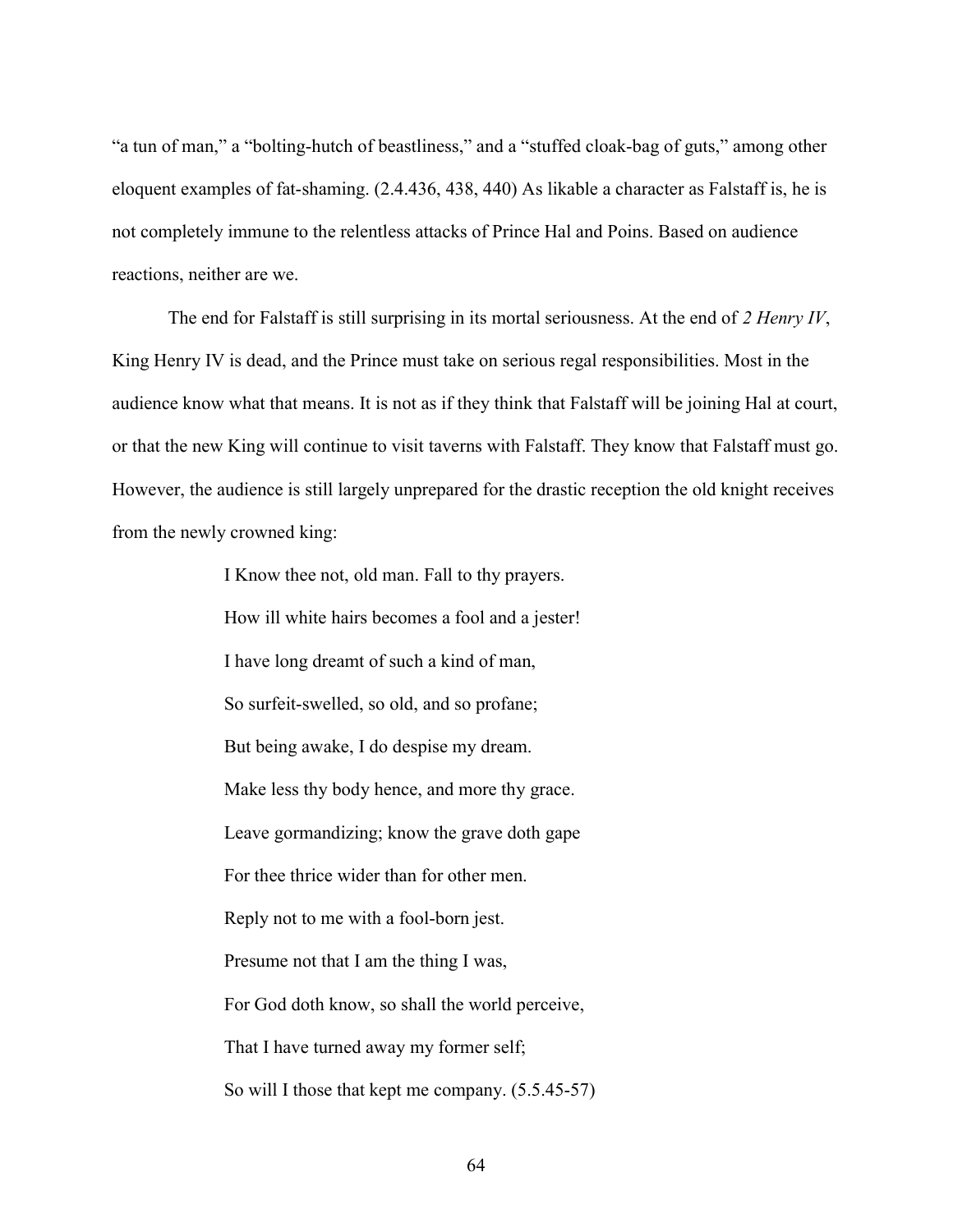While still a prince, Hal tolerates Falstaff's disabilities for as long as they entertain him. However, once crowned, the young king describes his dream of his previous life and the horror of waking. In despising his dream, he is saying he despises Falstaff. But he is also saying more. He loathes not only Falstaff's disabilities, but also what he became while he tolerated those disabilities, as if he was somehow infected by that person. The young king chastises Falstaff for his obesity, warning him about his gluttonous behavior. When Falstaff responds with a laugh (implied by the text), the king reproves him sharply, stating for all the world to hear his intolerance for this specific disability. When the newly-crowned King Henry V tells Falstaff, "Presume not that I am the thing I was," he is informing Falstaff that he will no longer endure someone with such disabilities in his presence. They are not regal, not suitable in the presence of a king, at least in Henry V's mind. It also has a more subversive meaning: it is also an accusation by Hal that he, while still a Prince, had allowed Falstaff to lead him into temptation, to turn him from his royal lineage, to disable him. Seeing Falstaff reminds the new king of this ostensible, stigmatized loss, and it is intolerable. Having seen this play staged several times, I have witnessed the audience reaction firsthand. At this point in the play, they are often conflicted, some rooting for the new king and others for the rejected old knight. Having just lost his father, Hal is a sympathetic character, and thus the playgoers want to see him succeed. Having been taught so effectively by the playwright to other Falstaff's disabilities, the audience just might side with Hal as he rebukes and banishes his former friend. Like the new king, we leave the theater content in the knowledge that normalcy has been restored to the world.

Henry V banishes Falstaff, calling him, "The tutor and feeder of my riots" and naming him as his "misleader" (5.5.60, 62). He banishes Falstaff because he misled the royal prince into accepting as a friend someone with disabilities—specifically socially embarrassing ones. By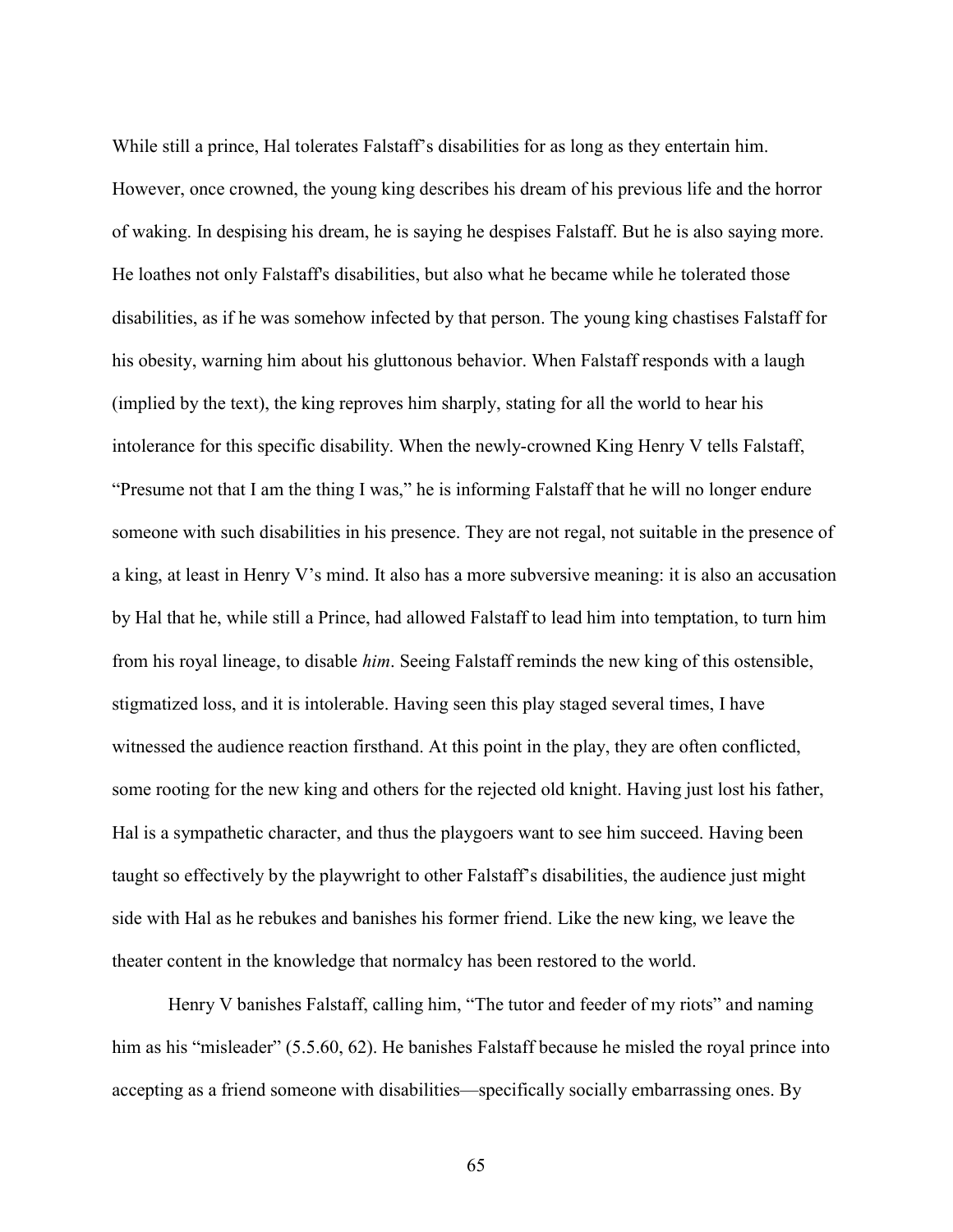banishing Falstaff and all his other misleaders, or friends with similar disabilities, he is forcing them out of his sight so he is not burdened with the thought of them again. Hal uses Falstaff for his own amusement, and when he is done, he does not want to have the embarrassment of Falstaff's disabilities at court, the embarrassment of obesity, gluttony, alcoholism, and lameness. Hal has spent two full plays insulting and othering Falstaff for his disabilities. The audience understands that Hal will eventually have to grow up and stop frequenting taverns when he becomes king, putting away childish ways, as it were. However, his next statement to Falstaff in that dismissive scene seems unnecessarily cruel. Hal tells his former friend that until he completely changes (i.e. fixes his own disabilities—as if they were mendable), he will be barred from the King's presence: "…till then I banish thee, on pain of death / As I have done the rest of my misleaders, / Not to come near our person by 10 mile" (63-65). The new king has banished Falstaff because the great man's disabilities are now inconvenient, and an embarrassment, to him.

All playwrights in the early modern period were subject to censorship, and the crown did disapprove of some plays, sometimes spelling doom for the author. Shakespeare was no different in this regard, and in writing a history play about British monarchs, he naturally had to tread lightly. He knew (or at least he hoped) his plays would be given a royal audience (Queen Elizabeth, when he began, until her death in 1603), and the only way he could get away with a historical character like Crown Prince Hal hanging out with a rogue like Falstaff was to have Hal constantly belittle and insult his compatriot. The audience must constantly be reminded that Hal is better than Falstaff, that being able-bodied ( a cultural norm) is better than being disabled.

Beginning in 1 Henry IV, Falstaff ingratiates himself with Prince Hal, and Hal abuses Falstaff from the privileged position of wealth, royalty, and able-bodiedness. He uses Falstaff for comedic enjoyment. Naturally, Falstaff gains from his friendship with Hal, but this relationship

66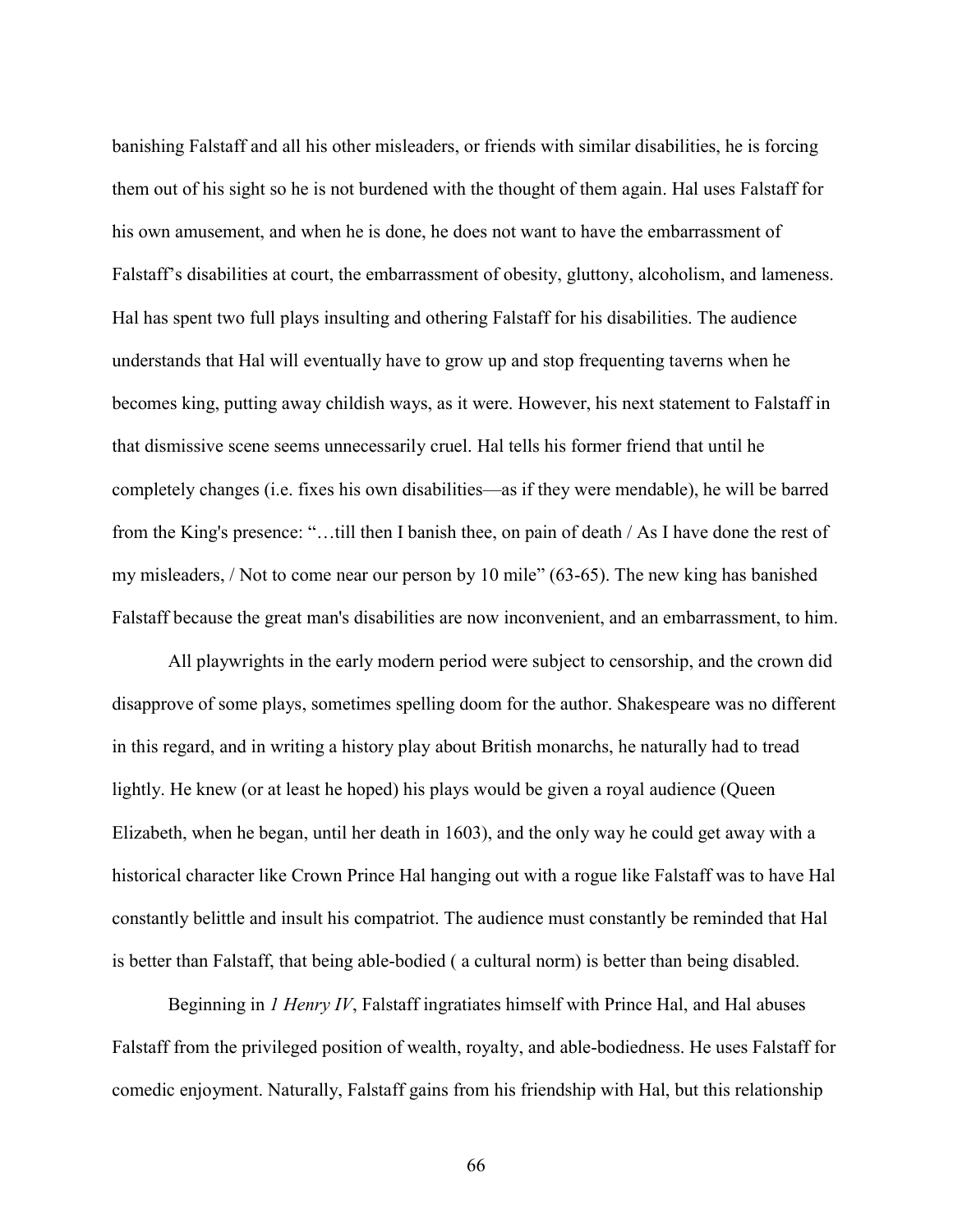teaches the audience that it is acceptable to ridicule and even to despise the physical shortcomings of alcoholics and the obese. Tapping into a mixture of audience patriotism and prejudice, Shakespeare writes Hal as a regal character, coaxing playgoers into seeing the play from a point of view sympathetic to Hal and the aristocracy. However, the young prince signals to the audience early in the play that his use of these vulgar acquaintances for his own amusement is only temporary: "I know you all, and will a while uphold / The unyoked humour of your idleness" (1.2.173-174). He then reveals how his tolerance of these socially disabled characters has limits:

> When this loose behavior I throw off And pay the debt I never promised…. By so much shall I falsify men's hopes; And like bright metal on a sullen ground, My reformation, glittering o'er my fault, Shall show more goodly and attract more eyes Than that which hath no foil to set it off. I'll so offend, to make offence a skill. (1.2.186-87, 188-94)

Seen in this light, Hal seems a cruel user of others, so Shakespeare keeps the jokes coming to distract the audience from the completely self-serving nature of Hal's actions.

 This shift makes it easier to laugh at Falstaff and his shortcomings, even though most audience members likely had much more in common with the pitiful knight than they did with royalty. By making the audience think this way, the playwright grants them permission to condescend, to ridicule, and not to care about the suffering of the lower class—their own suffering. Moreover, the audience is given moral authorization for prejudice against those with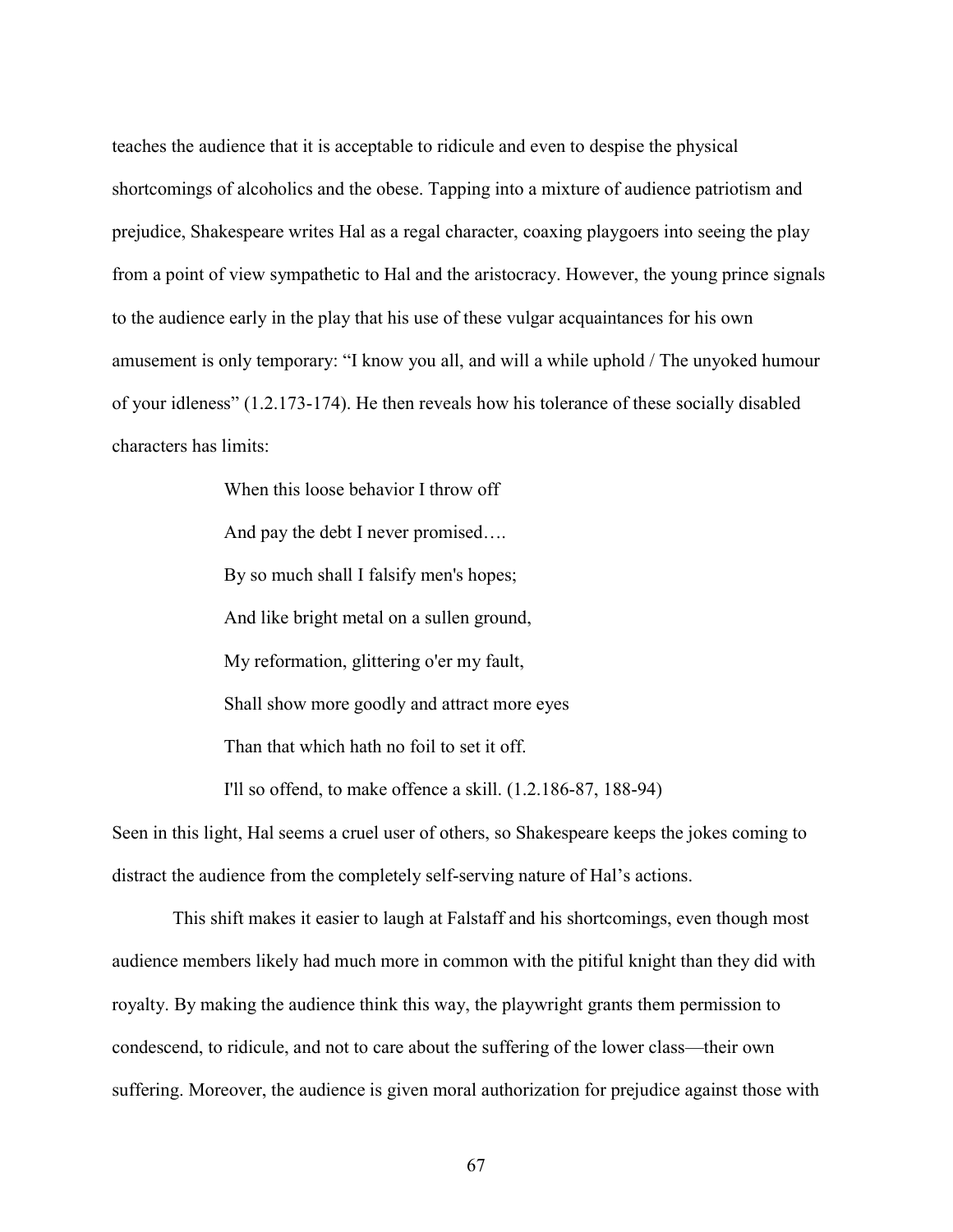disabilities. One can imagine Renaissance playgoers as 16th Century versions of our modern What's the Matter With Kansas conundrum. Shakespeare and other playwrights of the era played into the hubris of commoners imagining the wealthy/aristocracy would allow them into their ranks, and that allowed him to sway the opinion of theatergoers against the disabled.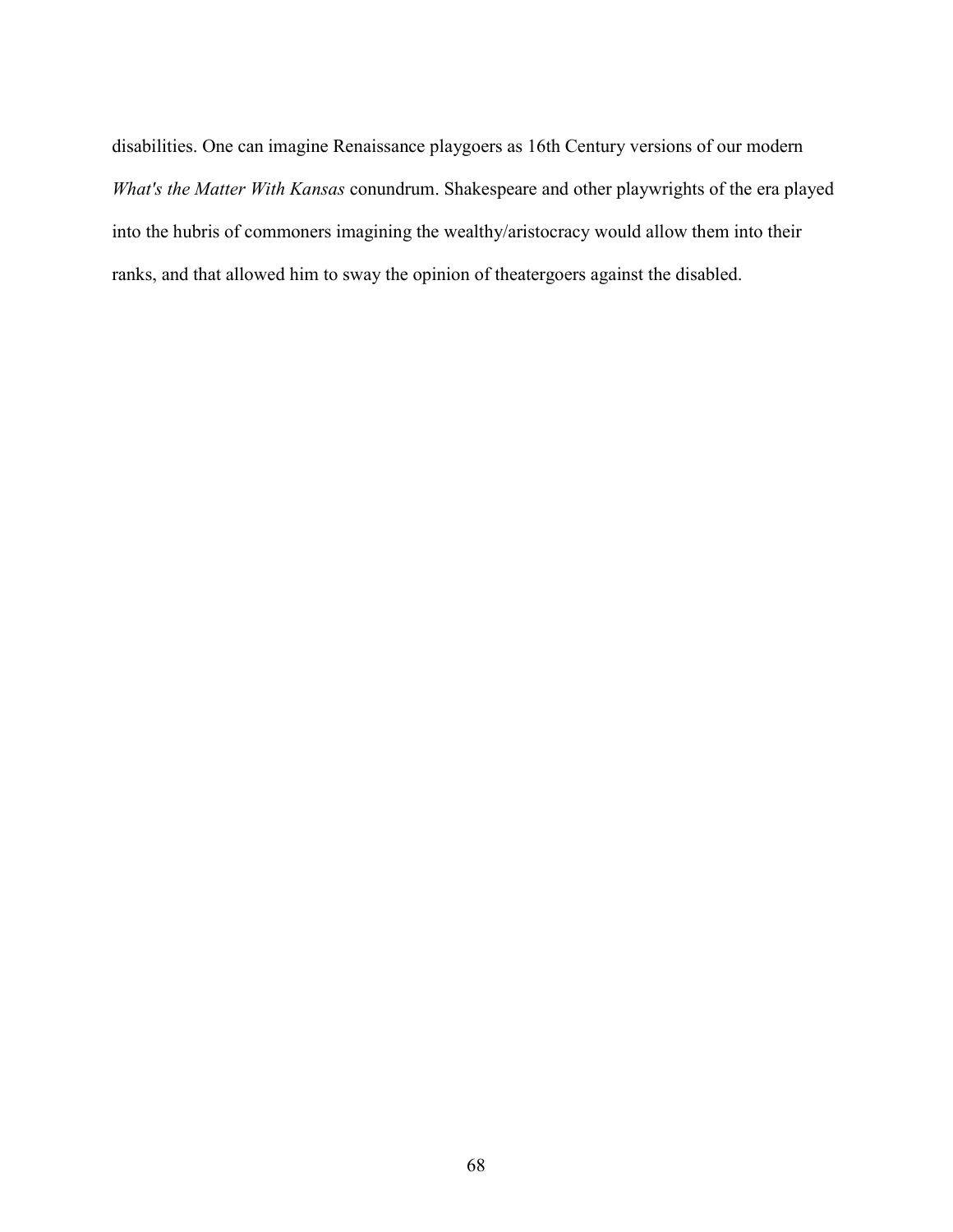## **CONCLUSION**

My thesis has evaluated the changing views on disability and more specifically, the role Renaissance playwrights have played in negatively shaping those views. I have attempted to convey, via a brief history of disability and several historical cultural perspectives, from Antiquity through the Reformation, the myriad views that came together in Renaissance England and were harnessed and manipulated via the stage. Although various distinct philosophies fed into 16th Century audiences, the mass media aspect of the greatly expanded role of the theater in England created an opportunity to manipulate public opinion on a widespread basis. What was done for artistic, comedic, and financial gain had enduring effects, many of which still burden Western societies today.

Recognizing the problem is the first step. Social opinion regarding disability has been manipulated. This is done much the same way political opinion is manipulated, as expertly described by Noam Chomsky in *Manufacturing Consent*. Inasmuch as the public is awakening to the nature of these political machinations, further scholarship could attempt to illuminate the additional sources of cultural manipulation and ways our cultural consent is being manufactured in the field of disability.

From Aristotle to Shakespeare to modern cultural and political demagogues, societies continue to other those with physical or mental difference. Today, these efforts come with the promise of the good intentions, but scholars have the opportunity to illustrate the way these actions might further marginalize those determined to be outside of cultural norms, and in the process, attempt to tear down the cultural walls that corral the ostensibly abnormal in managed boxes.

69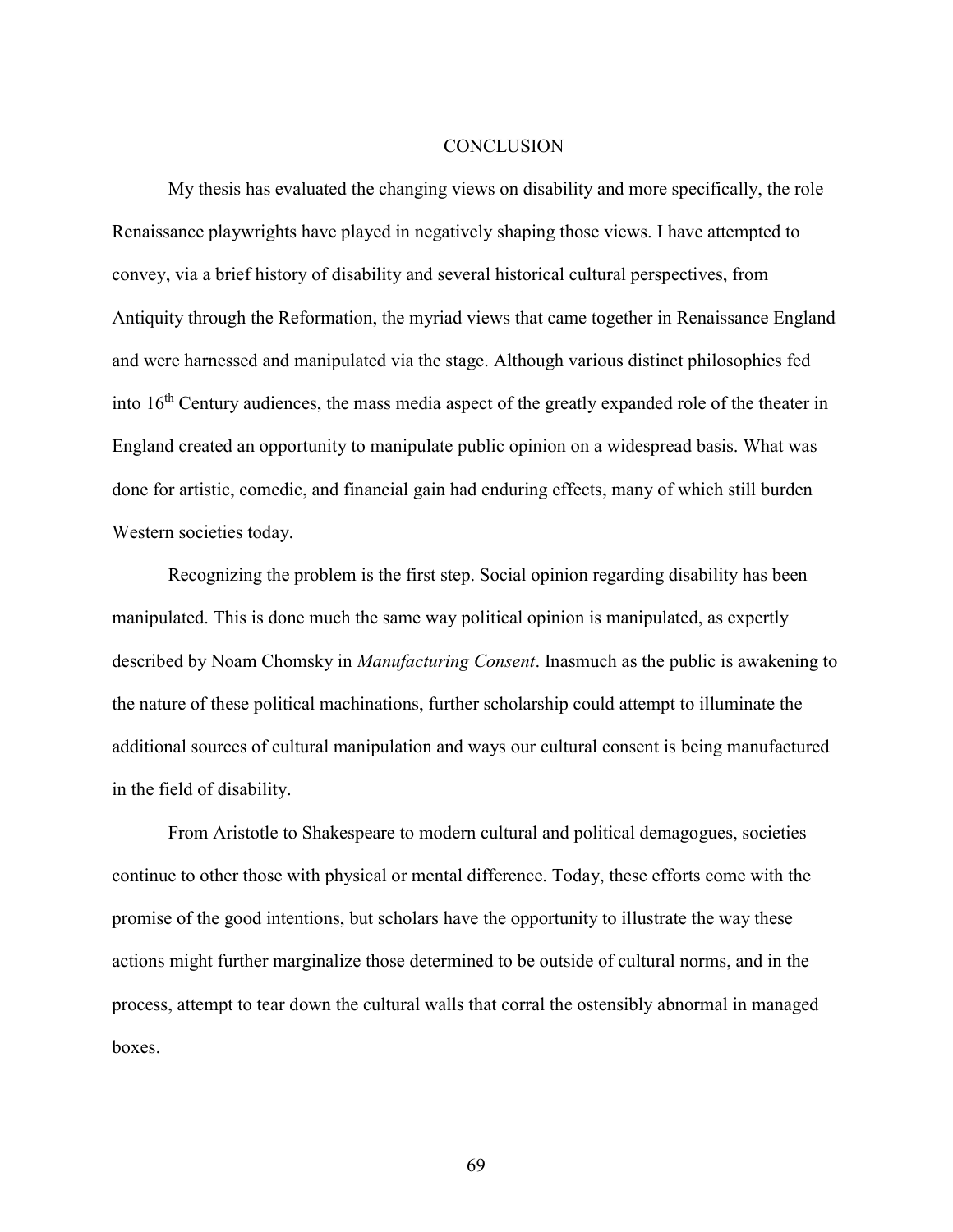## **Notes**

1. There are many examples of laws established to enforce cultural ideas of normalcy. Here I merely discuss the laws created to restrict the violent behaviors that we, as members of a society and parties to a social contract, can rightfully expect our governments to enforce.

2. Michel Foucault draws a distinction between monstrosity and disability; he discusses monstrosity widely in *Abnormal*, but his arbitrary separation of it from disability is what leads to his conclusion that the concept of societal norms does not predate the nineteenth century.

3. See A History of Disability by Henri-Jacques Stiker and *Encyclopedia Judaica* for who was categorized as unclean and what penalties and restrictions applied to them.

4. For example: see the character Deflores from Middleton and Rowley's The Changeling; also, Richard III. Each had obvious physical deformities and each describe their non-normal bodies to the audience, including the impact their deformed parts have had on their social status.

5. See Falstaff from *Henry IV Parts 1* and 2; also, Sir Toby Belch from *Twelfth Night*, and Prince Hamlet. All are presented during at least part their respective plays, as being consumed by a mental weakness that is the source of their suffering or outward flaws.

6. Aaron from Titus Andronicus and the character Othello are both described as Moors. During the Early Modern period of English literature, most writers wrote openly with disdain about races or cultures they considered subordinate to their own.

7. It is, in some ways, understandable that the medical community's default view is that people with deformed/disabled bodies want to be corrected to full functionality. But this is an

70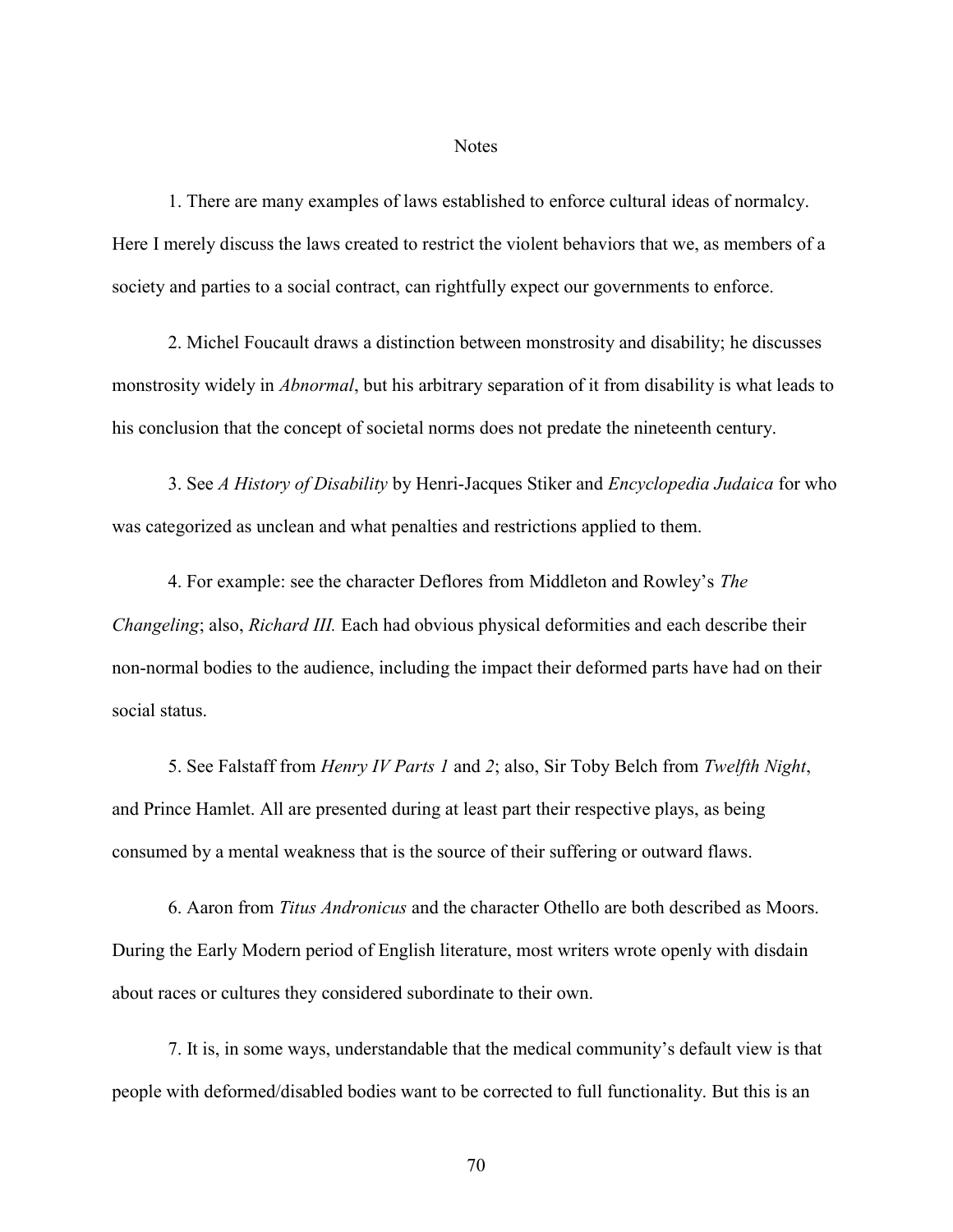ableist position, an assumption often presumed without seeking the input of those with nonnormative bodies. A one-size-fits-all assessment of every single non-normative body as a repair project negates the value and agency of the person inhabiting that body.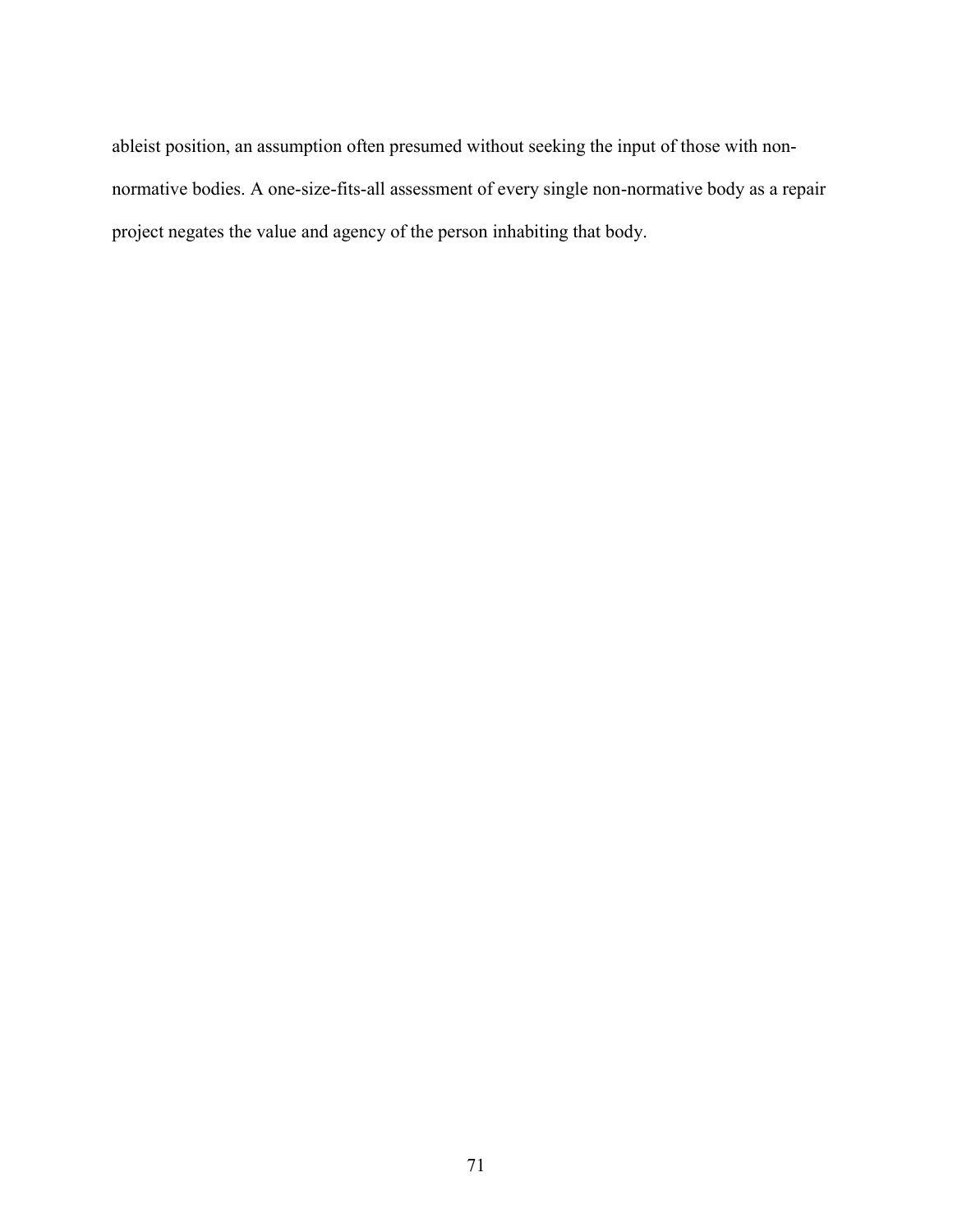## Works Cited

Aristotle. Politics. Betascript Publishing, 2011.

Beard, Mary. SPOR: A History of Ancient Rome. Profile Books, 2016, pp. 315.

- Bearden, Elizabeth B. "Before Normal, There Was Natural: John Bulwer, Disability, and Natural Signing in Early Modern England and Beyond." Publications of the Modern Language Association of America, vol. 132, no. 1, Jan. 2017, pp. 33–45.
- Bock, Philip K. Shakespeare & Elizabethan Culture: An Anthropological View. Schocken Books, 1984.
- Bragg, Lois. Oedipus Borealis: The Aberrant Body in Old Icelandic Myth and Saga. Fairleigh Dickinson UP, 2004.

Brown, Peter. The Rise of Christendom. 2nd ed., Oxford: Blackwell Publishing, 2003, pp. 61.

Coleman, Lerita M. "Stigma: An Enigma Demystified." The Disability Studies Reader, edited by Lennard J. Davis, 2nd ed., Routledge: Taylor & Francis Group, 2006, pp. 141–151.

Davis, Lennard J. Enforcing Normalcy: Disability, Deafness, and the Body. Versa, 1995.

- Doubler, Catherine E. "'Gambol Faculties' and 'Halting Bravery': Falstaff, Will Kemp, and Impaired Masculinity." Disability, Health, and Happiness in the Shakespearean Body, edited by Sujata Iyengar, Routledge, 2015, pp. 142–155.
- Ellis, David. "Falstaff and the Problems of Comedy." OUP Academic, Oxford UP, 1 June 2005, doi.10.1093/camqtly/bfi012.
- Eyler, Joshua. Disability in the Middle Ages: Reconsiderations and Reverberations. Ashgate, 2010.
- Fisher, Joshua. "Digesting Falstaff: Food and Nation in Shakespeare's Henry IV Plays." Early English Studies, vol. 2, no. 1, 2009, pp. 1–23.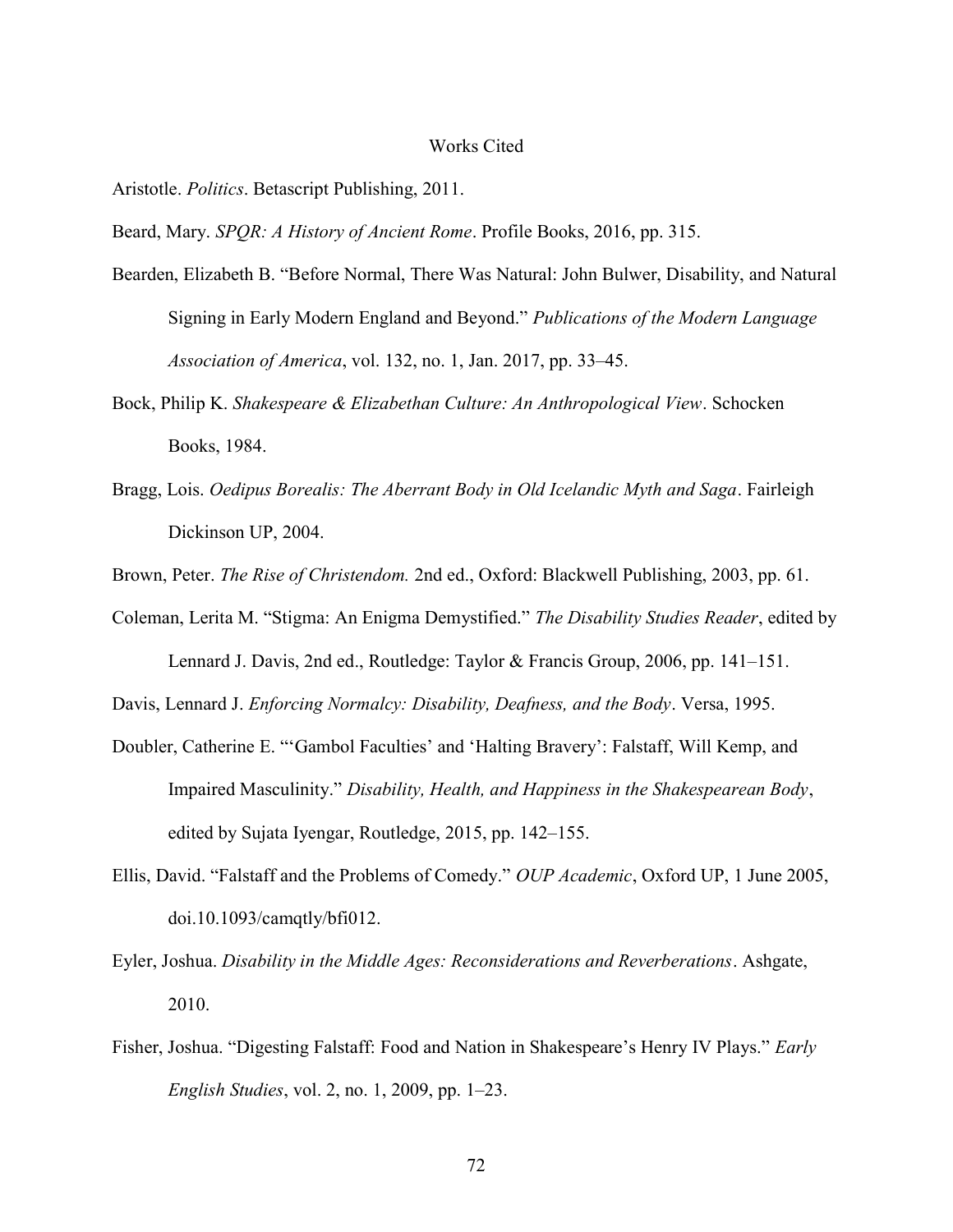www.earlymodernengland.com/2009/12/digesting-falstaff-food-and-nation-inshakespeares-henry-iv-plays.

- Fitter, Chris. "New Directions: 'The Devil Take Such Cozeners!': Radical Shakespeare in 1 Henry IV." Radical Shakespeare: Politics and Stagecraft in the Early Career, Routledge, 2013.
- Foucault, Michel. Abnormal: Lectures at the Collège De France, 1974-1975. Edited by Valerio Marchetti and Arnold I. Davidson. Translated by Graham Burchell, Picador, 2003.
- Gane, Erwin R. "Late Medieval Sermons in England: An Analysis of Fourteenth and Fifteenth Century Preaching." Andrews University Seminary Studies, vol. 20, no. 3, 1982, pp. 179– 203.
- Garland-Thomson, Rosemarie. Staring: How We Look. Oxford UP, 2009.

Gilman, Sander. Fat: A Cultural History of Obesity. Polity, 2008.

Goffman, Erving. Stigma: Notes on the Management of Spoiled Identity. Prentice-Hall, 1963.

Goglin, Jean-Louis. Les Miserables dans l'Occident Medieval. Points, 1976.

- Greenblatt, Stephen. "Fiction and Friction." Shakespearean Negotiations: The Circulation of Social Energy in Renaissance England, U of California P, 1988, pp. 66–93.
- Hile, Rachael. "Disability and the Characterization of Katherine in The Taming of the Shrew." Disability Studies Quarterly 29.4 (Fall 2009). Doi:http://dsqsds.org/article/view/996/1180.

Hobgood, Allison P. Passionate Playgoing in Early Modern England. Cambridge UP, 2014.

Hobgood, Allison P. "Teeth Before Eyes: Impairment and Invisibility in Shakespeare's Richard III." Disability, Health, and Happiness in the Shakespearean Body, edited by Sujata Iyengar, Routledge, 2015, pp. 23–36.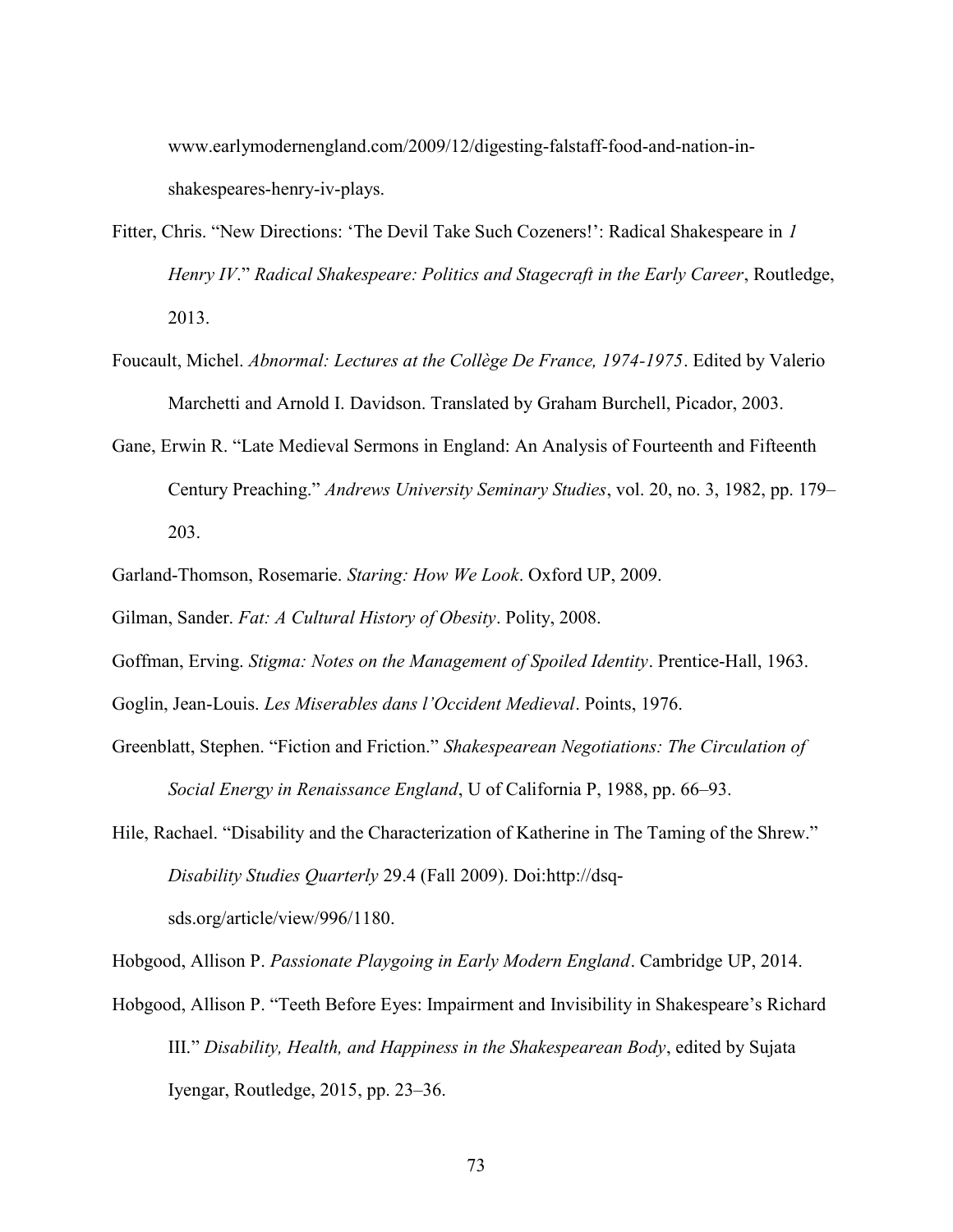Le Goff, Jacques. Medical Civilization 400-150. trans J. Barrow. Blackwell, 1988, pp. 240. Linton, Simi. Claiming Disability: Knowledge and Identity. New York UP, 1998.

- McRuer, Robert. "As Good as It Gets: Queer Theory and Critical Disability." GLQ: A Journal of Lesbian and Gay Studies, vol. 9, no. 1-2, 2003, pp. 79–105., doi:10.1215/10642684-9-1- 2-79.
- Metzler, Irina. Disability in Medieval Europe: Thinking About Physical Impairment in the High Middle Ages, c. 1100-1400. Routledge, 2006.
- Metzler, Irina. A Social History of Disability in the Middle Ages: Cultural Considerations of Physical Impairment. Routledge, 2013.
- Middleton, Thomas, and William Rowley. The Changeling. Edited by Michael Neill, London, A. & C. Black, 2006.
- Montagu, Elizabeth. An Essay on the Writings and Genius of Shakespear, Compared with the Greek and French Dramatic Poets. Frank Cass & Co, 1969.
- Moulton, Ian Frederick. "'A Monster Great Deformed': The Unruly Masculinity of Richard III." Shakespeare Quarterly, vol. 47, no. 3, 1996, pp. 251–268. doi:10.2307/2871377.
- Murphy, Robert F. The Body Silent: The Different World of the Disabled. Phoenix House, 1987, pp. 112.
- Nevo, Ruth. "The Case of Falstaff and the Merry Wives of Windsor." Comic Transformations in Shakespeare, Taylor & Francis, 2005, pp. 142–160.
- Pearman, Tory Vandeventer. Women and Disability in Medieval Literature. 1st ed., Palgrave Macmillan, 2010.
- Quayson, Ato. Introduction. Aesthetic Nervousness: Disability and the Crisis of Representation, by Quayson, Columbia UP, 2007, pp. 1–31.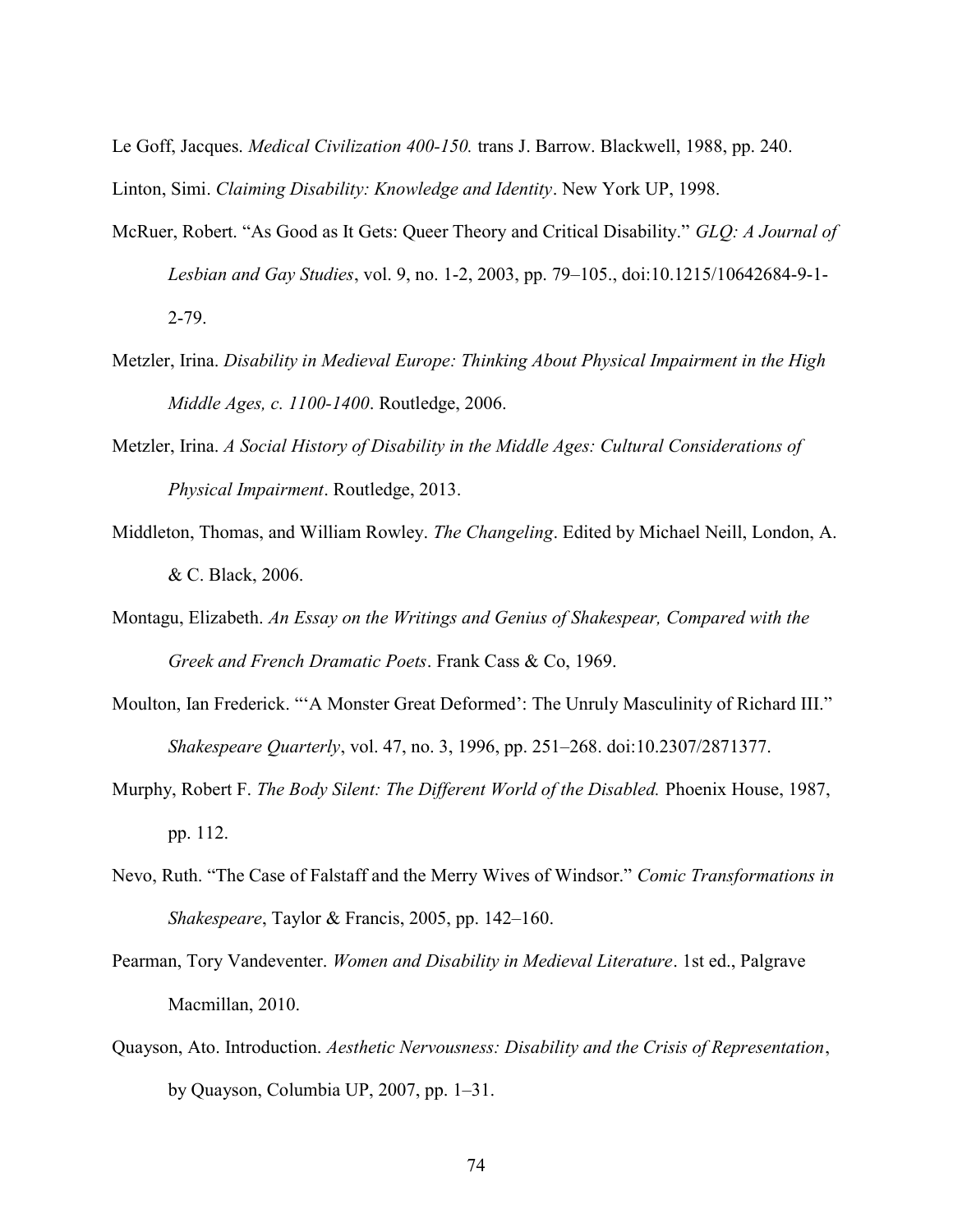- Rasmussen, Eric, and Ian DeJong. "Shakespeare's Playhouses." Discovering Literature: Shakespeare & Renaissance, The British Library, 15 Mar. 2016, www.bl.uk/shakespeare/articles/shakespeares-playhouses.
- Robinson, Henry Wheeler. The Bible in Its Ancient and English Versions. Greenwood Press, 1970, pp. 137-145.
- Row-Heyveld, Lindsey. "Antic Dispositions." Recovering Disability in Early Modern England, edited by Allison P. Hobgood and David Houston Wood, Ohio State UP, 2013, pp. 73– 85.
- Row-Heyveld, Lindsey. "'The Lying'st Knave in Christendom': The Development of Disability in the False Miracle of St. Alban's." Disability Studies Quarterly, vol. 29, no. 4, Feb. 2009, doi:10.18061/dsq.v29i4.994.
- Schoenfeldt, Michael Carl. Bodies and Selves in Early Modern England: Physiology and Inwardness in Spenser, Shakespeare, Herbert, and Milton. Cambridge UP, 2007.

Shakespeare, Tom. Disability Rights and Wrongs Revisited. 2nd ed., Routledge, 2014.

- Shakespeare, William. "The History of Henry IV." The Norton Shakespeare: Based on the Oxford Edition, edited by Stephen Greenblatt, 2nd ed., W.W. Norton & Co., 2008, pp. 1177 – 1254.
- ---. "The History of Henry IV, Part 2." The Norton Shakespeare: Based on the Oxford Edition, edited by Stephen Greenblatt, 2nd ed., W.W. Norton & Co., 2008, pp.  $1321 - 1406$ .
- ---. "The Tragedy of Hamlet, Prince of Denmark." The Norton Shakespeare: Based on the Oxford Edition, edited by Stephen Greenblatt, 2nd ed., W.W. Norton & Co., 2008, pp. 1683 – 1784.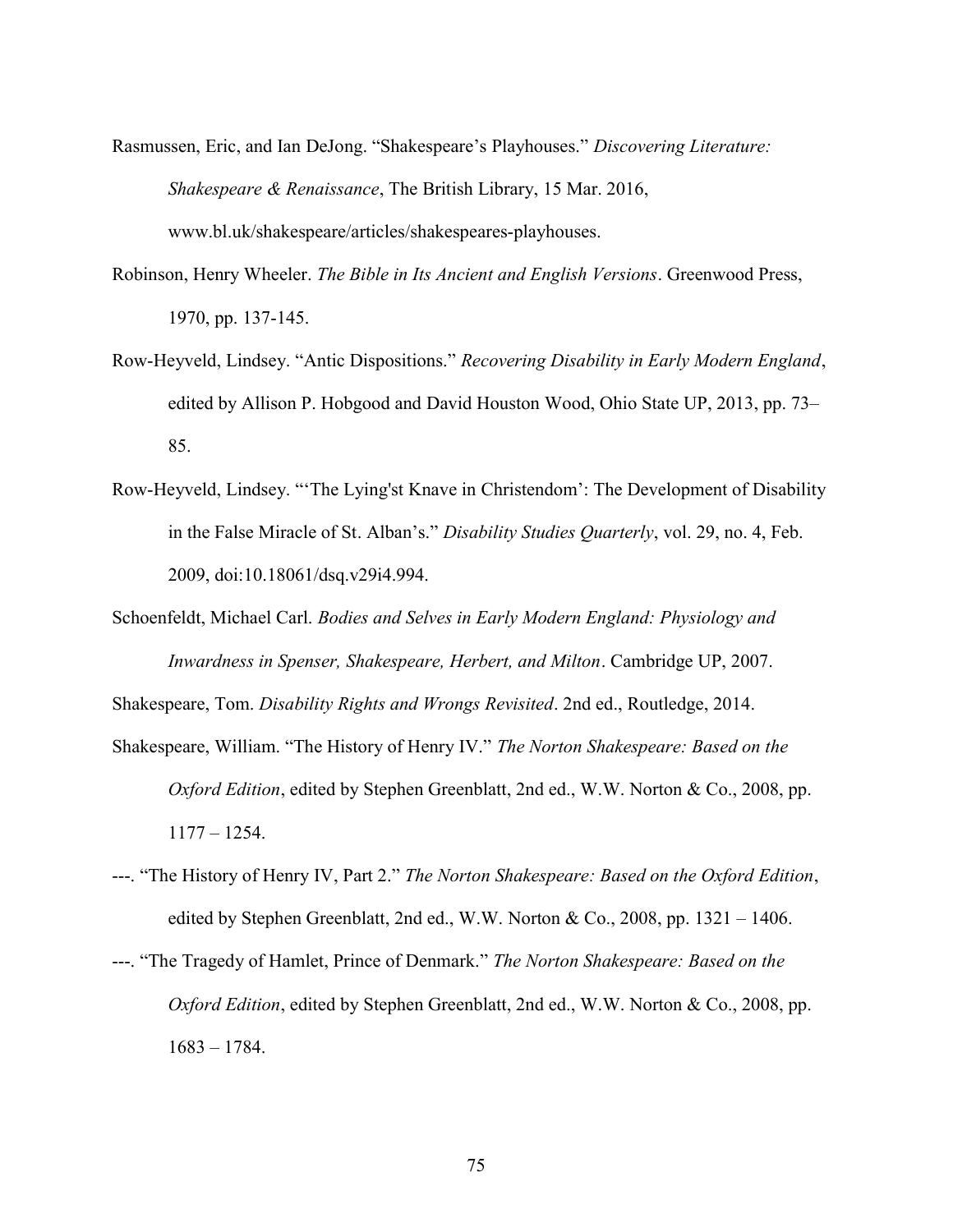- ---. "The Tragedy of King Richard III." The Norton Shakespeare: Based on the Oxford Edition, edited by Stephen Greenblatt, 2nd ed., W.W. Norton & Co., 2008, pp. 539 – 628.
- ---. "The Tragedy of Othello, The Moor of Venice." The Norton Shakespeare: Based on the Oxford Edition, edited by Stephen Greenblatt, 2nd ed., W.W. Norton & Co., 2008, pp.  $2109 - 2192.$
- ---. "Titus Andronicus." The Norton Shakespeare: Based on the Oxford Edition, edited by Stephen Greenblatt, 2nd ed., W.W. Norton & Co., 2008, pp.  $408 - 463$ .
- ---. "Twelfth Night." The Norton Shakespeare: Based on the Oxford Edition, edited by Stephen Greenblatt, 2nd ed., W.W. Norton & Co., 2008, pp. 1785 – 1846.
- Sidney, Sir Philip. "The Defence of Poesy." Sir Philip Sidney: A Critical Edition of the Major Works, edited by Katherine Duncan-Jones, Oxford UP, 1989, pp. 212–50.

Siebers, Tobin. "Disability Theory." Disability Theory, U of Michigan P, 2008, pp. 1–33.

Siebers, Tobin. "Returning the Social to the Social Model." Non-Normative Positivisms SDS

2014 Panel, WordPress.com, 10 June 2014, nonnormativepositivisms.wordpress.com.

- Siebers, Tobin. "Richard III: 'And Descant on Mine Own Deformity'." The Oxford Handbook of Shakespeare and Embodiment: Gender, Sexuality, and Race, edited by Valerie Traub, Oxford UP, 2016, pp. 435–453.
- Slotkin, Joel Elliot. "Honeyed Toads: Sinister Aesthetics in Shakespeare's Richard III." Journal for Early Modern Cultural Studies, vol. 7, no. 1, 2007, pp. 5–30., doi:10.2979/jem.2007.7.1.5.

Smith, Bruce R. Phenomenal Shakespeare. Wiley-Blackwell, 2010.

Snyder, Sharon L, and David T. Mitchell. Narrative Prosthesis: Disability and the Dependencies of Discourse. U of Michigan P, 2008.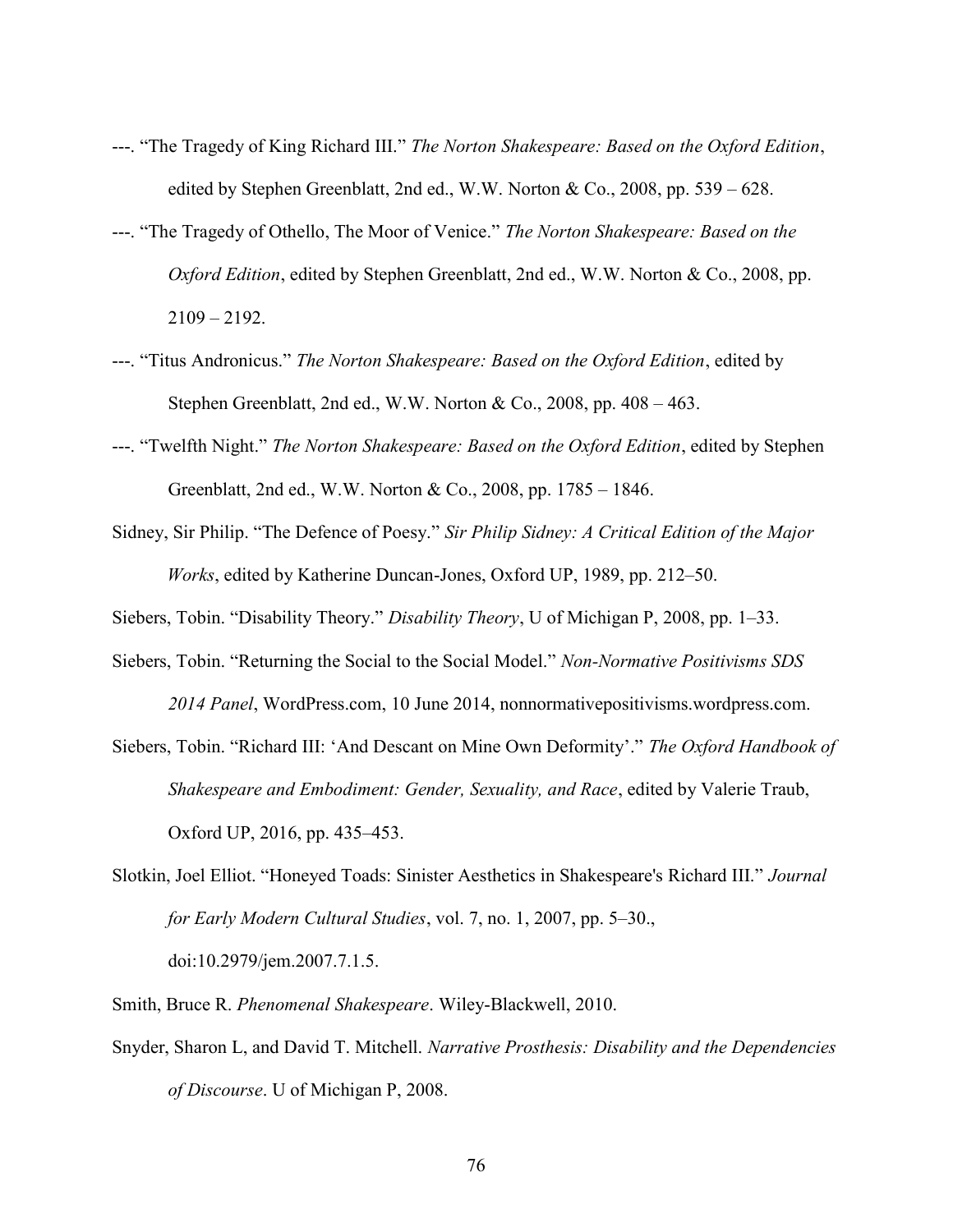Springer, Stephanie M. "Taming Feminism: Tracing Women and Culture Through

Adaptation." Bowling Green State University, 2013, pp. 25–26

Stiker, Henri-Jacques. A History of Disability. U of Michigan P, 2009.

Stoll, Elmer Edgar. Shakespeare Studies: Historical and Comparative in Method. MacMillan Co, 1927.

The Bible. Authorized King James Version, Oxford UP, 1998.

"The Homilies." Anglican Library, The Anglican Library, 1999,

www.anglicanlibrary.org/homilies/.

"The Stage History of Richard III." About Shakespeare, Royal Shakespeare Company, www.rsc.org.uk/shakespeare/richard-iii/about-the-play/stage-history.

Tremain, Shelley Lynn. Foucault and the Government of Disability. U of Michigan Press, 2005.

- Wasserman, David, et al. "Disability: Definitions, Models, Experience." Edited by Edward N. Zalta, Stanford Encyclopedia of Philosophy, Summer 2016 ed., Stanford University, 2016, plato.stanford.edu/entries/disability.
- Williams, Katherine Schaap. "Enabling Richard: The Rhetoric of Disability in Richard III." Disability Studies Quarterly, vol. 29, no. 4, Feb. 2009, doi:10.18061/dsq.v29i4.997.

Williams, Katherine Schaap. "Richard III and the Staging of Disability." Discovering Literature: Shakespeare and Renaissance Writers, The British Library, 3 Mar. 2016, www.bl.uk/shakespeare/articles/richard-iii-and-the-staging-of-disability#.

- Wilson, Jeffrey R. "The Trouble with Disability in Shakespeare Studies." Disability Studies Quarterly, vol. 37, no. 2, 2017, doi:10.18061/dsq.v37i2.5430.
- Wood, David Houston, and Allison P. Hobgood. "Ethical Staring." Recovering Disability in Early Modern England, Ohio State UP, 2013, pp. 1–19.